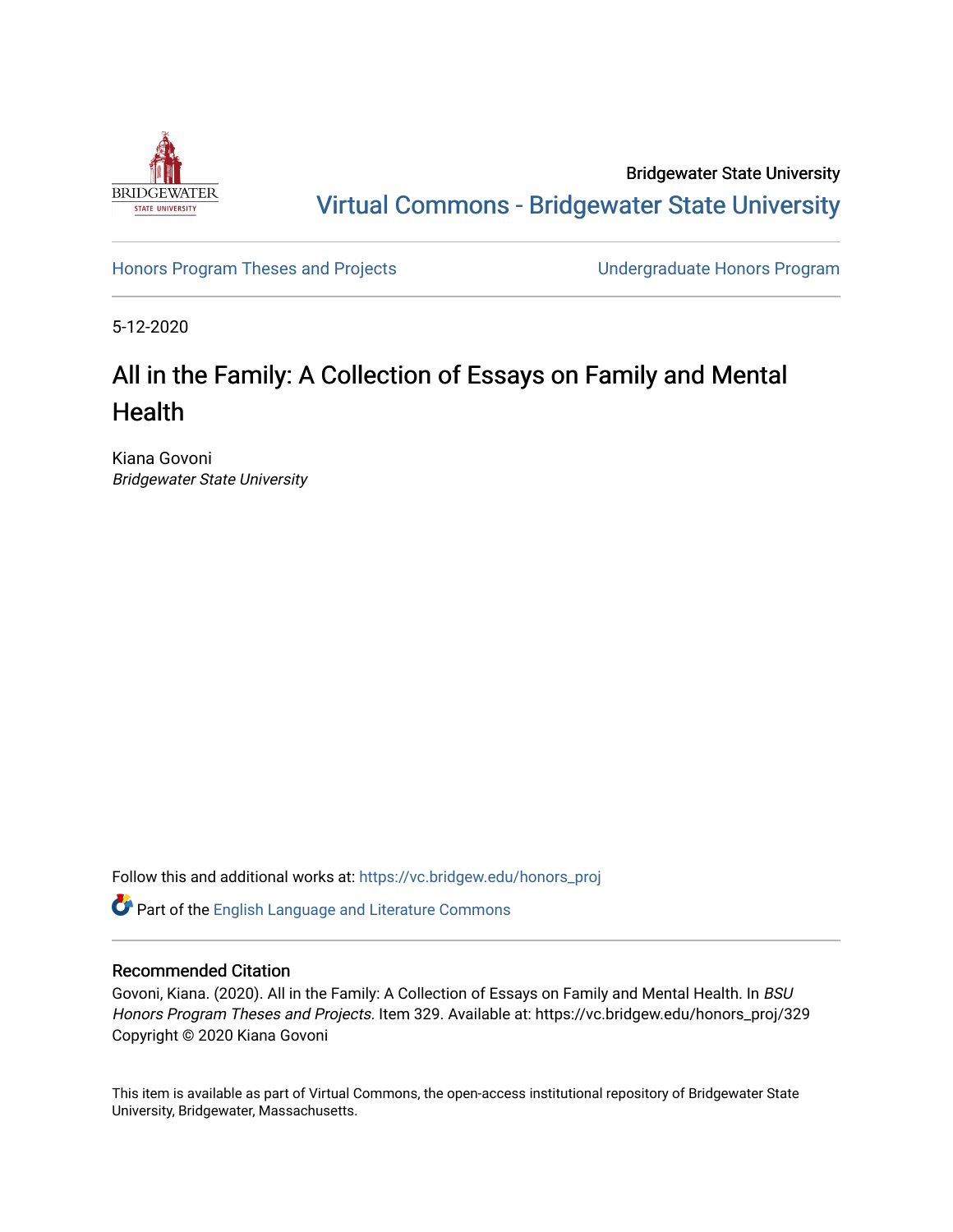All in the Family: A Collection of Essays on Family and Mental Health

Kiana Govoni

Submitted in Partial Completion of the Requirements for Departmental Honors in English

Bridgewater State University

May 12, 2020

Dr. Sarah Fawn Montgomery, Thesis Advisor Dr. Emily Field, Committee Member Prof. Bruce Machart, Committee Member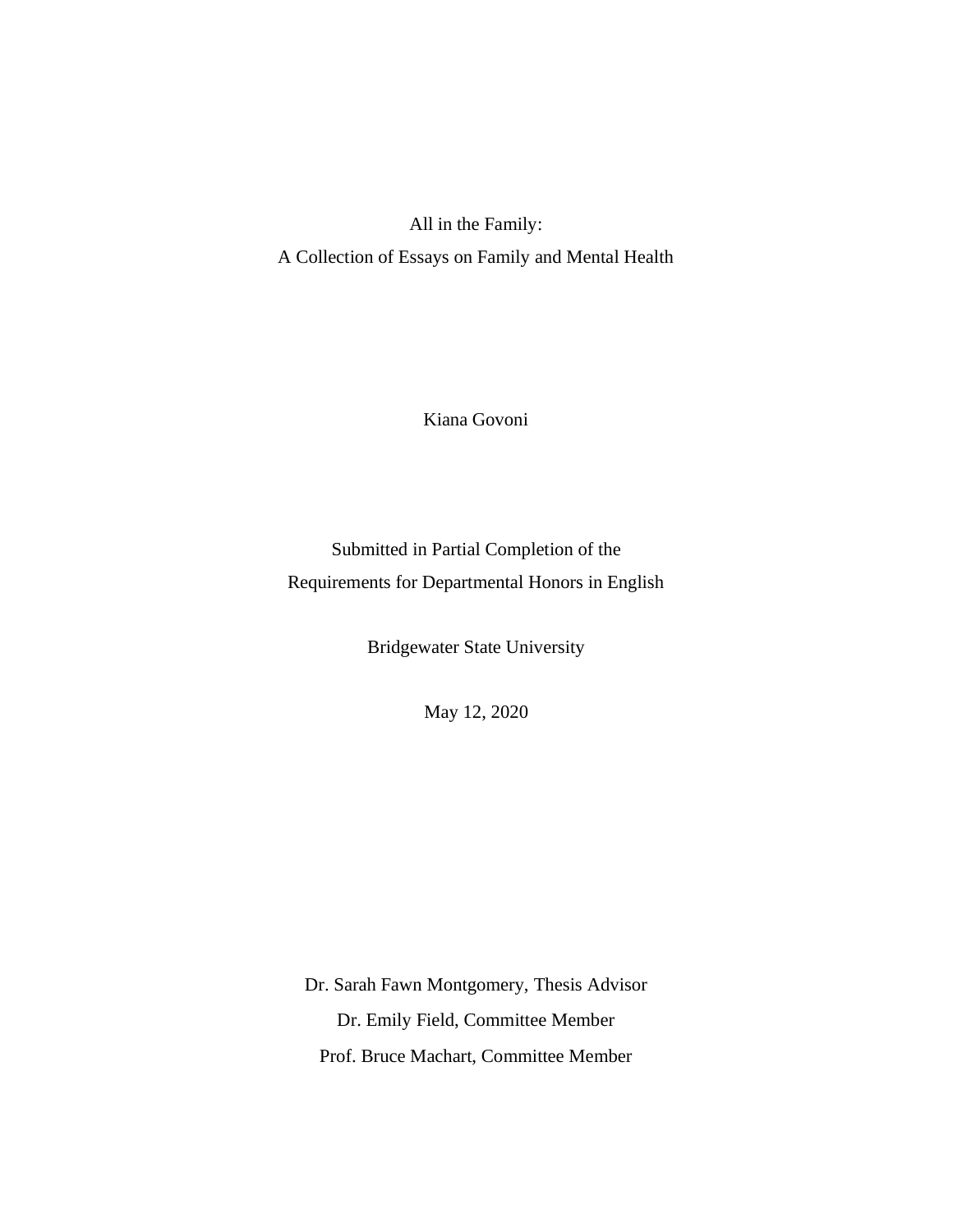## Critical Introduction

I was inspired to write this honors thesis because I wanted to share my experiences dealing with mental health issues and nontraditional family dynamics. I struggled, at the beginning of the project, to find nonfiction books that closely resembled my life and experiences. I am a black woman, but I grew up in a white family. Finding memoirs on adoption and nontraditional families that were similar to my experiences was difficult because many narratives on adoption focus on the adoptee's search for their biological family. Such memoirs also have themes of cultural loss and struggles with identity. I never felt the desire to learn about my biological family, so it was frustrating to see adoption narratives that mainly focused on themes of an adoptee wanting to discover their biological roots, and in turn, a part of their identity.

I read popular and successful adoption memoirs such as Nicole Chung's *All You Can Ever Know* and Mary-Kim Arnold's *Litany for The Long Moment*, and both memoirs also describe feelings of racial and cultural loss from not knowing their biological family history. As a black woman, I didn't feel like I lost a part of my culture or racial identity, so I couldn't relate to those themes. Many stories written by writers of color talk about race relations or discrimination, and tokenization can become a concern in literature. As a writer, I don't want to feel obligated to write about certain themes simply because of the color of my skin. I want my essays to add more nuance and give another voice and perspective on adoption and adoption memoirs. The adoption itself doesn't have to be the main focus in an adoption memoir, and other themes can be prioritized.

Another theme that I focus on in my essays is mental health, and I also struggled to find mental health memoirs that were similar to my own experiences. I have had anxiety almost all my life, and people who have anxiety can have a wide range of symptoms. Many memoirs on mental health however, feature characters who seem sensationalized and who have symptoms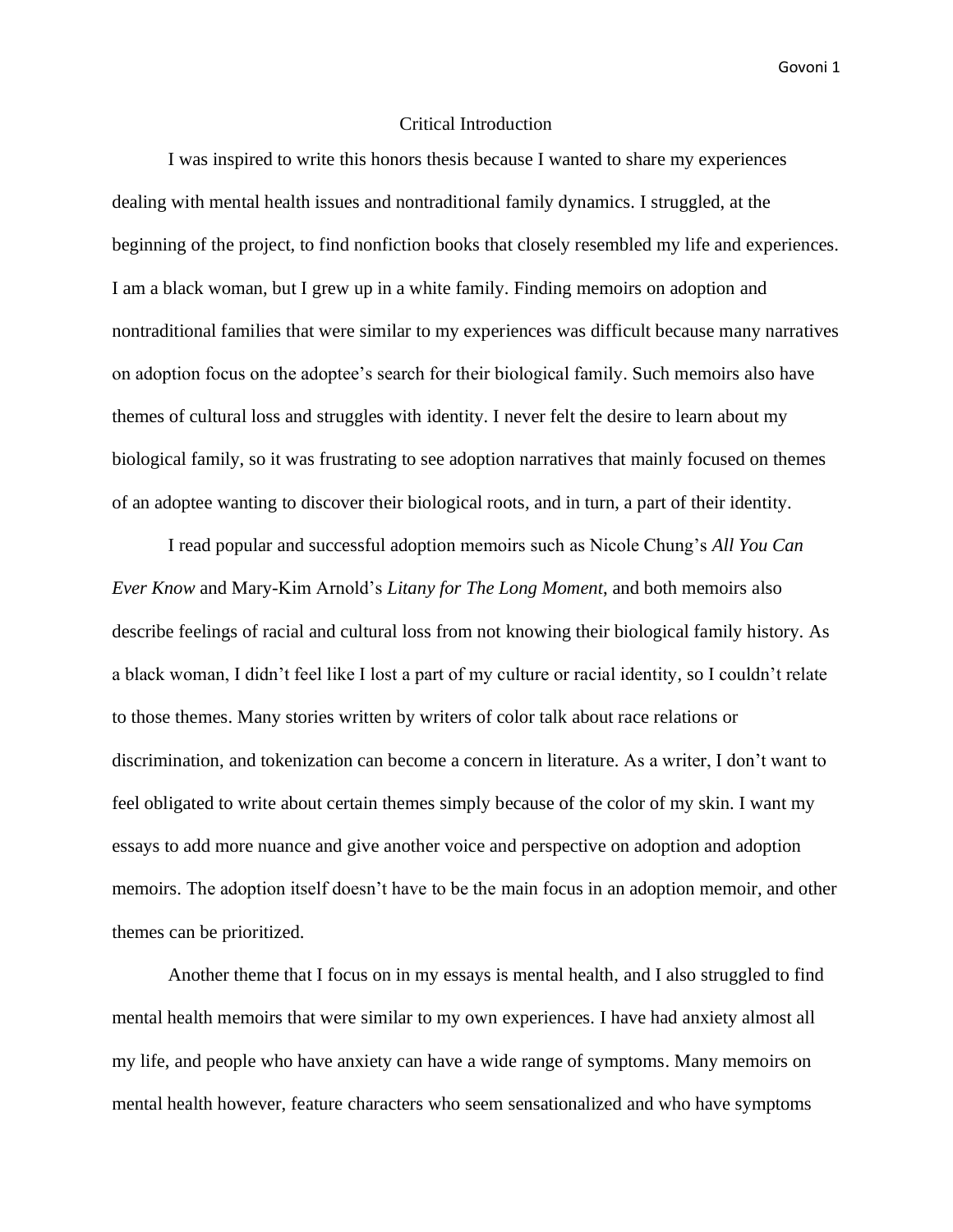that are portrayed in excessive and humorous manners. I wanted to avoid those tropes in my essays, and so I set up themes and realistic portrayals of mental health, as well as themes of adoption and nontraditional families in my essays. The first essay, "Safe in My Bedroom" emphasizes the difficulties I had with anxiety and attending school. I also explore my family dynamics and the issues families can face if they are separated by mental health issues and age gaps. I portray my family dynamics in a way that feels relatable and realistic without sensationalizing adopted children and making them into caricatures. I also discuss how mental health issues can have a large impact on families. I portray the disconnect in my family and how school was also a source of separation. The pressure to go to school despite my anxiety played a major role in my struggles with mental health, and the pressure to succeed strained family relations.

I also write about the time I spent in a psychiatric facility to offer another perspective on why children get institutionalized. People often assume that children are sent to psychiatric facilities because of severe behavioral issues and acts of violence. I show the children in the facility as they were and provide a picture of how I lived with other children and how my experiences didn't align with other popular depictions of psychiatric facilities. In memoirs like *Running with Scissors* by Augusten Burroughs, characters are put into therapy or institutions where they encounter over-the-top and mentally unstable characters.

It's a common trope to portray characters in psychiatric facilities as unpredictable, manic, strange, and potentially dangerous. I argue against that image by showing my time at the facility and the people that I encountered. Like *Running with Scissors,* the memoir *Priestdaddy* by Patricia Lockwood presents eccentric characters in addition to family dynamics that often feel extreme and chaotic. Many memoirs on mental health include such characterizations of eccentric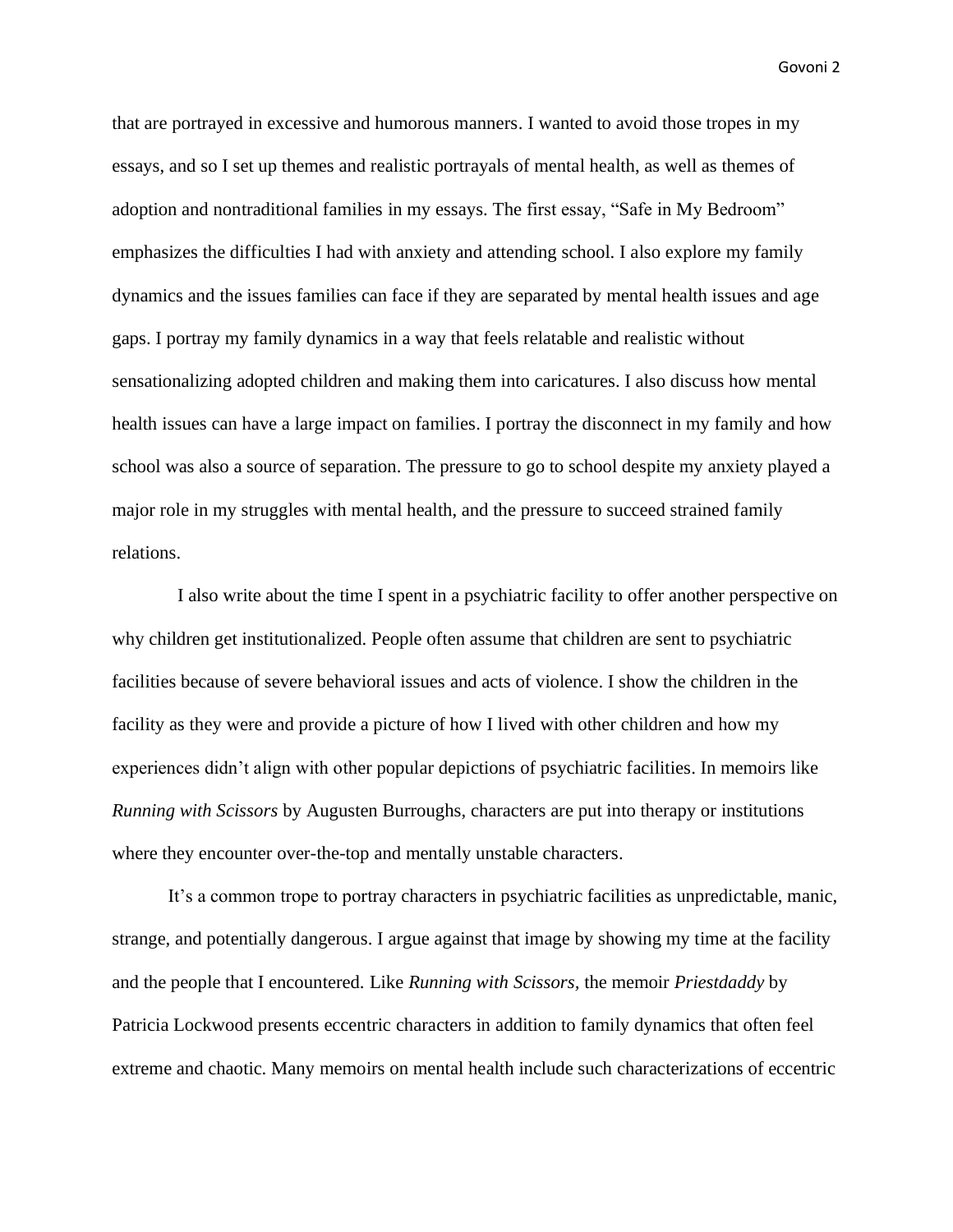family members and unbelievable family incidents, and I wanted to challenge that trope in this essay.

The second essay, "The Dogs were Different" also introduces themes of mental health and nontraditional family dynamics. I focus on my dogs and the impact they had on my life and my anxiety. I argue that animals can feel more like family than parents or siblings and that they can help people overcome adversities, hardships, and mental illness. Conversely, I also explore how my dogs acted as a source of connection and disconnection between me and my family. My struggles with interacting with certain members of my family were lessened because of the dogs. However, I also portray how my dogs caused disconnect between my mother and me and how isolation and miscommunication can impact a family. My relationship with my dogs is the focus in this essay, but my mother also has a major role. I talk about the issues that I had with my mother and the evolution of our relationship in this essay.

My mother and I used to have a close relationship, but her lack of understanding of my anxiety separated us. I show how misunderstandings on mental health can strain family dynamics and how unrealistic expectations on recovery can also create distance and more problems. I compare the relationship I had with my dogs and my mother, both of which come back in later essays, especially as I reflect and explore their deaths. I go more in depth about the symptoms of my anxiety and describe how therapy and meetings with mentors became a part of my life. People who suffer from mental health issues and anxiety can experience many different symptoms, and I wanted to be more transparent in this essay about my symptoms and what I did when I was feeling anxious.

Talking about mental health should not be a source of discomfort. While the memoir *Monkey Mind* portrays anxiety in a way that I believe is too sensationalized at times, the author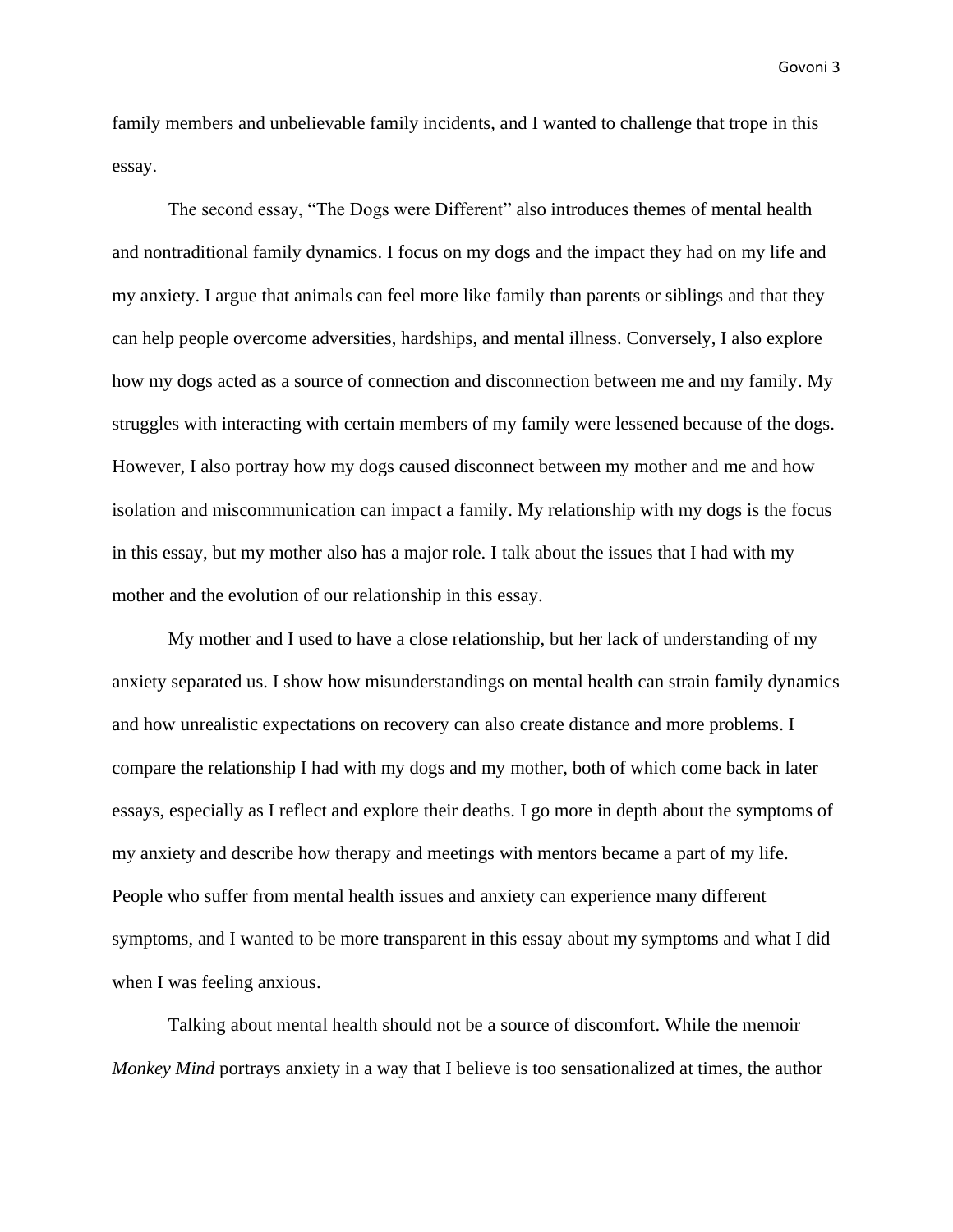does a great job giving an in-depth look at his anxiety and how it impacts his everyday life and relationships. I sought to do the same thing with this second essay by exposing my past habits that might seem strange and embarrassing with an emphasis on how much I depended on my dogs. What I want readers to take away from this essay is that people have different coping mechanisms when dealing with mental health problems and that it's okay to find comfort outside of family.

I continue the exploration of mental health and nontraditional family dynamics in my third essay, "My Routines Like Scripture." I show how people with mental health issues can still accomplish things in their lives. There's a common misconception that anxious people cannot do things out of their comfort zone and that if they do something seemingly difficult, that they are lying about their mental health issues. I argue that anxious people can still do things that make them anxious, and I support my argument by showing how I was able to travel alone to Japan for a semester abroad. Even though I don't focus on my classes or the experience of going to a university in Japan in this essay, I use my time in Japan to portray how my anxiety didn't hold me back from doing what I wanted to do. However, I do not understate or undervalue the role of anxiety in my life and how I still struggled with anxious feelings that I couldn't control.

Just as in previous essays, I also explore themes of nontraditional family dynamics that further complement or challenge themes I set up in previous essays. I explore how family fears can hinder a person's ambitions and influence their anxiety or mental health. I describe my parents' fears of me traveling alone and how those fears had influence in my life. The influence of parents is also a prevalent theme in *Monkey Mind* and *Running with Scissors.* At the start of this project, I originally wanted to challenge the belief that a parent's attitude or perspective on life fully impacts their child's mental health. I do believe that parents influence their children but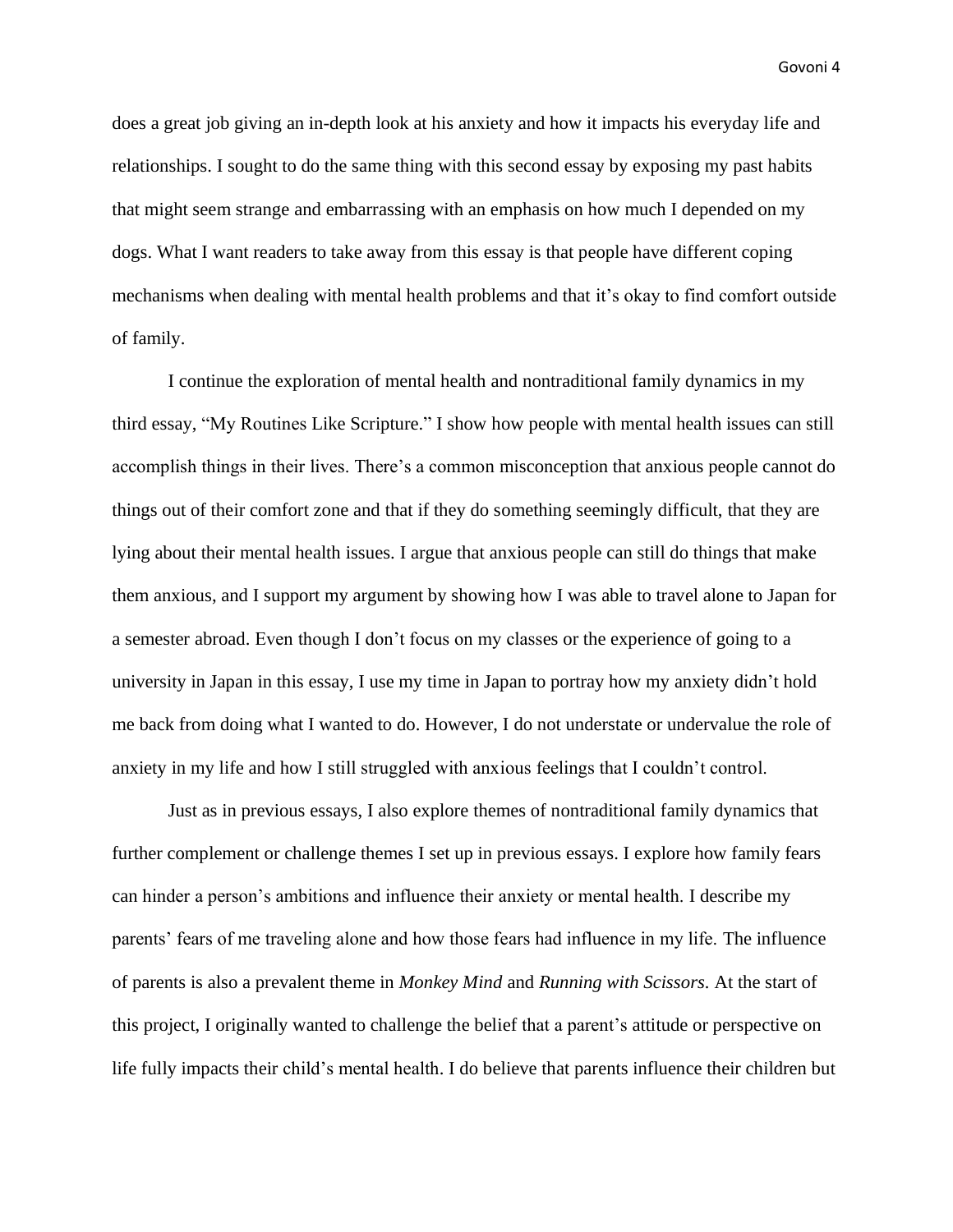that family dynamics are complicated. After reading many memoirs and reflecting on my own experiences, I recognize that my parents did influence me. I do not, however, blame them for my anxiety, and I show how I was able to go to Japan and make my own decisions. Even though the influence of parents is also seen in the memoir *Educated* by Tara Westover, I took inspiration from how the author went to college alone and traveled overseas despite the fact that she had never left the country or her family before. The separation from her family helped the author to learn more about herself and her beliefs, and I also show how the separation from my family taught me what I can accomplish in this third essay.

The final essay, "Anxiety Is in My Bloodstream" connects the themes of mental health and nontraditional family dynamics that run throughout the collection. The essay ties in family challenges discussed in the first two essays and shows the journey of leaving home and returning home, which is discussed in the third essay. I further explore themes of anxiety and how anxiety can overcome a person during stressful times like when a family member is dying. I introduce more family dynamics and how difficult it was for me to be around my family when my mom was dying in the hospital. The role of expectation versus reality and the role of healing and acceptance is important in this essay.

Though the memoir *Ordinary Light* by Tracy K. Smith focuses on many themes such as growing up and racial identity, I was inspired by the author's relationship with her mother. The representation of the relationship between the author and her mother was candid and believable. "Anxiety Is in My Bloodstream" sheds more light on my relationship with my mother and how influential mothers are. Many memoirs that I read had a focus on the relationship between adult children and their mothers. *Monkey Mind* and *Running with Scissors* also include depictions of their mothers, and I wanted to add to the narratives that explore these types of relationships. In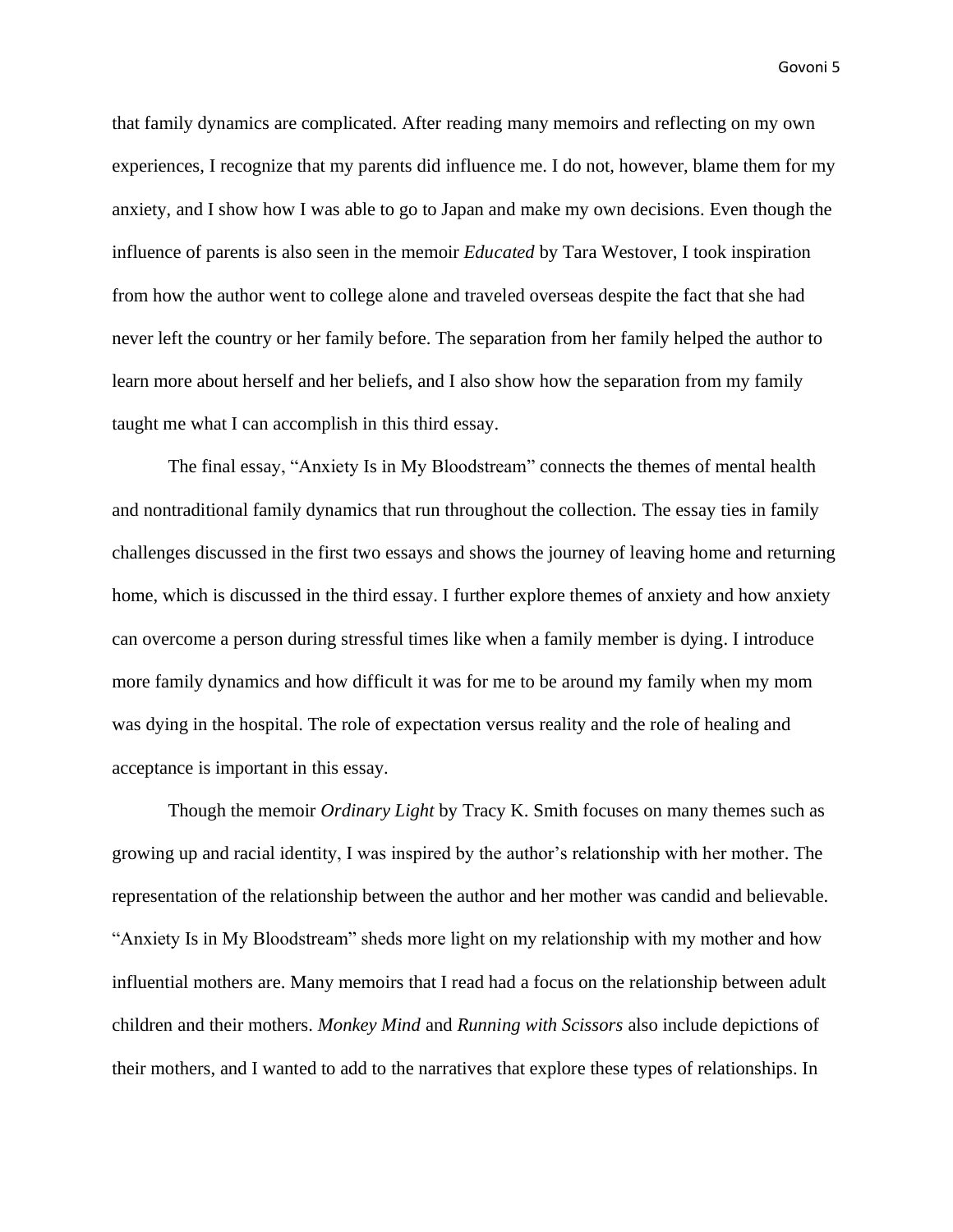this final essay, I write about the death of my mother and how my anxiety hindered the way I coped with losing her. I explore more of our relationship and how my anxiety and her Alzheimer's and dementia separated us during the last few years of her life. I also challenge the idea that a death in the family brings distant family members together and forever changes the dynamics of a family in a positive way. I also challenge the belief that people can overcome mental health issues during important situations. The impact of my mother's death still has a big presence in my life today and writing this nonfiction essay felt like a way for me to grieve for her.

I want my essays to show how multifaceted family and mental health is. I started this project disheartened because many of the books I researched didn't represent my experiences or show, in my opinion, a positive depiction of family or people who suffer from mental health issues. However, as I continued to read and research, I discovered more memoirs that really delve into family and mental health while giving honest and thought-provoking portrayals. Popular memoirs may share common tropes and themes that don't speak for everyone and perpetuate certain stereotypes, but there are memoirs out there that offer new and unique perspective. I seek to publish each of my essays and hope to inspire people to share their stories even if they aren't frequently represented in the mainstream media.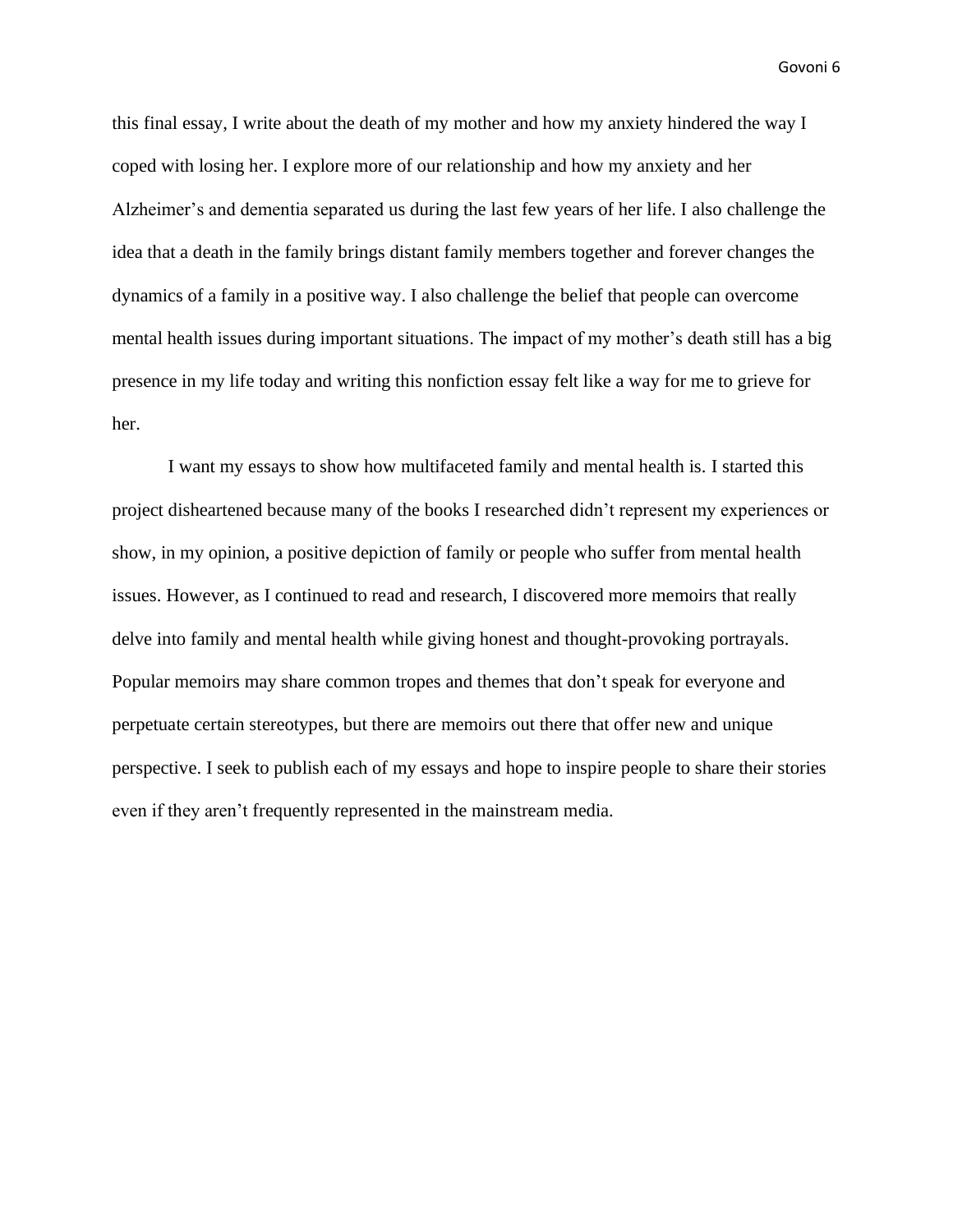#### Safe in My Bedroom

I sat with my parents in the psychiatric facility where I was going to stay for a week, my school district demanding to know if I was psychotic or just mildly disturbed. My mom was quiet as she sat in the chair next to me, but the heat of her concern seeped into the walls. I was only thirteen years old, small and defenseless, and she worried that I would be raped or sexually assaulted in a place hundreds of miles away from our home.

I don't remember if she held my hand or rubbed my shoulder when she sat next me, but I imagine that she did. She liked to sneak in a hug or gentle touch of her hand in public when I couldn't brush her off. My dad sat on the other side of me and talked to a stoic man who sat behind a desk, reading my story.

The office we were in was small, with just enough room for a man to sit behind a wooden desk and stare at wide-eyed parents and children who looked to him for guidance. The man was quiet as he read the story that landed me in the facility for seeming too disturbing. He flipped through the pages, reading quickly, and said that my story was just like a fantasy story. He didn't seem concerned.

My dad laughed awkwardly and wouldn't stop talking about how the school was overreacting. The man indulged him with a patience he must have carefully honed over the years, and my mom and I were silent and outwardly calm as we listened on.

I didn't tear up or cry when the stoic man silenced my dad's rambling and decided that it was finally time for my parent to leave. My parents rose to their feet, their aching, elderly limbs cracking like peanuts, and hugged me goodbye. I barely reacted to their departure because I felt surprisingly at ease.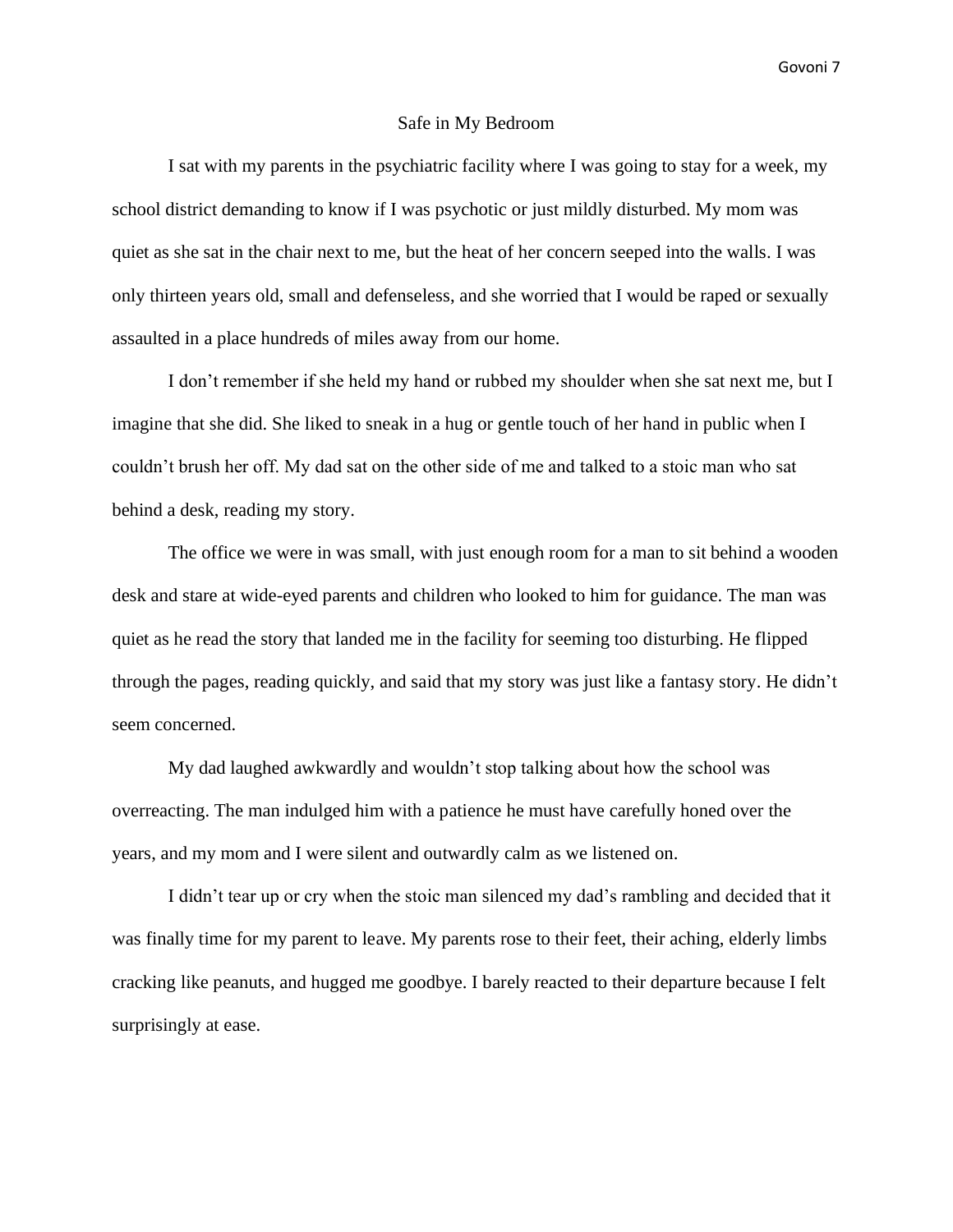I was in a place my mom feared I would be raped, but I felt fine. I wouldn't have to go to school for a week.

 $\sim$ 

I didn't always fear school to such a terrifying degree. But I always had an attachment to my mom, a need to breathe in the smell of her clearance perfume, cling to her small chubby hands, and merge myself into the soft flesh of her tummy. I would choke when we were separated. Freeze. Feel something stale but solid form in my throat that made me fearful and ill.

My mom and I would often take naps together or watch old television shows during the day when my dad was at work and my brother and sister, who still lived at home, were at school. I would play with the hair on my mom's chin and snuggle up to her for as long as I could, feeding off her warmth. My mom liked to have me close, her youngest daughter and youngest child, and she would often tell me how lucky she was to have me.

I can't remember how often she told me the account of the social worker who called her late at night in May of 1991 and told her that she had a baby born with crack cocaine in her system. My mom was fifty years old at the time, but she raised four biological children, had one adopted son at home already, and fostered close to half a dozen children by that point. She would later take in one of my half-sister's months after getting me and then stop fostering children, happy with the small family she created.

My mom held onto me from the moment the social worker handed me over. My journey from being taken away from my biological mother in the hospital to entering the foster care system ended once I was put in my mom's arms. She never let go of me until she had to enroll me in kindergarten and push me into a new world without mothers. The stress made me sick, but it was bearable, and I survived.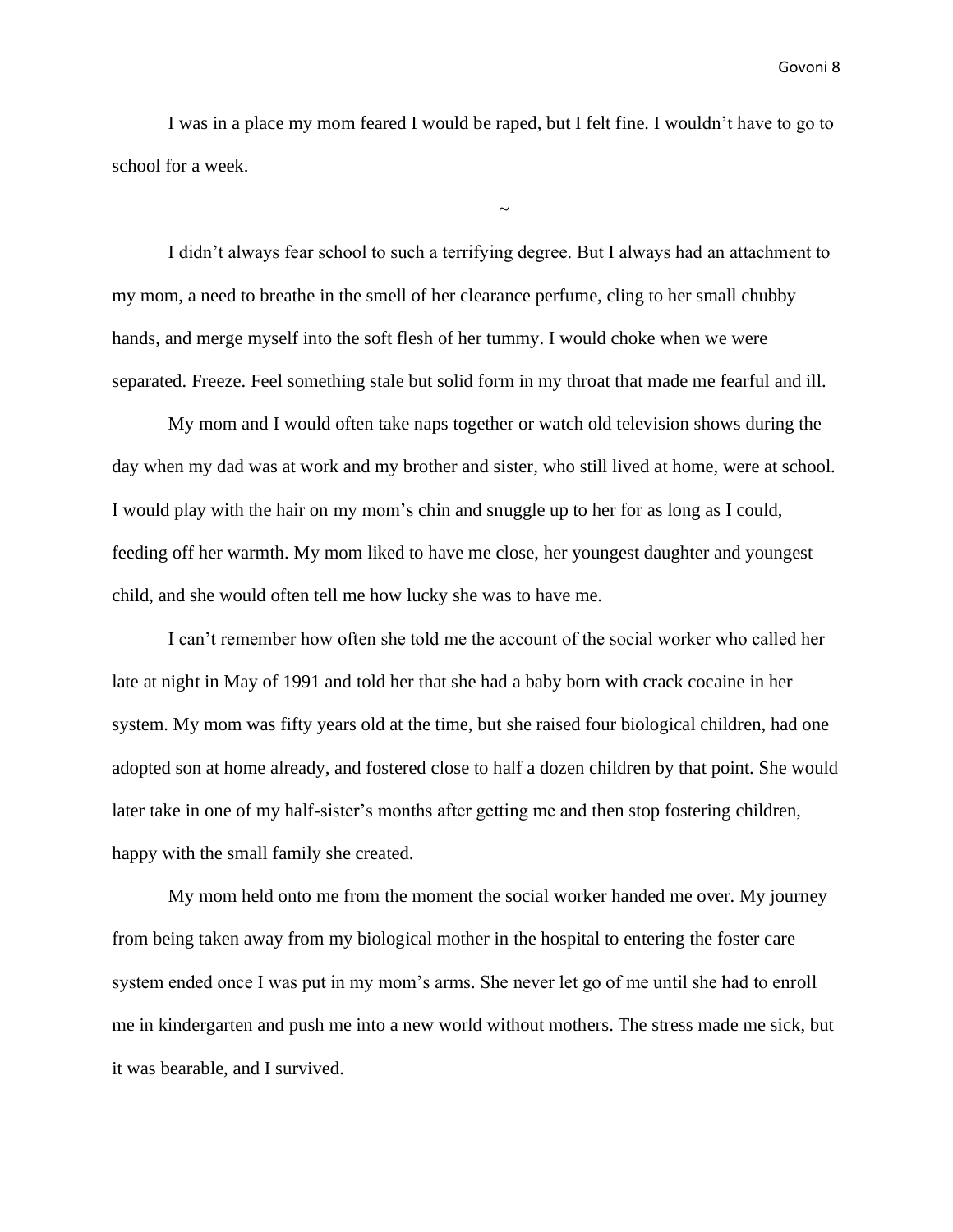My mom used to do my hair in thick, beautiful braids with beads for school, and I always wondered how she learned to style black hair like she was a professional. She was a white woman with little exposure to black hair, but she always braided my hair with precision and care.

What I remember most about kindergarten was how quiet I was and how I always tried to stay motionless in my seat next to a boy whose face was always wet with slobber or boogers. The promise of my release home calmed the pressure in my throat, the pressure in my legs.

I didn't refuse to go to school often, the times where I would cling to my mom crying or run off when the bus came only happening a few times in my kindergarten life. The actual musclebound, heavy fear of school would come later.

~

The facility was in a city I can't remember anymore. My dad drove us in a beaten-up blue minivan that wouldn't have turned any heads in the suburbs, and it could barely do sixty miles an hour on the highway without making ominous noises. We were out of place in the city, but I was happy to be out of school without consequences. I wouldn't have to wake up the next morning, refuse to go to school, and get lectures from my mom or a phone call from the school asking about my whereabouts.

Now at twenty-eight years old, I look back on that time in my life and wonder about the expectations I had when I got out of the car and followed my parents into the facility. Entering a college classroom makes me queasy as an adult, but I walked into the facility with bravery and nonchalance when I was an anxious child. Being out of school would have felt amazing, but I wasn't staying at a resort. I should have been more afraid.

The inside of the facility was clean, simple, and warm like a suburban home. I think that might have helped ease my parents' fears before the stoic man said it was time for me to settle in.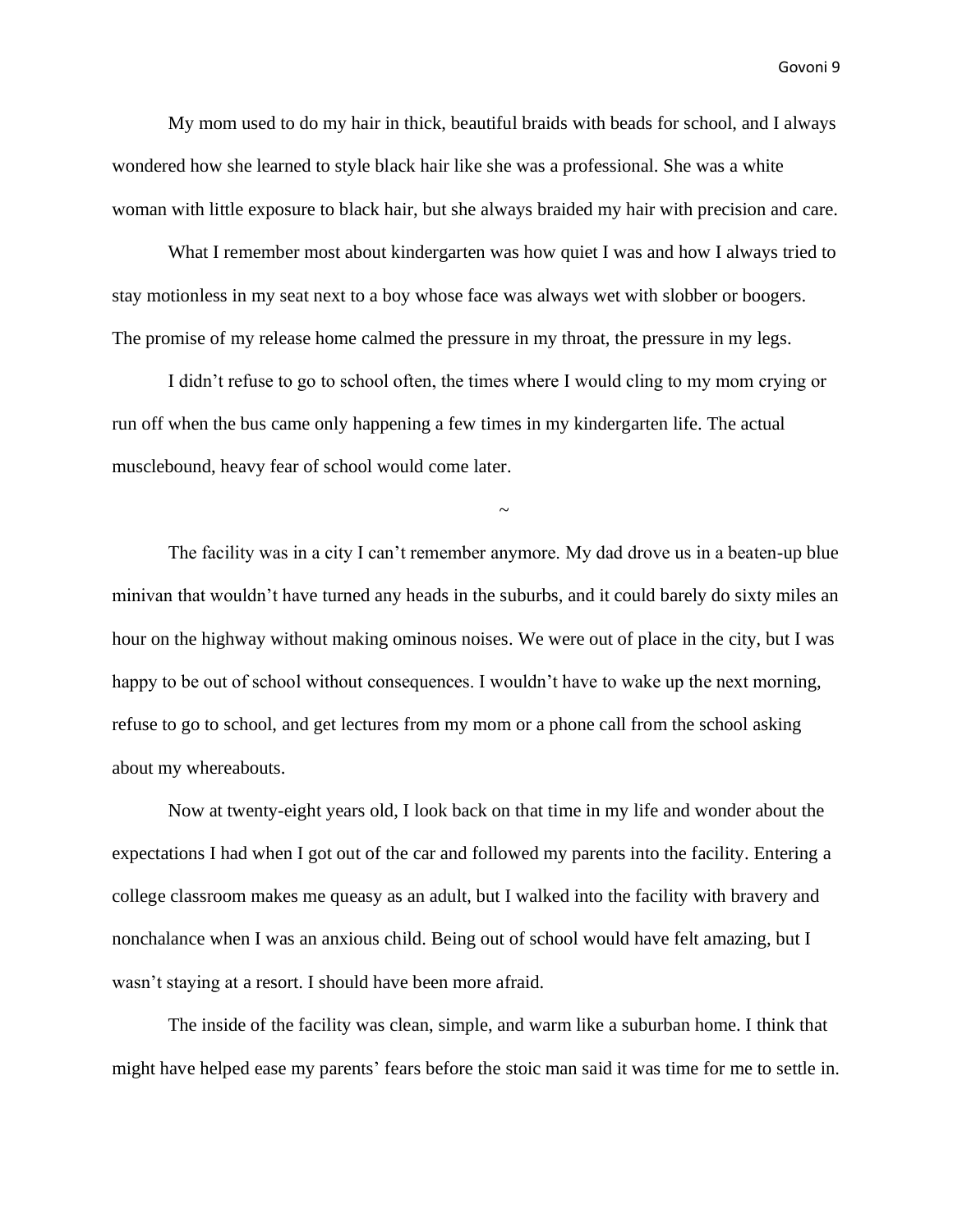I don't remember him staying for long once my parents were gone. I don't remember if he gave me any encouraging words or reassured me that I would survive.

A male and female counselor, people whose names and faces I cannot remember anymore, took over for him, and led me to the living room. We shared little conversation because I didn't talk to anyone unless I had to, and I think they were used to quiet kids following them into the unknown.

A teenage boy and three little kids eventually came out of their rooms to meet me a few minutes later. The children were happy to see a new face, and they jumped up to greet me with wide smiles and bucked teeth.

Elijah was a skinny blonde boy. He was quiet and friendly, but when he angered, his face bled like a deep wound and his screams sounded like death screeches. I think he had a mood disorder, and his anger reminded me of my brother Aaron whose fits of rage also stained his face a grotesque shade of red.

The other boy, nameless now, had dark hair and dark eyes. He was the jokester of the group who never stopped moving or talking. The little girl had a wide grin that always revealed when she was up to no good, and she and the jokester boy scared me the most at first. Their outgoing and energetic personalities forced their way into my space, and I didn't like it.

The teenage boy was seventeen and his name was Kevin. Kevin would become my crush and the one I gravitated to the most, but the children would grow to feel more like my siblings. More so than my real siblings who were miles away from me and the facility.

~

I'm the youngest child in my family. My parents had three biological daughters and one biological son decades before they got me. My sisters are old enough to be my parents, and I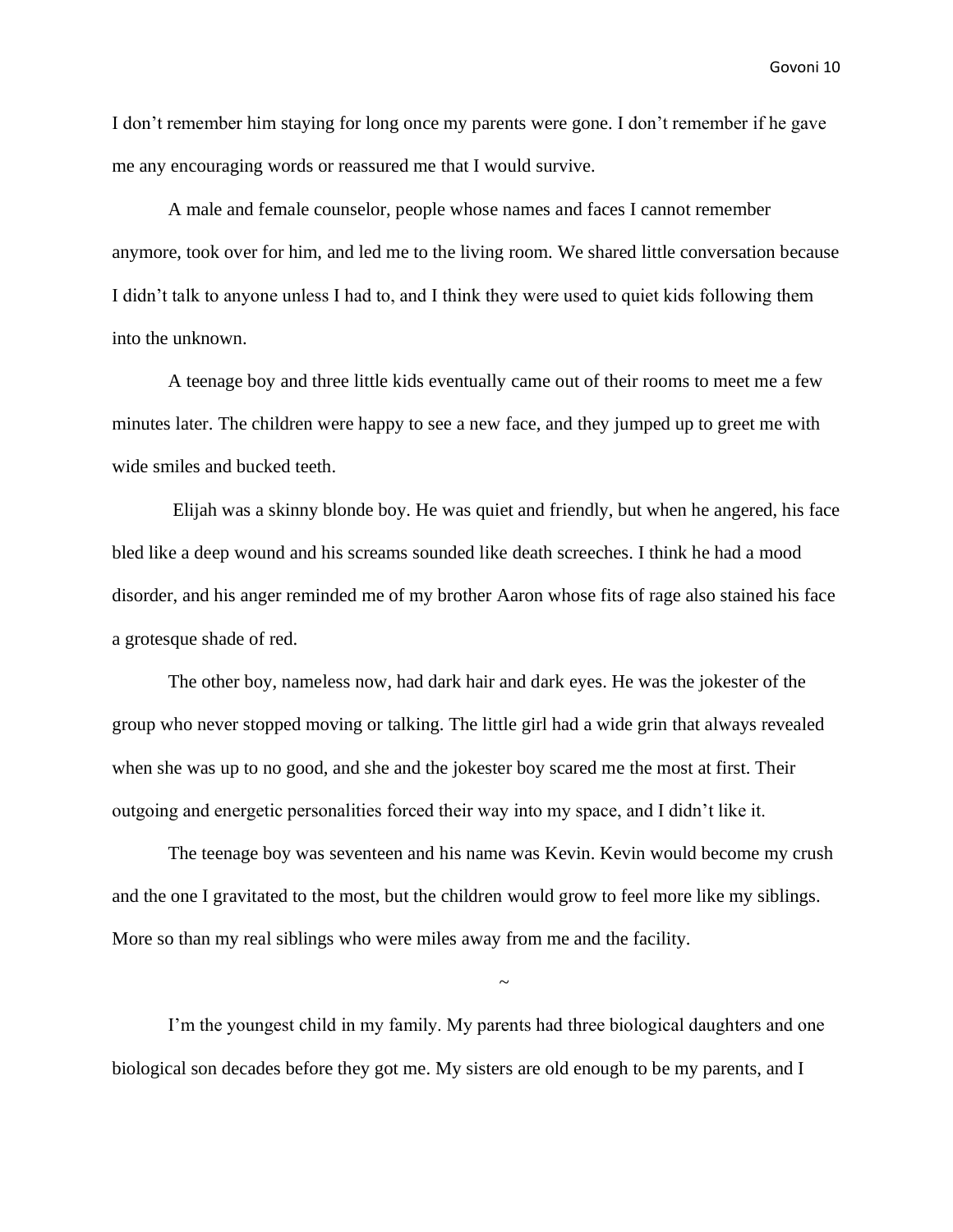never had a close relationship with any of them. They didn't teach me how often to change my pad or give me advice on how to angle my face to kiss a boy. They didn't share their bras, combs, and hand-me-downs with me during our youth and growing years. We didn't have a youth together.

They were married with children before my body was fully developed in my biological mother's womb, and we only saw each other during my younger birthday parties or holidays. They felt like older women who were friends of my parents. I try to envision now how our lives would have been if I grew up with them in seventies, or them with me in the nineties. I can't see it.

My eldest brother Vince, my parent's last biological child, is only fifteen years older than me. I saw him the most when I was growing up, and unlike my sisters, he didn't have any children. He was in the navy and then worked odd jobs that kept him outdoors. I admired him and his independence and how his solitary life wasn't seen as mental instability—how he had my parent's respect.

I knew I had my parents' love, but I doubted that I had their respect. What was there to respect or admire? I was the girl afraid of everything, a girl who couldn't do something as simple as go to school. I felt my shame and believed it found a home inside my parents as well. I wanted to make them respect my choices, but my anxiety was in control.

My dad understood me better. My issues with school, while troubling, didn't seem like a big dilemma to him. He believed that I could just drop out of school and find blue-collar work if my anxiety persisted. He was a quiet, introverted man who was anxious around too many people. He never hung out with friends when I was growing up, and he preferred to read the Bible, listen to country music, or watch baseball alone.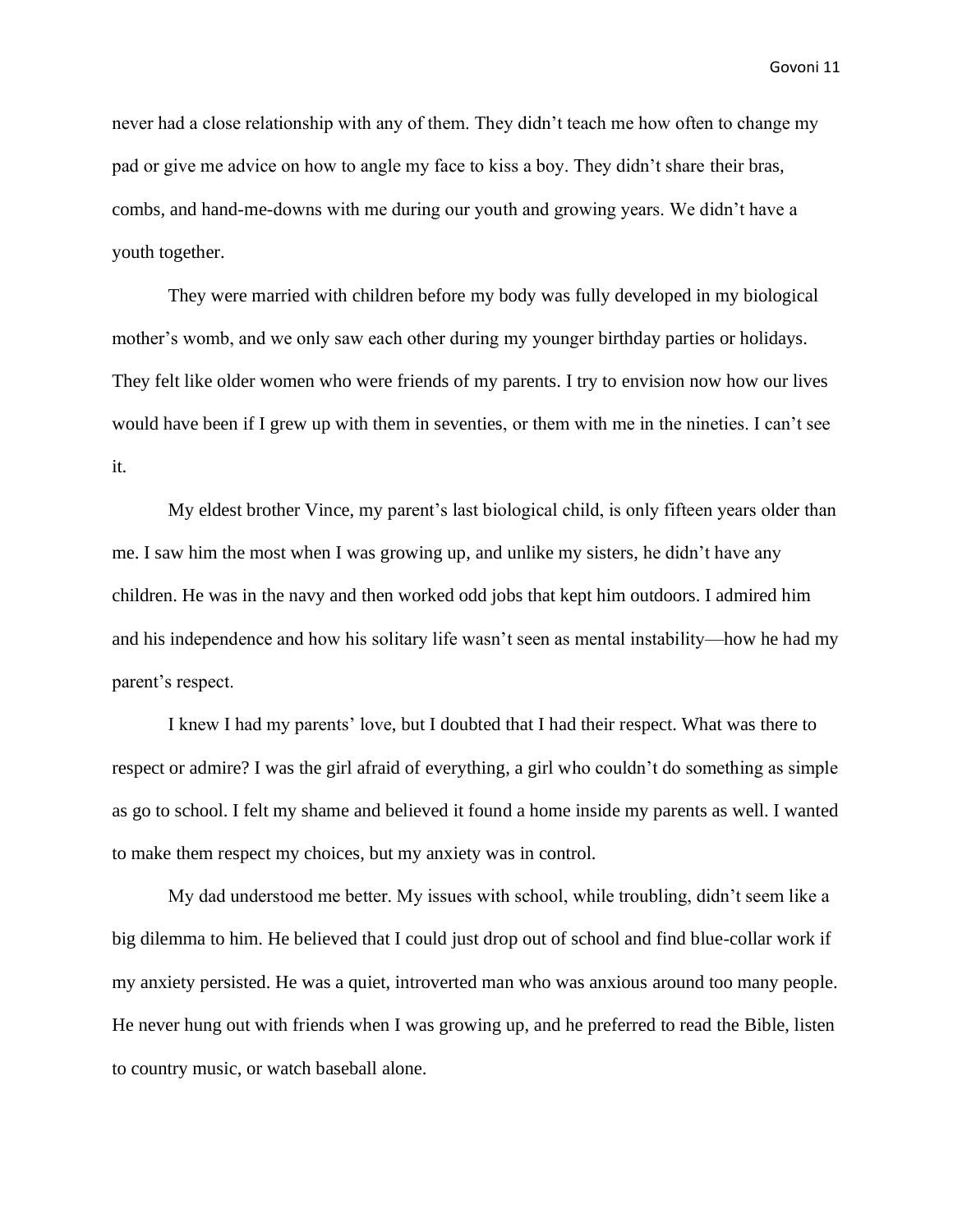The difference between my dad and I was that he could survive the outside world. He got married at nineteen, had four children, worked in multiple factories for decades, and became a foster and adoptive parent because his wife didn't want to stop being a mother.

My mom didn't understand anxiety the way I wanted her to. She was an extrovert and thought that not talking to people was rude and unhospitable. She wanted me to be sociable and go to school every day. She dropped out of school because she had poor vision and a learning disability, and I don't think she ever got over that.

I'm not sure if she wanted to drop out or if her parents made her, but she always sounded embarrassed and called herself dumb whenever she saw me working on my homework laughing at herself and saying how lucky I was to be smart.

She was labeled the dumb one in her family, the dumb middle sister in a family of six, and grew an intense, laser-eyed focus on the importance of school. She stopped going to school in middle school, just like I did, but our reasons were different, and she didn't understand that.

My mom couldn't fathom that my school issues and anxiety wouldn't heal themselves like a body fighting off a seasonal cold. I had to get better because I was, as she reminded me so much, smart. She couldn't go to school because she wasn't smart enough. I was just quiet and afraid. I could go if I got better.

I tried to isolate myself at the facility, afraid that my anxiety would overwhelm me if I stepped over the threshold of my door. I felt physically sick the first few times I was asked to join group activities and talk, the sounds of the children, a constant *bang, bang, bang*, in my head. Their bodies pressing close to me felt almost as bad as shattering an already broken bone. I

~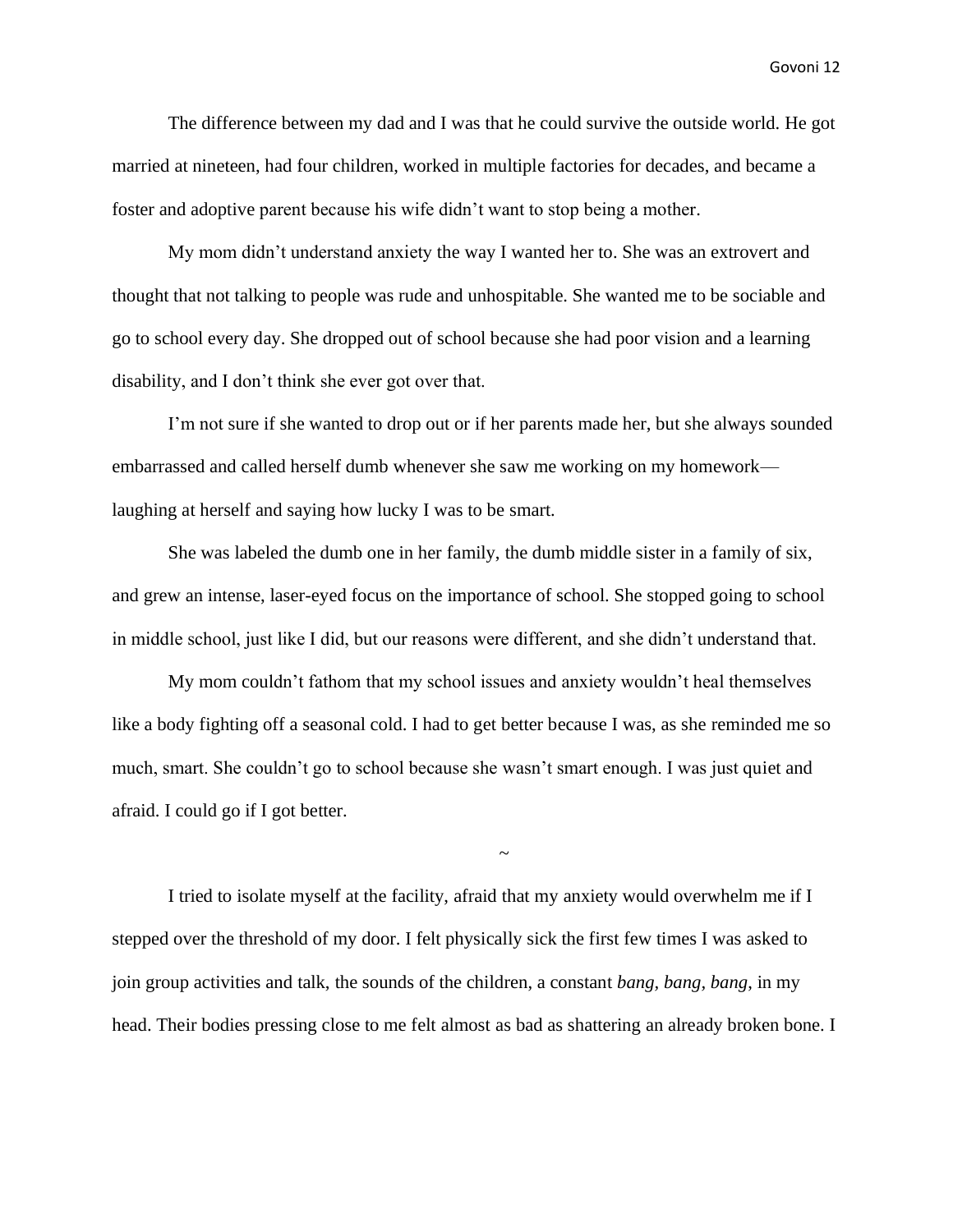stopped growing used to people's skin or clothes touching me by that time, and I didn't want to change that.

I didn't have dinner with my family at home anymore unless I was forced out or if I wanted my dogs to be around the family and not just my gloomy aura. I lived with my parents and my two siblings who were the only other adopted children in the family. My sister Ella was my half-sister, and she looked like a young version of our biological mother—tall and broad, thin faced, but with big doll eyes and a bigger smile. I was short and thin, baby cheeked, and with big teeth that I hid behind closed lipped smiles. I must look like my father.

My parents also took in my adopted brother Aaron after his birth mother gave him up. Oversized head and bleeding in his brain, he would have learning disabilities all his life and have anger issues that he struggled to control—times when he would get so angry that he would put holes in the wall, damage the doors, throw things around the house, and threaten us all. He scared me like a monster in the closet that terrorized young children, and I hated being around him.

Aaron and Ella were closest in age with me, Ella a year older, and Aaron, seven. We hardly stayed in a room long enough together to catch a glimpse of each other's silhouettes unless we were fighting with each other or with our mom. My mom was almost constantly at odds with one of her children as her loving, but attention-seeking behavior drove us away or led to loud shouting matches or cold silence at dinner.

I still loved my family, but I couldn't be near them. I wouldn't let my mom hug or touch me anymore, and I didn't want to be around her, not even to sit next to her at dinner and have my arm brush against her as I reached for the salt. I see now how hard that must have been for her.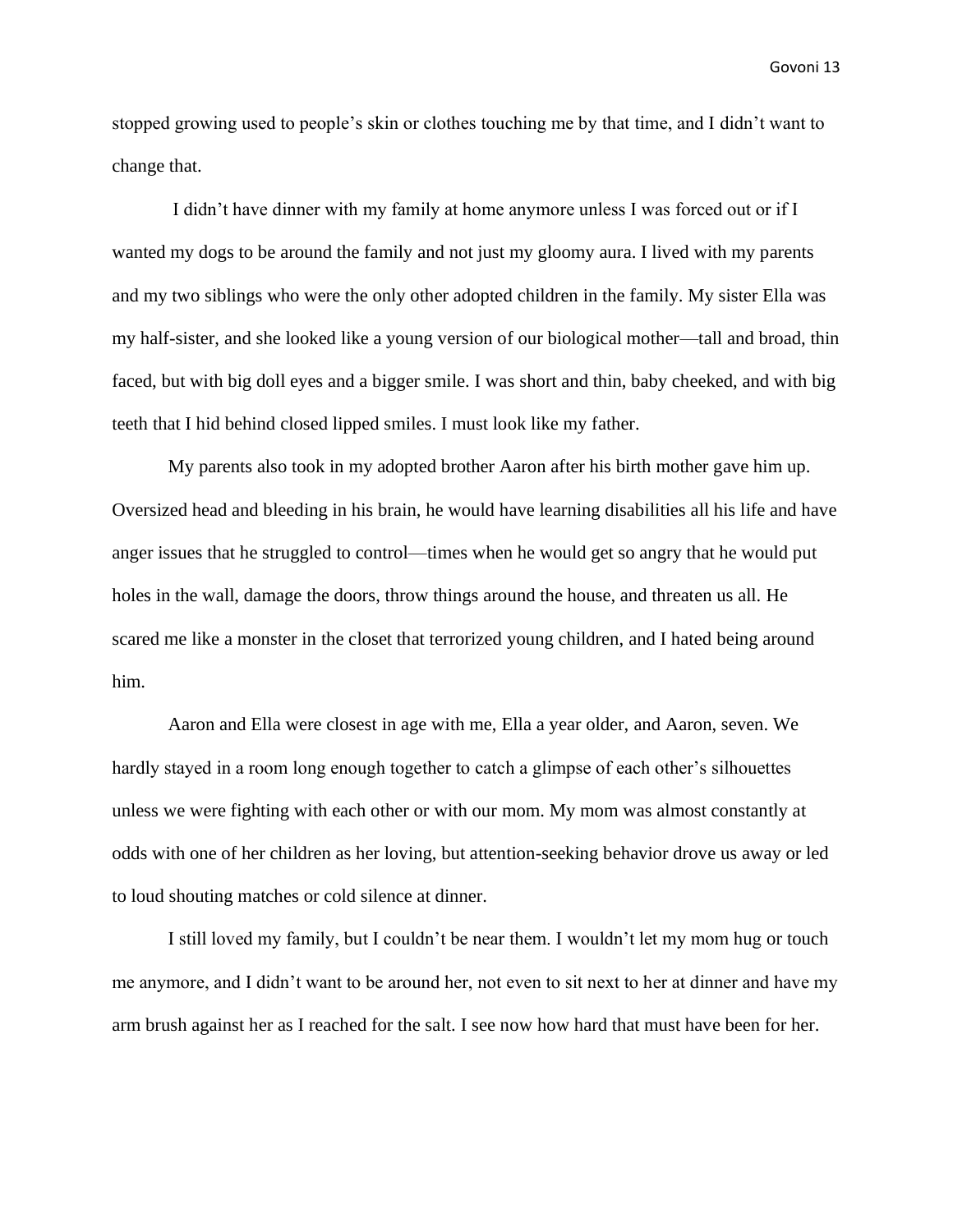She lived for affection and needed to have her children love her as much, if not more than, she loved them.

She was generous with her love and went to all my appointments, but I stayed away from her because she didn't understand my anxiety and why it affected my life so much. I kept away from her as much as I could, but I couldn't ignore anyone at the facility and especially not the children.

I was standoffish at first to the children's touch and conversations, but they were persistent. The way they went about their days as though there was nothing squeezing their throats encouraged me and pierced the tiny holes in the walls of my anxiety. We played games together, did chores together, and went to group and did activities to learn how to control our emotional responses.

I opened up and talked about my fears of people and how at middle school, I felt like something was being taken out of my body. I admitted that I felt contained, unsafe, and surrounded by walls and students who never let me pass to safety. I talked about how my anxiety felt like my stalker, the creep lurking around every corner, and how much I loved my room and the safety inside it.

Kevin was a comforting presence during those talks. He showed me what it felt like to be around a boy who I liked and could talk to—to be around a boy who was safe and didn't scream when he was angry. The only other boys I saw on a daily basis back home were my brother Aaron and the boys at school, the ones who only talked to me when they wanted me on their sports team at gym or wanted to hear me scream to show them that I could make noise.

I could talk at the facility, at my own pace, at my own volume, and that cancelled my urge to flee—to flee like when I was in school and always ran to the bathroom to eat lunch alone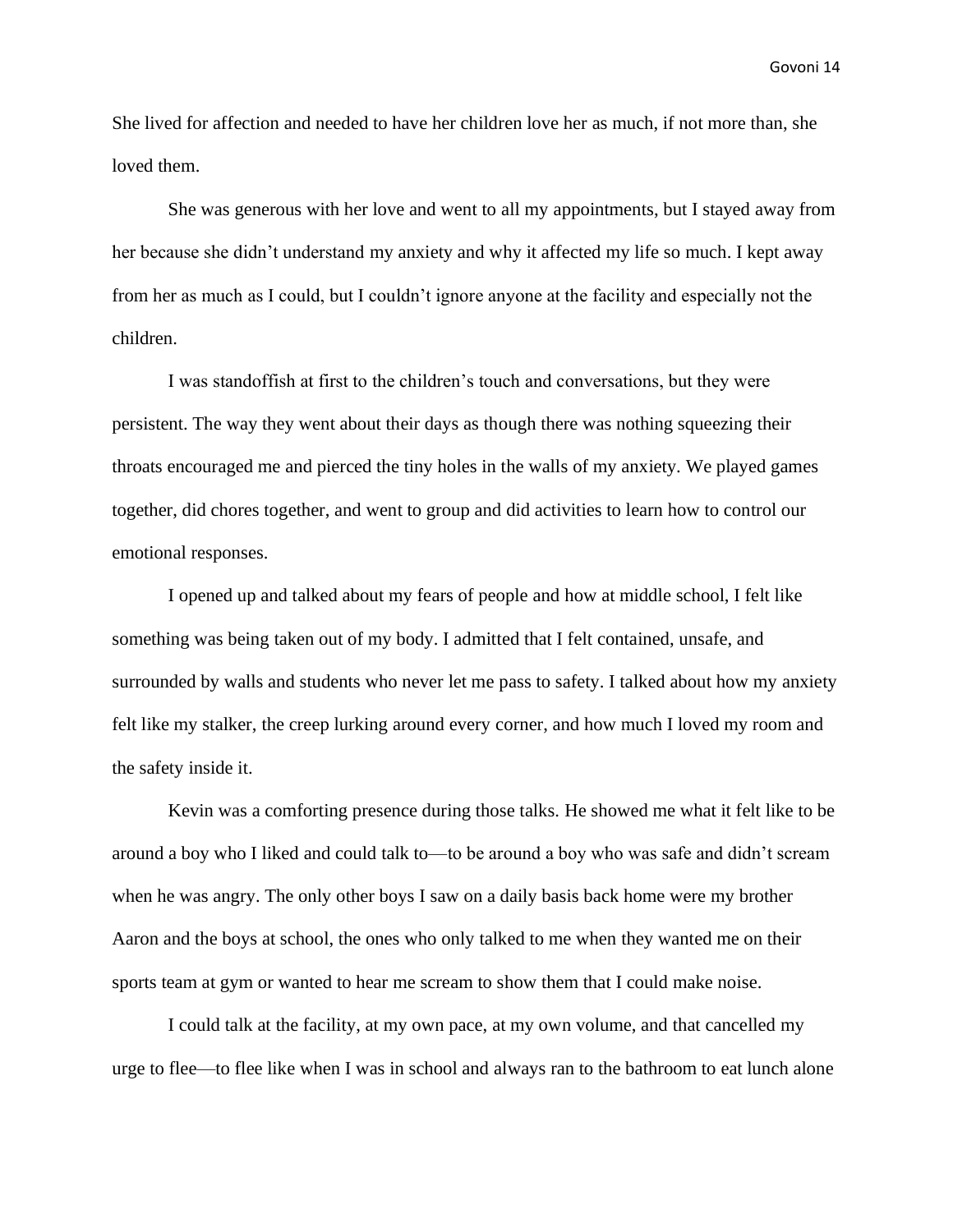in a quiet stall—to flee like when I ran to the guidance office to complain of this persistent and chronic school ailment that made it hard to breathe.

~

My mom liked to brag about how smart I was to everyone she talked to. I always hated how she singled me out in front of strangers and especially my siblings who would just nod, smile, or not respond. Looking back now, I realize that I was lying to myself in a way. I disliked her bragging about me when I was there, but I treasured having my mom's love and praise and having something precious to give to her even when I was at my lowest point. It reminded me of snippets of my golden years.

I used to be a sociable girl. My elementary school years were my brownie points, and some of my best school and life memories that I had. I had a posse of girls who were my best friends, and I was the athletic friend who played basketball and danced ballet, tap, and jazz. I liked going to school every day. I did wake up in the mornings, on occasion, with a twinge in my side and the feeling of a small, bleeding hole in my heart that warned me of the dangers of school. But the wounds only bled slightly, and I could stitch myself up and go to school with only a slight stumble in my steps.

Children sitting behind me in old school desks didn't feel like an ominous threat, and I could go to school and not run and hide in the bathroom every opportunity I had. My sister didn't have to constantly tell our classmates and peers why I wasn't in school, and I could wake up in the morning and not feel like there was something shapeshifting inside my body.

I could not begin to image then how much my life would change—how I would later walk my first steps into middle school alone, all my friends having moved away. That bleeding wound inside my heart wouldn't heal or scab over. My fears would fester, my anxiety rising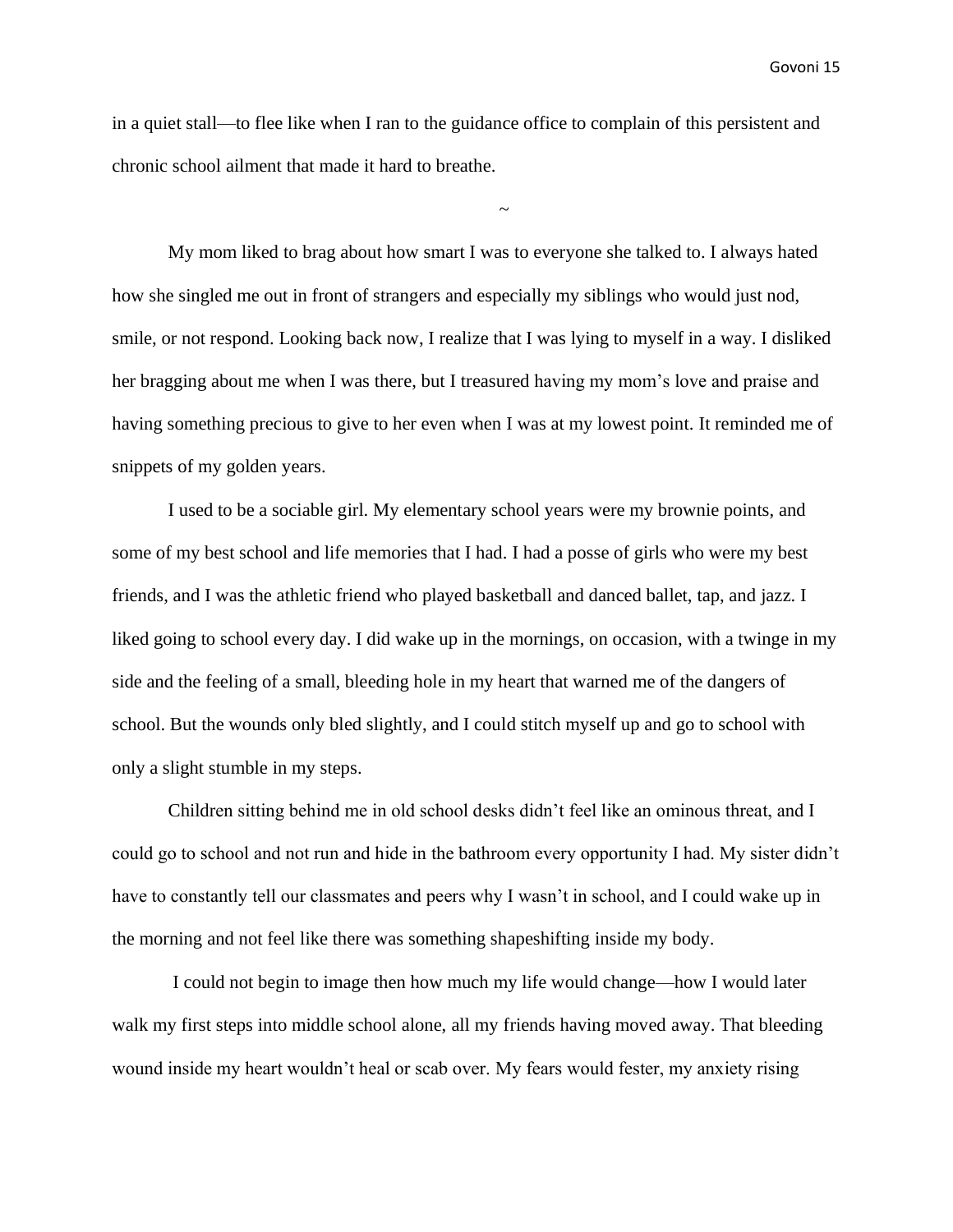taller and wider than the space I kept between myself and every potential threat around me. School became the epicenter of danger.

Aaron would go to school every day and get a certificate of completion instead of a diploma at age eighteen. Ella would graduate high school, go to college, and not take the one class she needed to graduate. My mom, to my knowledge, would not badger her about the importance of finishing school like she continued to do with me.

I resented Ella because it seemed like my mom didn't pressure her as much to succeed at school and life, and I think my sister resented me just as much. Resented me for having my mom's attention and encouragement to succeed and make her proud.

~

My parents visited me every day that I was at the facility. My dad was always quiet but friendly, and my mom's fears about my safety were washed away by my reassurances, the happy children, and by the reports of my progress and success. Hearing that I had been attending group therapy and talking to other children must have felt like she was hearing assurances from God that I would dropkick my anxiety out of existence.

Those reports gave us all hope. If I could survive at the facility, then I could learn to survive outside it. We truly believed that, but I realize now how simplistic a belief that was. I made progress at the facility largely because I didn't feel completely outnumbered, or forced into a small, steel cage.

My fears weren't shunned at the facility—fears of going to the bathroom with other people there, of eating lunch in the cafeteria, of sitting in the middle of a classroom or walking the crowded hallways because it didn't feel safe in any way. I felt safe at the facility, and that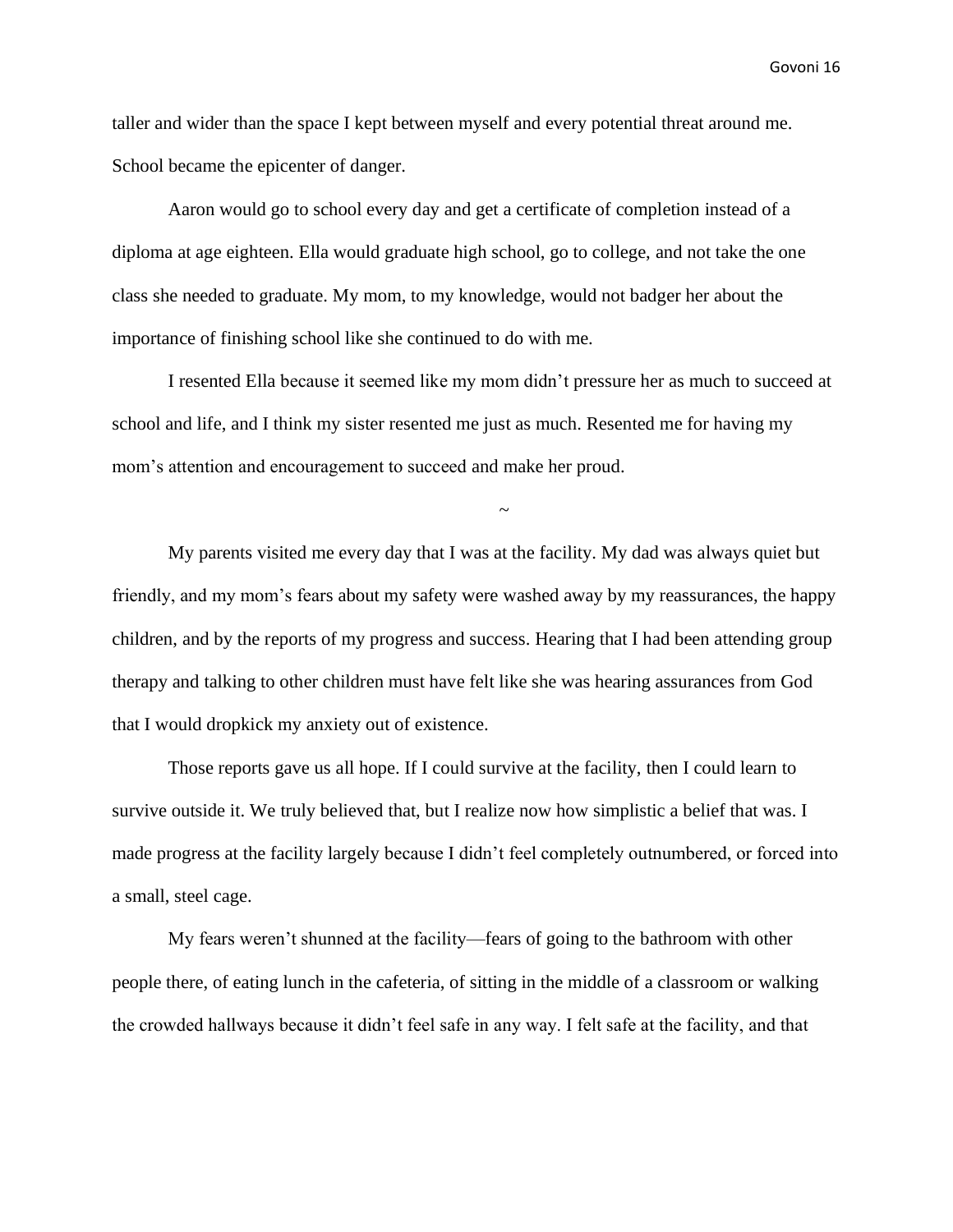was a major reason why I was succeeding there. I could digest the small number of people in my orbit, and I wanted to stay with Kevin and the children who felt like my siblings.

None of my siblings came to see me, and I don't know if my eldest siblings even knew that I was away at a psychiatric facility. My parents might have pretended, if someone asked, that I was shut up in my room. I was always in my room and hiding with the dogs if someone came over for a visit, so that would have been a believable lie.

We used to have family gatherings at my home for Thanksgiving and Christmas, and I would be in bed before the first knock sounded on the front door. I would listen to the sounds of my family living without me as the hours passed, and I would only open the door to tell my mom that I wouldn't come out when she came looking for me.

I would learn**,** later in my adulthood, that most, if not all my siblings experienced anxiety and depression themselves. When we sat down and talked during the few times that we saw each other, whispered confessions of past and current anxieties would tumble out of our lips. Hearing about my siblings' anxieties shocked and excited me when I first heard them because they never appeared to be anxious whenever I saw them.

I realize now that was ignorant of me and that a lot of people have anxiety that they don't show in public. If my eldest siblings did know that I was at the facility but didn't visit, maybe that didn't mean they didn't care about me. The symptoms that bled out of me and led to my time at the facility could have hit too close to home—felt too similar to bear.

My parents picked me up after my seven day stay at the facility. During that short time, I learned that I liked being around people—people who understood me and made me feel

~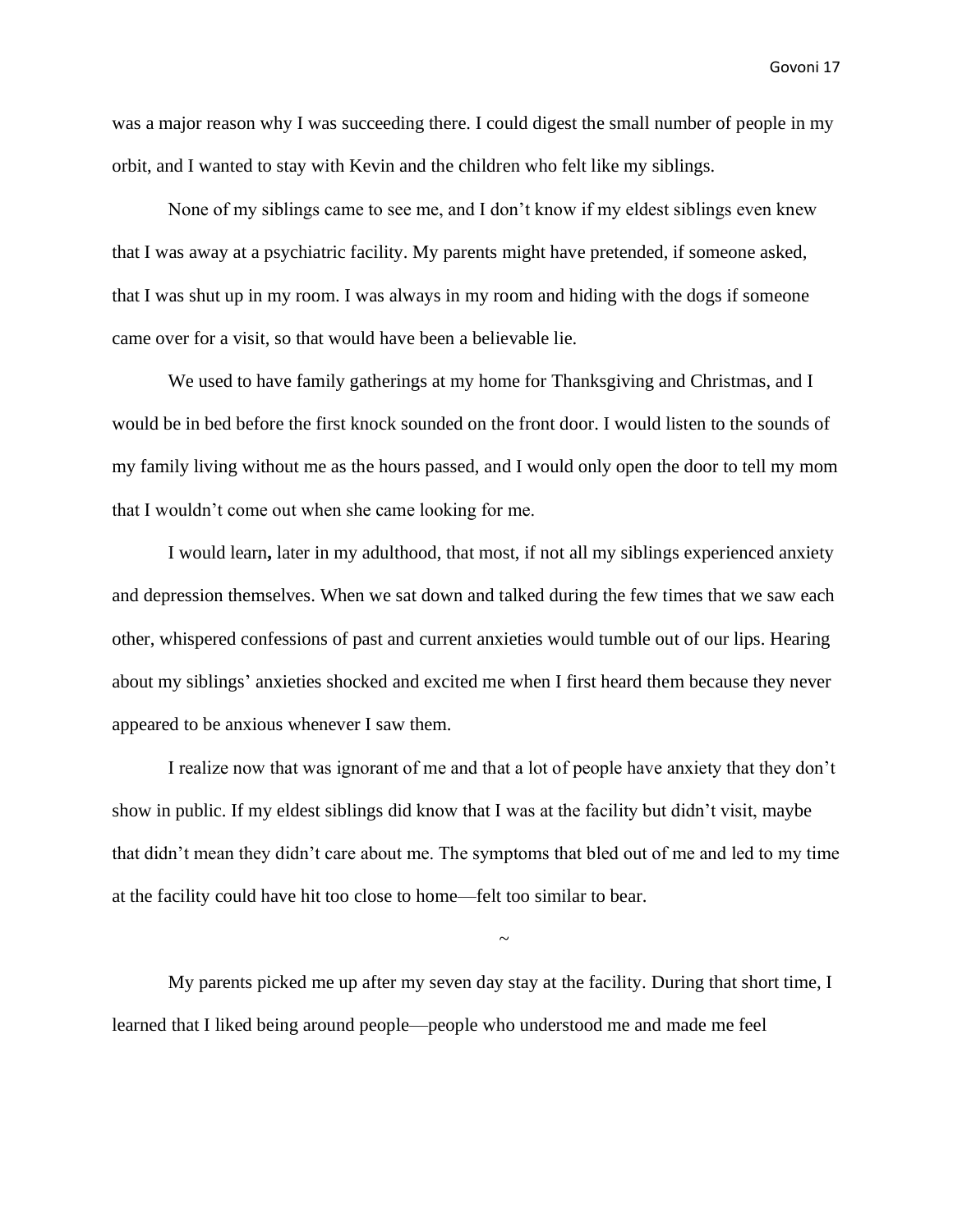comfortable. I learned to enjoy talking to other children and stand so close to them that our arms touched when we did the dishes together or sat side by side during group activities.

I hoped that this inhouse transformation, this rejuvenation, would transfer to every aspect of my life, and that little by little, my anxiety would waste away like morning dew. I said my goodbyes to Kevin and the kids in the morning, and I wanted to hug Kevin and tell him how much his quiet kindness meant to me. I couldn't bring myself to reach out to him or release such vulnerable words, and I still regret that to this day.

The stoic man and the counselors told my parents that I wasn't a danger to myself or society. He said that I was ready to go home and attend school like a normal girl with the help of therapy and my school's guidance. My parents and I believed him but came to find out soon that I wasn't ready to go back to middle school. I would never be ready.

I would go back to middle school for a few weeks consistently after going home, but I wouldn't conquer it. My anxiety would morph into a new super strain that no amount of therapy or prescription medication could cure, my dreams crushed and swept away.

My dad and I would accept it, but my mom would hold on the longest to our old hopes and expectations, holding on tight with determined, but fractured fingers. But in the end, even she couldn't hold onto unattainable dreams forever. She would eventually let me drop out of school at sixteen after I was sent to three alternative school for troubled teens and refused to go to school anymore.

We didn't know this was going to be my imminent future when we left the facility behind us. I was hopeful after I got into the van and sat in the backseat, my eyes peering out the window at a city I would never see again. The low hum of country music filtered out of the radio and settled in my bones as the van shakily brought me and my parents back home.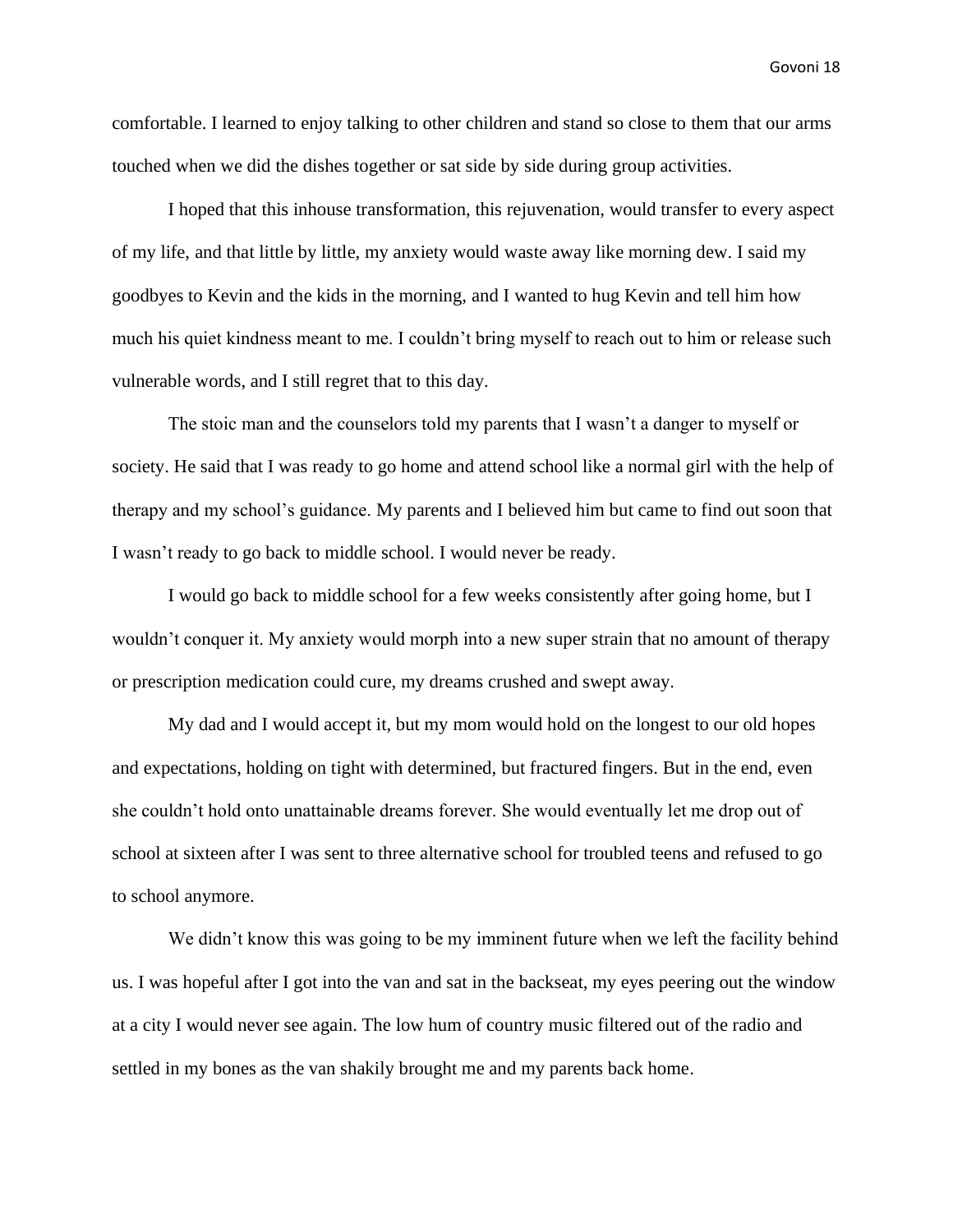### The Dogs were Different

A loud firecracker bang and my mom's screams woke me up in the middle of the night. My mom screamed so loudly that I thought she tumbled out of bed and broke her back—snapped her spine like a toothpick. She had a bad history of falling out of bed, but I never heard her scream like that.

The lights in my parent's bedroom were on when I stormed inside, and the first thing I saw was my black lab Riley lying on the rug near my mom's side of the bed. My dad stood with my mom near the door of their bathroom, and he pat her back gently as she screamed and moaned. I asked my parents what happened, and my mom turned her red face to me and said that she tripped over *the damn dog*. She started to moan again almost as soon as the last sound pushed past her clenched teeth, and she didn't speak again.

My chest felt heavy and clogged like it did when I ate too much chocolate and made myself sick for days. I went over to my dog Riley and hugged him close to me. I was already picturing hospital trips, scrutiny from the extended family, and more complaints from my mom about the inconvenience of having dogs.

My mom's screams also woke my older brother Aaron who slept downstairs. My brother's blood burned when he was scared, and my mom's screams scared him into a silent, worried rage. I took Riley to the living room while my dad and brother helped my mom back into bed.

My other dog Jay-R slept in his bed in the living room, and he didn't stir when I coaxed Riley onto his orthopedic bed. The whole family tried to go back to bed but only the dogs slept comfortably, the rest of us restless and grasping for a touch of sleep that wouldn't reach us easily.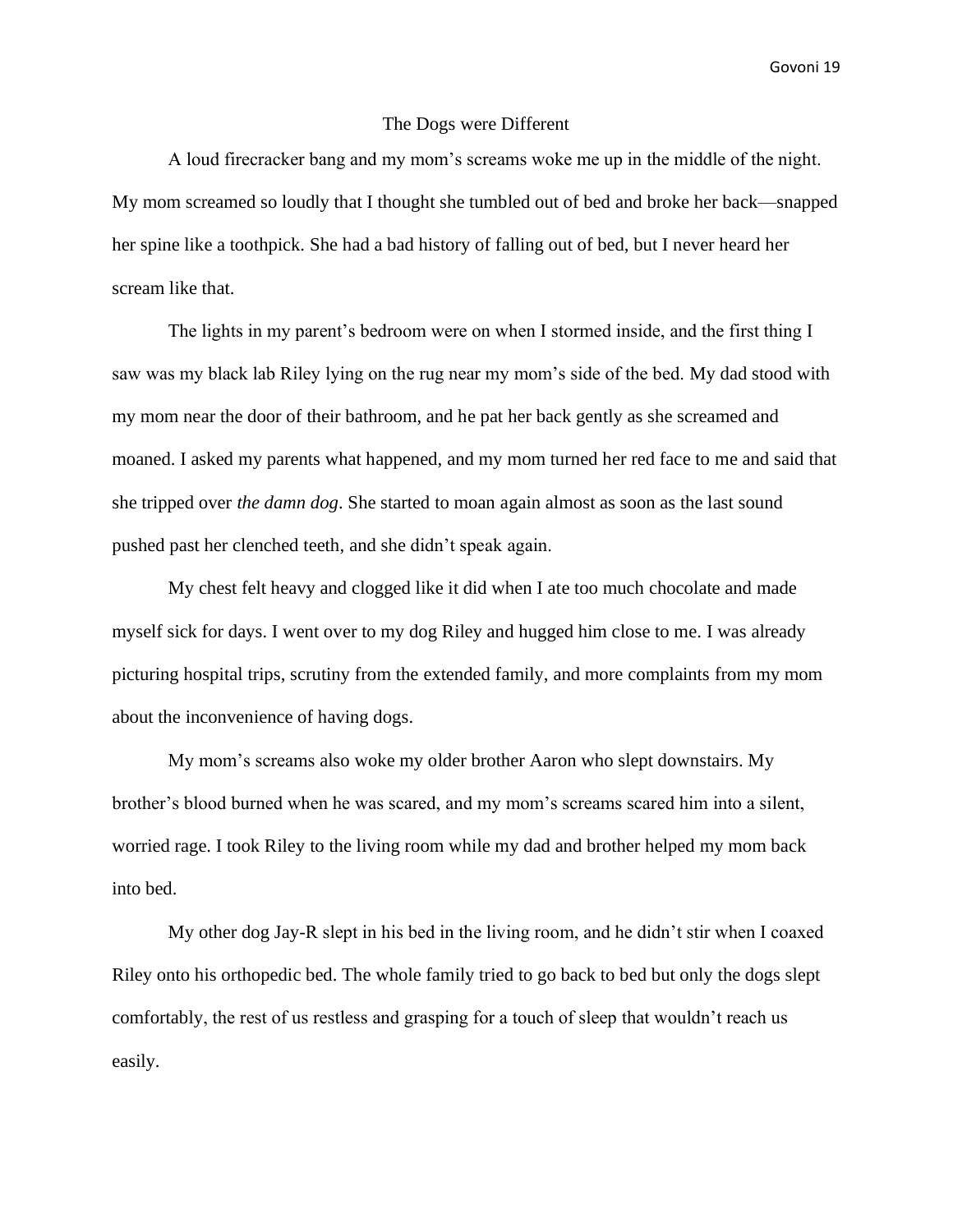My mom iced her shoulder and moaned on the couch for the next few days until she couldn't handle the pain anymore. She and my dad went to the hospital and came back in the afternoon, my mom's shoulder in a sling. She broke her collarbone.

I met up with a friend a few days after my mom's diagnosis, and we sat in my kitchen with my dad, talking about the incident. I told my friend how worried I was about Riley getting hurt if an accident like that happened again. He was already eleven with bad hips and arthritis, and I couldn't stand the thought of him being in any danger. When there was a lull in the conversation, my dad spoke up and added, *and your mother too*, like I missed an important ingredient on our shopping list.

My friend and I stared at each other in disbelief, and then we laughed until I started to frown and contemplate my thoughts. My mom was in her seventies, but her safety didn't even occur to me. All my concerns of preventing injuries and elderly broken bones sailed over my mother and landed centerstage, bullseye on my dog only.

I got Riley when I was fourteen and in and out of therapy and alternative schools. I went to a psychiatric facility when I was thirteen because of a story I wrote, and leaving the facility behind felt like walking towards an anxiety-free existence—a life of emotional success and peace. When that didn't happen and I had to go to alternative schools for troubled kids, I sunk further into depression and anxiety.

~

The only things that kept warmth in my body were food, television, and my dogs. We already my dog Jay-R, but my siblings and I wanted another dog. My dad saw a sign one day advertising purebred, champion Labrador retrievers, and our family agreed that a lab would be a good family pet. My mom didn't want another dog, but a lab was a breed she could tolerate.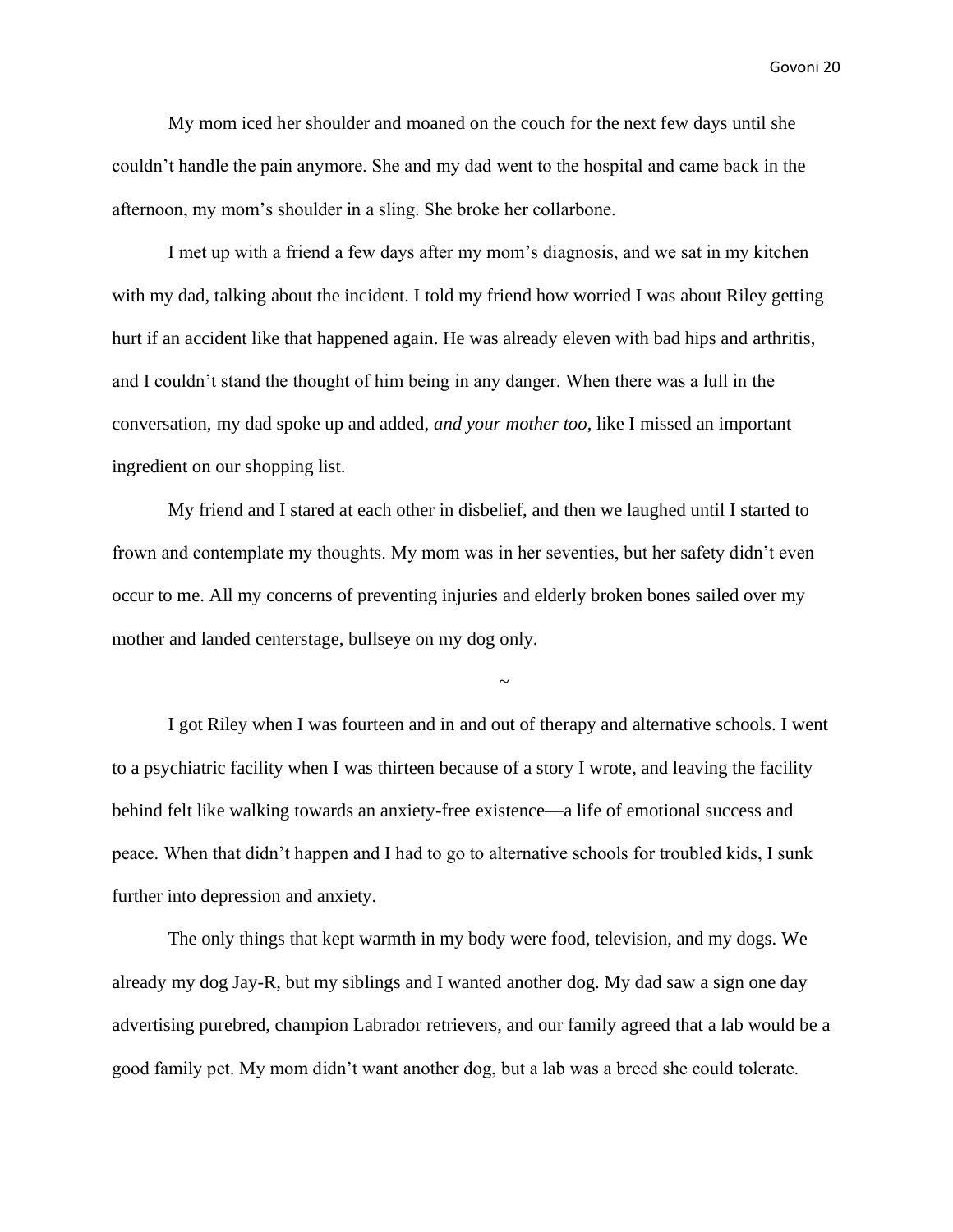Riley was small with a round stuffed-animal face, his breath smelling like old, sour milk when we first got him. I loved him the second I held him in my arms.

I always loved dogs, and I grew up with a Labrador retriever, Saint Bernard mix named Hercules. Hercules and I shared the same birthday, and he was my eldest brother Vince's dog. He stayed with us when my brother moved out, and we all loved him like family. He was with us all throughout the day, but my mom disliked dogs and wanted him to sleep in the basement at night. Hercules died alone in the basement when he was twelve years old.

I remember waking up the next morning to my dad's solemn face, and the thought of Hercules dying by himself almost drove me mad. I loved Hercules and mourned him for a long time, but I didn't have the bond with him that I would later have with my next two dogs. Hercules was in my life when anxiety didn't consume me, and I didn't have to lean on him for additional support.

I took what happened to Hercules, all the love we gave him and the shame I carried over his death and vowed never to let that happen to another pet of ours. I didn't allow my next dogs to sleep in the basement, and Riley slept with me. Riley was sweet, affectionate, and he didn't like to be outside for too long. He was obsessed with white bread and loved eating. He was just like me. All I did was eat Dunkin' Donuts for breakfast, McDonald's for lunch, and candy for dinner and dessert in between resting and watching tv.

My mom liked that I found comfort in Riley, but it pained her that I wouldn't show her any affection anymore. After the failure that followed my return from the psychiatric facility, I couldn't stand to be around a mother who thought that anxiety could be cured with a maternal hug and a motivational speech. Looking back now at age twenty-eight, I think I was also unconsciously punishing my mom for what happened to Hercules.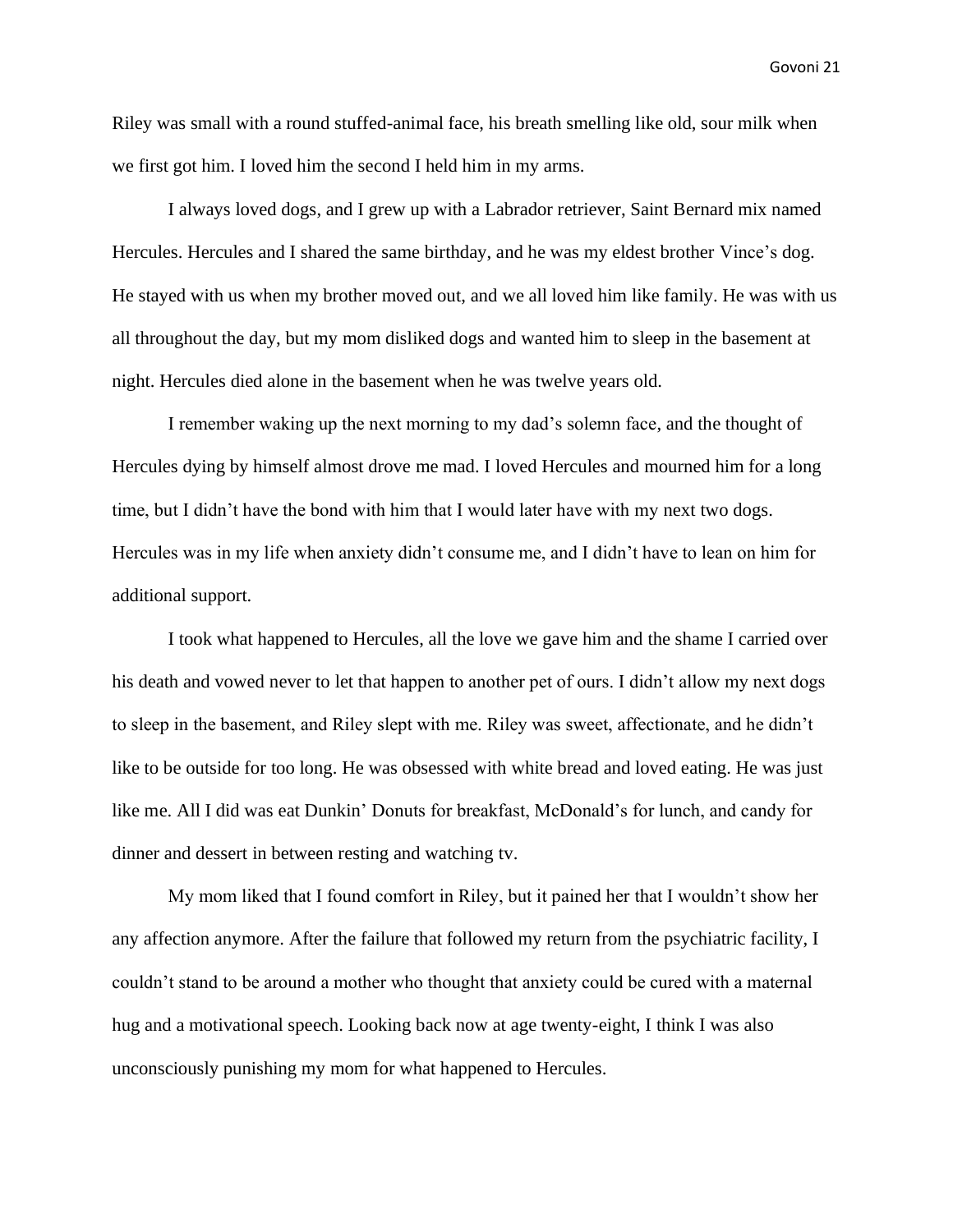She wouldn't let Hercules sleep with us at night, and I wouldn't let her stay in my room. I used to be close to my mom, sleeping next to her for the first seven years of my life, and she yearned for that closeness back. But I didn't want her near me or my bed because I had replaced her with Riley, a dog who I felt understood me and my anxiety better than anyone else.

Riley and I watched movies and tv every day, Japanese anime on Adult Swim at two in the morning, and Sports Center, FX and Lifetime during the day. I liked to sleep or sit on the floor, and Riley took my bed. My parents and siblings found that arrangement, my mom complaining that my sheets smelled like dog and that I treated myself like an animal by sleeping on the floor. She didn't understand that the disorientation and dizziness that came from my anxiety couldn't kick me off my feet when I was on the ground.

When I did sleep or relax in my bed, Riley's weight and warmth kept me from feeling like I was completely alone in the world of people who could have simple conversations without feeling like they were going to vomit. We were lazy together—a sad, lazy girl and a fat, lazy dog.

Riley protected my door anytime someone took the time to check to see if I was still breathing. His presence acted as a shield, a barricade that I could cling to and keep between me and everything outside my door unless I chose to go outside. I went to my alternative schools when my heart could handle it, went to therapy when my heart couldn't handle it, and went out with mentors who tried to show me that the world wasn't a horror movie.

I only went out of the house willingly for my dogs. I went with my dad every time he took the dogs to the vet. Being outside in the real world threatened to crack my bones, but I handled it with Riley at my side. My dad was also a dog lover, and having Riley and Jay-R brought a smile to his face even when my mother and sister Ella were screaming at each other, or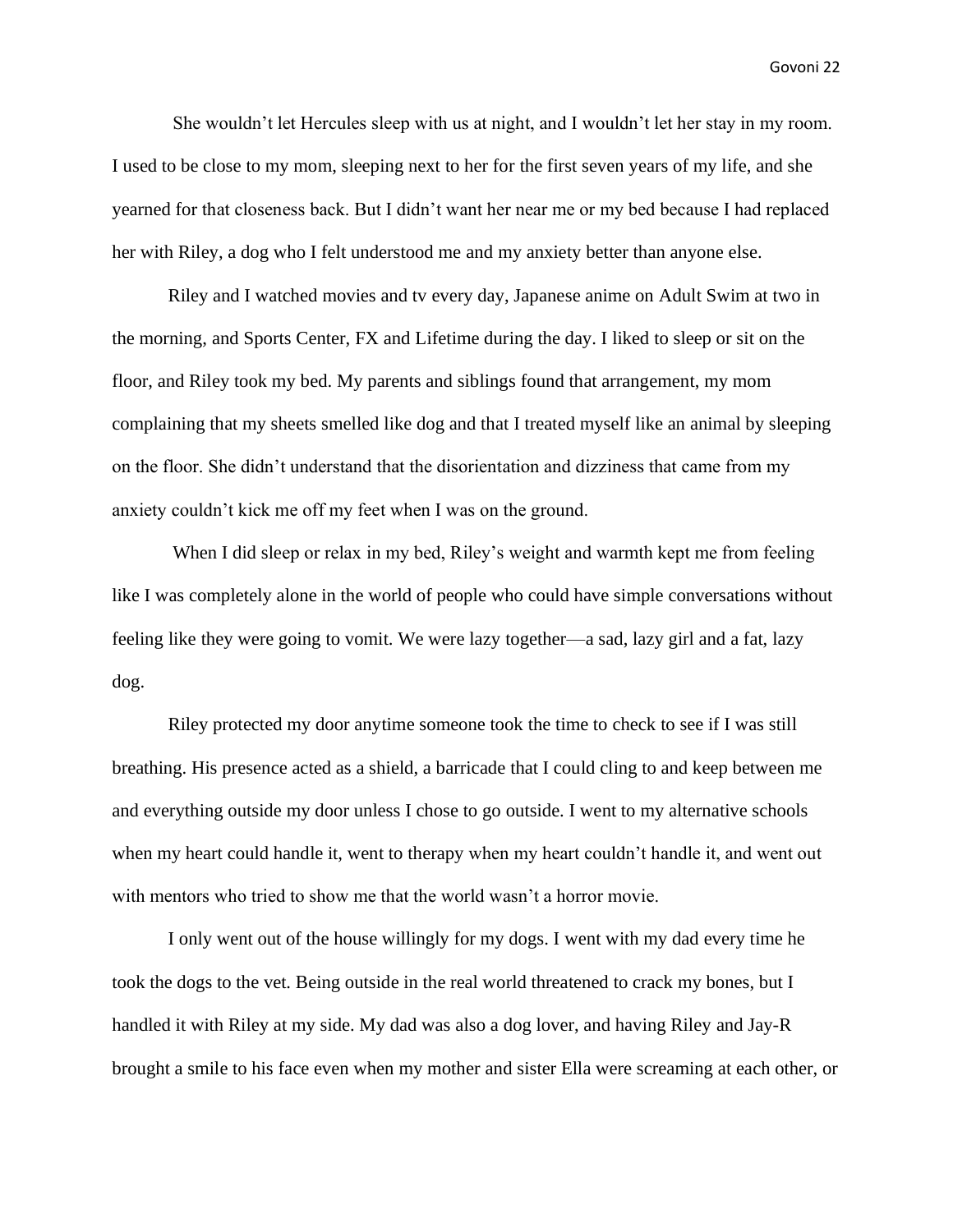when my brother Aaron was having a fit and threatening to kill the whole family. My brother's mood disorder made anything set him off, and he had to threaten us to expel his frustrations and rage. He terrified Riley when he was mad.

My sister Ella and I screamed back at Aaron and told him to stop scaring Riley when he was rampaging around the house. I was bold with my protectiveness. Riley was a part of me, an extension of me, and I wouldn't let my brother scare him even when I so scared that I wanted to disappear. My mom always stared at my brother in disbelief like each fit was a new phenomenon that she couldn't believe. She wouldn't walk away.

My dad, a pacifist, forced my brother to go downstairs or picked up the phone and threatened to call the police if my brother wouldn't calm down. That usually shut Aaron up, and when he went downstairs, the rest of the family slowly dispersed like a herd of antelopes after the threat of a lion attack was over. The dogs came into my room with me, Riley shaking and acting how I felt but refused to show.

Fighting around an animal didn't always feel like such a capital offense. We had my dog Jay-R, a beagle-basset hound mix, for two years before we got Riley. He was a different breed of dog. If someone was angry or yelling in the house, he simply barked or ignored the offender like they were classless, wannabe criminals. I was twelve years old when Jay-R sprang into my life, a gift from a distant family member.

~

I was a more active part of society at twelve, still having a group of friends who slept over my house often. Jay-R entertained us, a group of young, energetic girls, and kept us busy chasing after his floppy ears. He was an outdoor dog and was happy to walk the perimeter of the backyard, howl into the air, and chase any squirrel who got too close to him.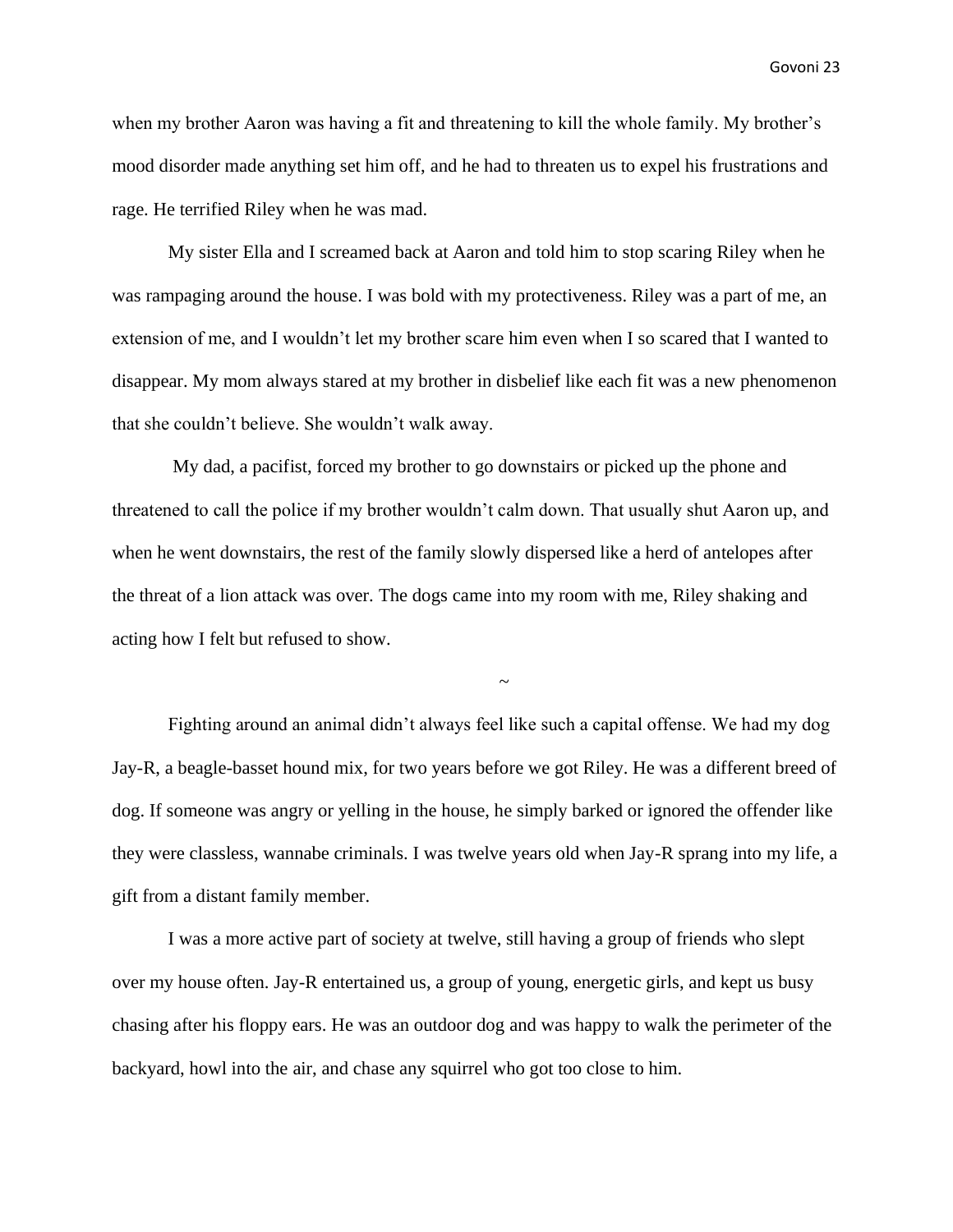I still had spells of anxiety pains and times when I needed to be alone during this time, but I didn't start having my serious fears of the world or school yet. I loved being around Jay-R and watching his antics outside and around the house—pulling my mom's socks off her feet, trotting around the house like a horse, and going crazy for used tissues and napkins. Jay-R gave me something wild but comforting to focus on and love.

It was easier to let my fears and anxieties fade away around Jay-R. When my brother's anger burst out of him, Jay-R played with his favorite tennis ball, and I sat next to him and watched him, pretending that my ears were turned off and couldn't understand human speech. If my mom was arguing with my sister Ella about how unloved and disrespected my sister made her feel by seeking maternal affection with other women, Jay-R would be trotting along in the backyard or eating a wad of nasty tissues that he dug out of the trash.

My mom was in her sixties when my sister and I were teenagers, and she couldn't do many outdoor activities with us. Ella made friends with older women from church and school who were decades younger than my mom, and I used to find that strange. I see now that my sister was just like me. She found comfort and understanding in something outside of our family, and she didn't want to let it go.

When I was angry and fighting with siblings or my mom about my anxiety or something stupid, Jay-R would pull me through the haze of my anger and distract me with his floppy ears, chaotic energy, or something potentially valuable that he had in his mouth. His habit of tugging off my mom's socks was like high quality entertainment in my family, and we could forget the heat of our anger, sadness, or indignation.

My mom never found the sock-pulling funny: she was not an animal person. She loved buying new furniture and gifts for family and friends, and she didn't like the dogs getting in the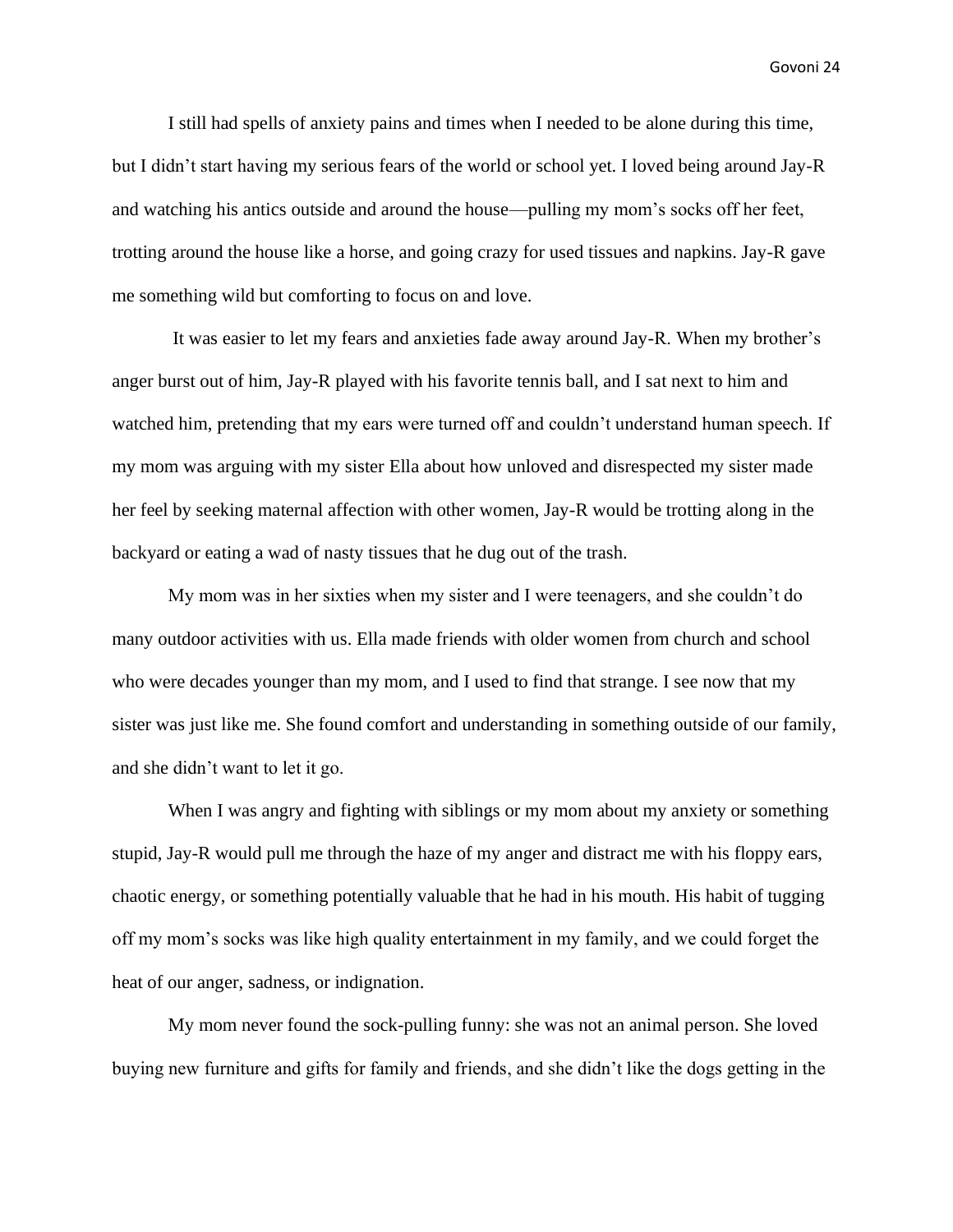way or taking money that could go to more important things. She petted the dogs on occasion, called them good boys when they sat peacefully in the living room, and bought them blankets from Savers. She didn't go out of her way to play with them or engage them, but I know that she liked them more than she claimed. Jay-R was like her arch nemesis when he was a puppy, but I saw her feed him table scraps and have private conversations with him when she thought no one was looking.

Jay-R gave the family something to talk about. My eldest siblings, Vince and Brie, visited occasionally, and they loved dogs too. The glue keeping my throat closed disappeared when we all got together and talked about Jay-R and Riley. My words flowed as easily as they did when my best friend and I talked about things we wouldn't dare mention to anyone else things like what we liked to masturbate to, how constipated we got when we were on our periods, and about past traumas that still made us squirm with discomfort decades later.

I could talk to my siblings like they were my friends when the dogs were the topic, but it did get harder to talk at all when I got older and was stabbed with debilitating anxiety and depression. Riley matched my personality and was happy to stay at my side when I just wanted to sleep, but Jay-R was an outdoor dog and grew bored and anxious if he stayed inside too long. I let him out of my room and kept him there, Riley guarding my door with vicious growls that kept Jay-R away when he wanted to come back in.

It was only after I dropped out of high school and went to community college that I started to be with Jay-R more. I was still anxious during this time but having the ability to leave class or the school when I was anxious stabilized me. I could go to school, do errands around town, and enjoy being outside and not alone in my bedroom.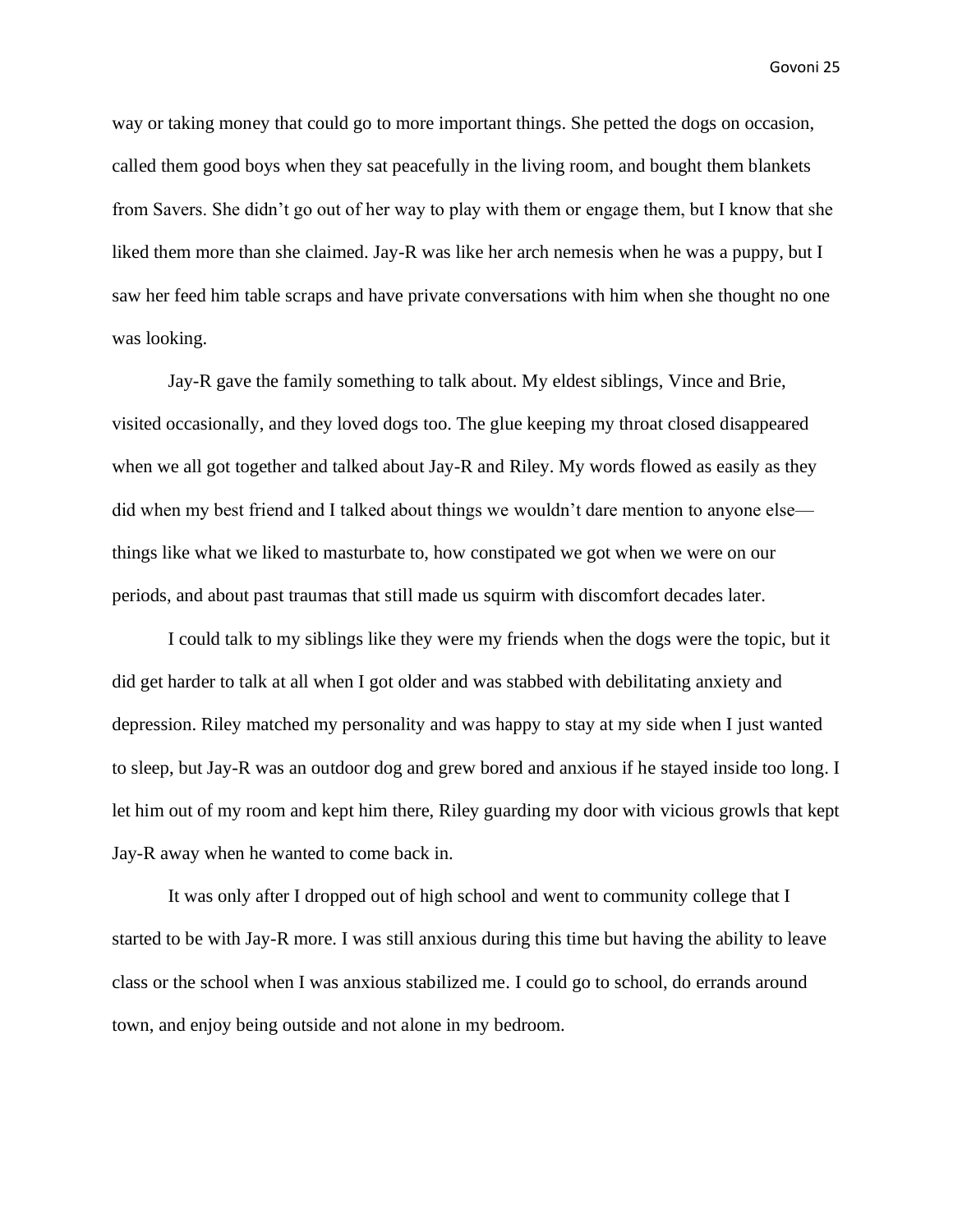I started to take Jay-R and Riley's diets more seriously and play with them more outside and out in town. It felt like a personal achievement to push myself past my limits for my dogs. I could deny my parents and my siblings my time and presence, be the sister who stayed in the background and the anxious daughter who never showed herself. I wanted to be more than that for my dogs. I wanted to be visible.

Jay-R got his paw caught under Riley's collar one afternoon when he was jumping all over him. I don't remember exactly when it happened, but Riley had to be five years old or older, towering over Jay-R. The collar tightened around Riley's neck and Jay-R's paw, squeezing them into a frenzy. The dogs were entangled in such a way that we couldn't free them easily, Jay-R wailing, and Riley choking as the collar squeezed his throat.

~

My dad had to get a bolt cutter to cut them apart, and I'll never forget the way the dogs lost their footing and fell to the deck floor. I couldn't get the image out of my mind for months. I worried each time they went near each other afterwards, terrified that somehow, they would get tangled again and that I wouldn't be able to separate them.

The dogs went back to their old routine of bickering and bantering, and I had to stop myself from fearing them being together. There was a gravitational pull that kept them in each other's peripheral vision, and deep down, I didn't want to separate them. Riley and Jay-R reminded me of a tamer version of my siblings and me. We only ever came to blows a few times that I can remember, pushing or kicking when we were young enough to not seriously damage each other. We mostly kept to ourselves as we got older unless we were yelling at each other.

I wanted to avoid my brother Aaron when his face went red and stay away from my sister Ella when she came home from a sports game she won and showed me, without meaning to, that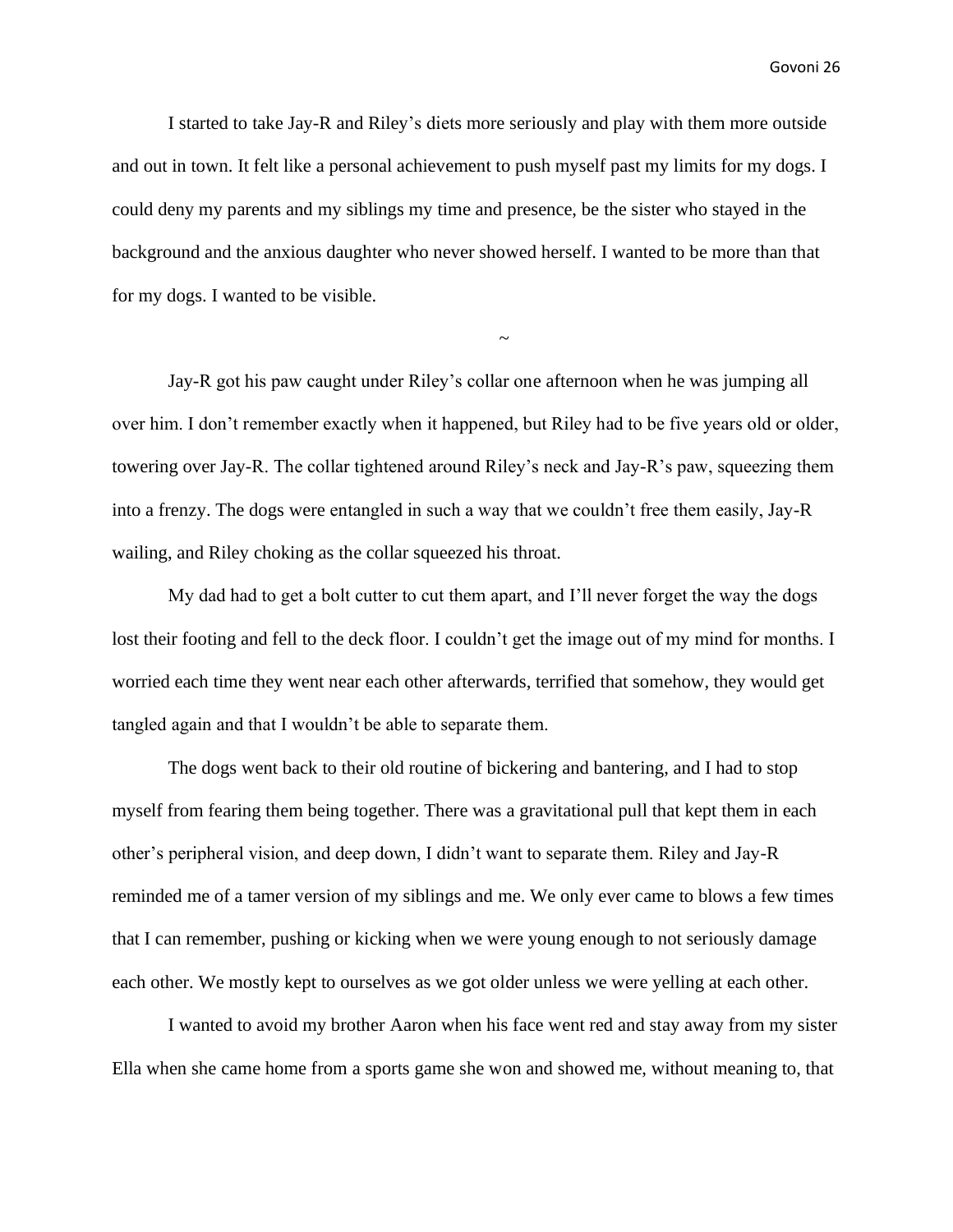she was better than me at living. We kept our distance, but the dogs, as cranky as they could be to each other, liked to share the same air. I envied them.

The dogs attacked with their teeth, and my siblings and I devoured each other with our words or our silent contempt. We swallowed resentment willingly and used it against each other when we took the time to sit down and talk. The dogs were different, better. They wouldn't share food but could drink out of the same water bowl. They used to play together too, but that stopped when Riley outgrew Jay-R.

They later became agreeable roommates and mostly kept to themselves and came together to sleep and relax. When the dogs annoyed each other to the point of drawing blood, I got a feeling in my chest, a jagged hole. Riley was over thirty pounds bigger than Jay-R, and I feared that he would go for Jay-R's head and tear it off. My brother yelled and threatened Riley each time the dogs fought, blaming him because he was the bigger dog. Jay-R always started the fights, but Riley was guilty in my brother's eyes.

I found that judgement grossly unfair and hypocritical of my brother. Aaron was bigger than me and my mom, but when he was angry, he got in our faces and towered over us without provocation. I wonder now if seeing a large dog like Riley fighting against a smaller opponent reminded Aaron of his own actions. Maybe by wanting to punish Riley, he was trying to punish himself.

For all the posturing and canine stare downs, the dogs didn't seriously hurt each other much, and when one was sick or injured, the other was usually there, acting as a comfort pillow to lean on. Jay-R once got heatstroke on a warm spring afternoon, and he had to stay at a veterinarian hospital for almost a week. The medical bill was staggeringly high.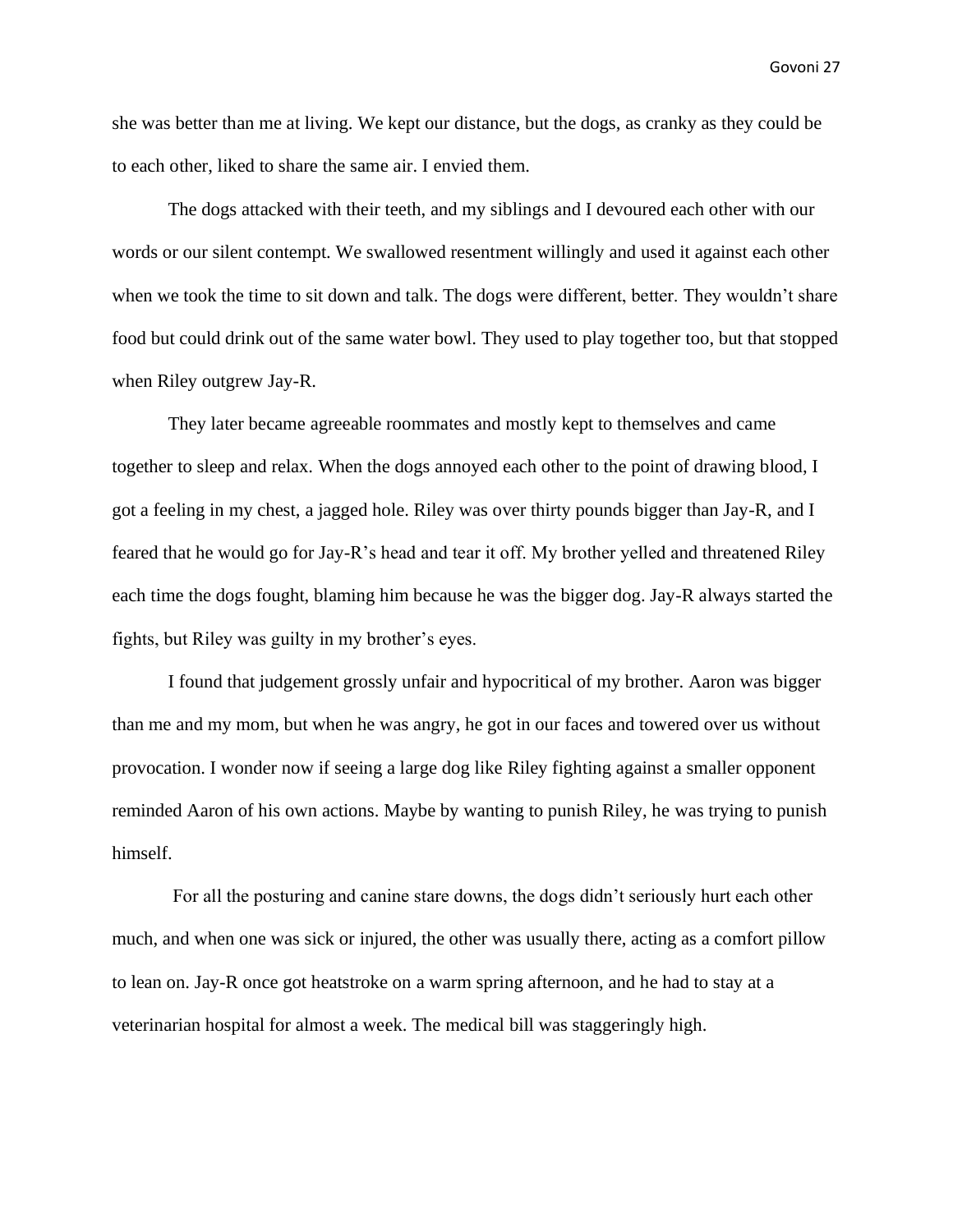My dad used his credit card, and we made sure to never let Jay-R stay outside for too long at once again. My mom didn't complain about the hospital bill, Aaron didn't act out, and I didn't stay in my room all day thinking that the world was out to take away everything that I loved.

When they became seniors, Riley got kidney and liver problems and bad arthritis in his hips, and Jay-R started to go blind and deaf. Jay-R liked to roam the kitchen and the hallways, walking like he was in a trance. My mom was diagnosed with Alzheimer's and dementia around this time, and she started mirroring Jay-R's noisy walks throughout the house.

~

My mom was the only one in the family to ever get Alzheimer's. She was sick with diabetes and a host of other medical problems, but Alzheimer's felt like the final period ending her story. The family didn't talk about it often, but we couldn't ignore it. Alzheimer's lived in everything she said and everything she did.

I could hear both my mom and Jay-R roaming around the house at all hours of the day and night, making strange and desperate noises like there was something caught in their clenching throats. They scared me because their noises didn't sound safe or human.

Riley would be on his orthopedic bed, watching them move but unable to lift himself without help. He grew mean during the day towards Jay-R, growling when he walked too close to him. Jay-R, lost in whatever there was controlling his mind, never seemed to notice the barred teeth or the rumbling growls.

The changes in their personalities chilled the house. My dad gave the dogs more table scraps to comfort them, and our former talks on the dog's crazy antics changed to solemn discussions on how much medicine we could give them without accidently overdosing them. I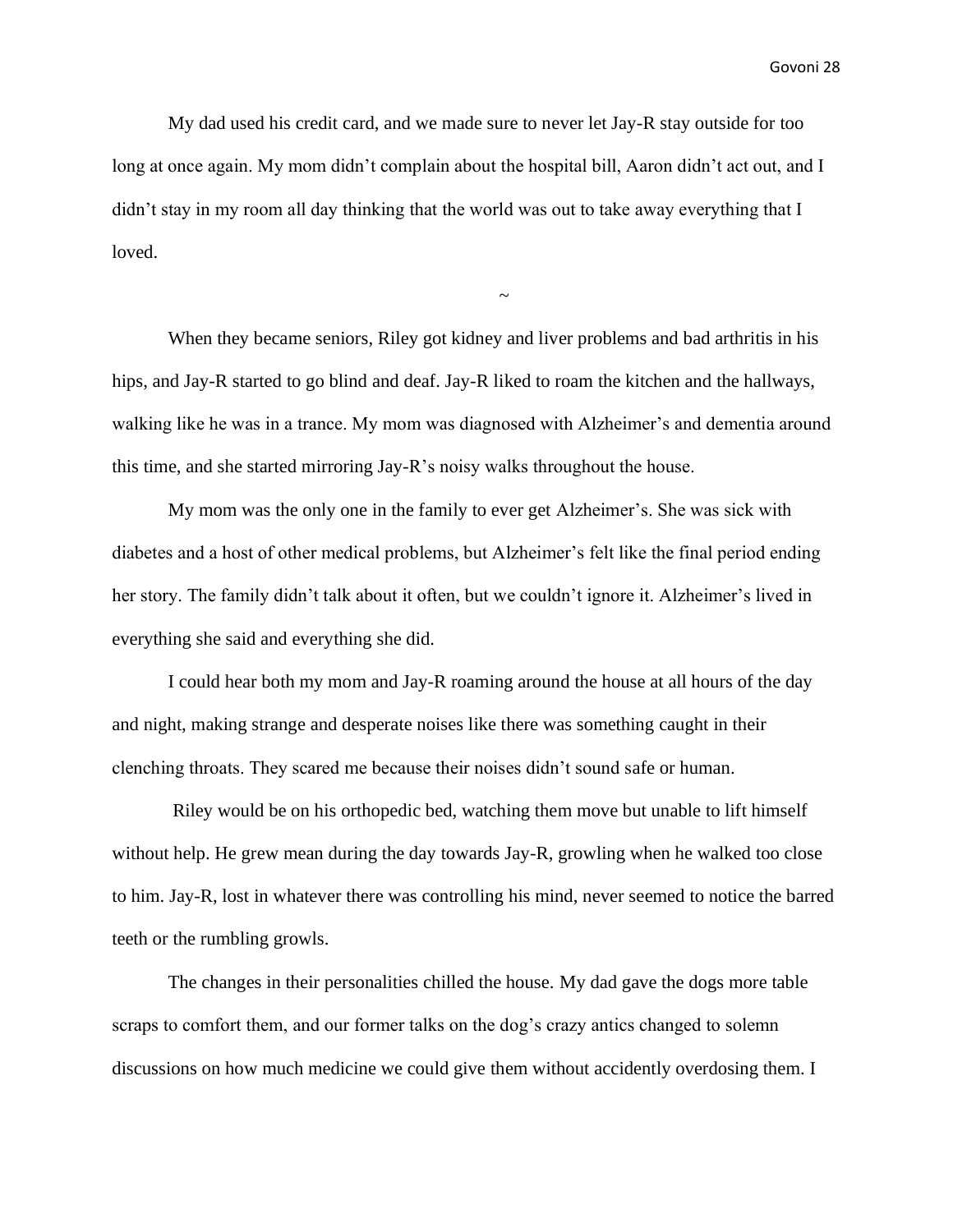was older then, old enough to clench my anxiety in my hands, squeeze its messy insides into juice, and pour it down the drain. I could be to my dogs what they had been to me during my bad years—comfort and safety.

I went to Japan for a semester abroad, thought about staying for a year, but came back for my dogs and my mom after one semester. My mom and the dogs were too old and frail, my dad overwhelmed and frustrated. I'm glad that I returned when I did. Riley died barely two months after I came home. He was thirteen years old and died in the vet's office, comfortable on a big orange blanket with sweets to warm his belly before the vet euthanized him. I stroked his back as he died.

Jay-R died less than a month after Riley. He was fifteen and died on the kitchen floor. He couldn't get up or go to the bathroom anymore, and I kept him warm and fed him pieces of Wendy's hamburgers before the traveling vet arrived and euthanized him. My parents watched from the living room, my brother, with his head down, stood behind the kitchen table.

My dogs were both dead, the dogs who helped me confront my anxiety or stayed by my side while I was buried underneath it—the dogs who I had loved for more than half my life. I kept their pictures, toys, and collars in my room, and I smelled their collars whenever I needed a dose of the happy past.

I thought there was nothing left to talk about with my family after they died, nothing to hold onto. A link was severed, the buzz of disconnection ringing in my ears. The house grew quieter without them, only my mom's solo steps leaving echoes in the house. I was relieved that my dogs were at peace and free of pain, but I hated the silence and that large part of me that still wanted to resurrect them even at the cost of their comfort.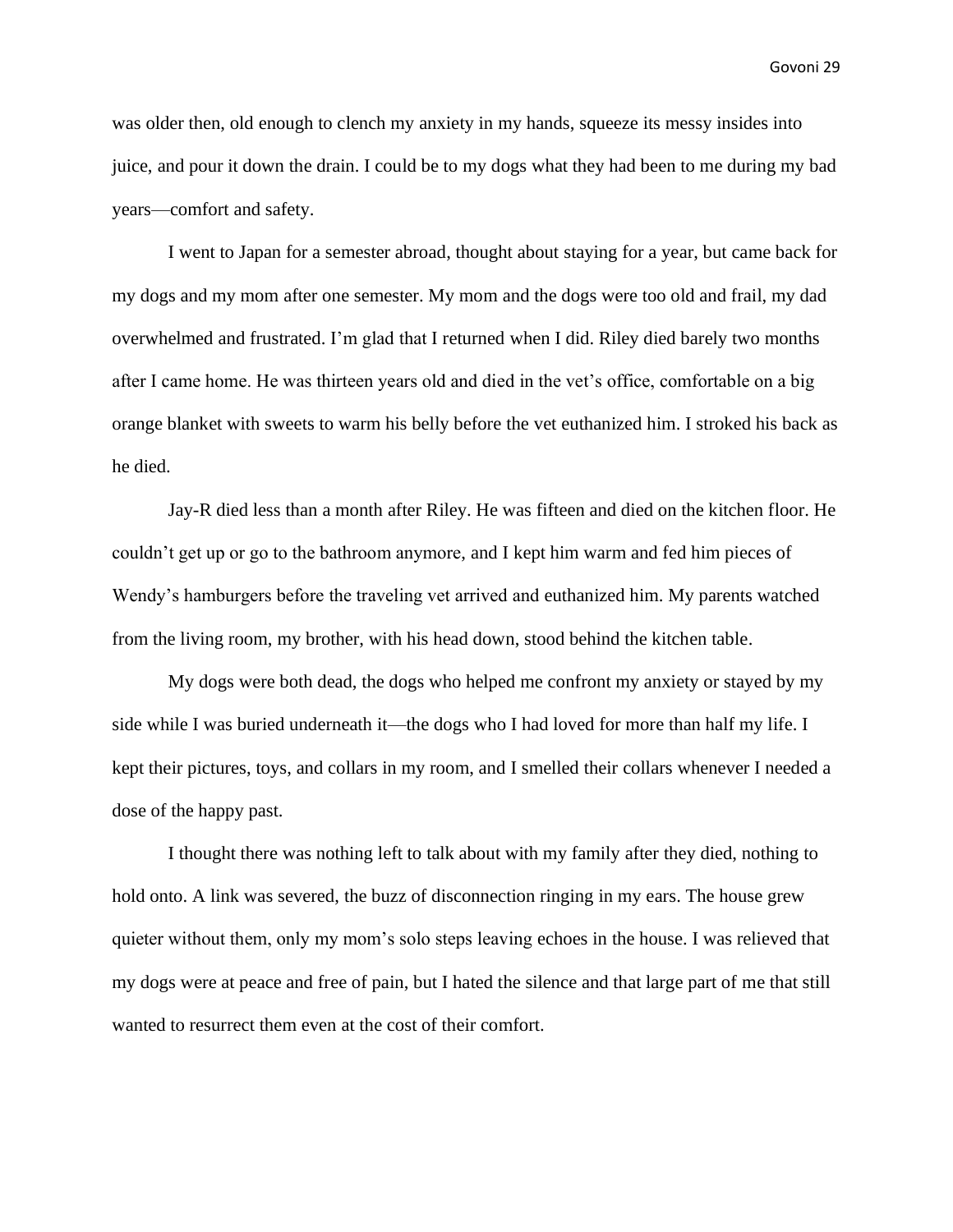My mom would die barely a year after the dogs, but by then, I had already tasted and swallowed the breeze of death on my tongue. I already started my journey through my thoughts on life and death. The disbelief that I couldn't plan ahead and prepare for death's arrival tore me down, one outburst of overwhelming grief coming out at night when no one could hear me cry.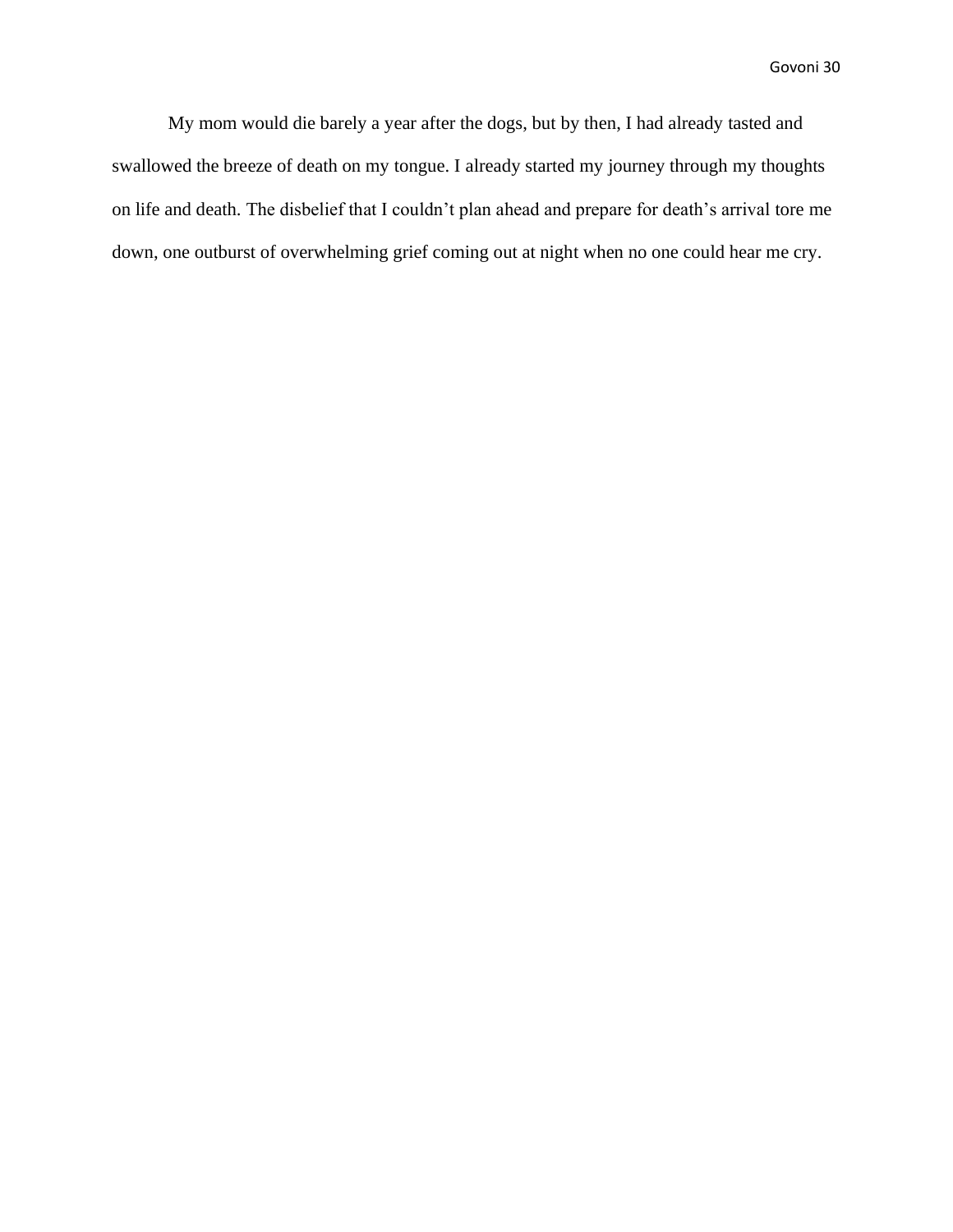#### My Routines Like Scripture

Before I went to Japan for a semester abroad, my hematologist told me that I might have leukemia and that traveling would be unwise. The nurse who always pricked my finger to check my white blood cell count said I could catch a cold on the plane ride that could be detrimental to my health. She severed the flow of our one-sided conversation after that warning and wiped the blood off my finger with an alcohol wipe.

I thanked her when she told me that I could go back to the waiting room and that my hematologist would see me shortly. She didn't mention the dangers of planes or colds anymore after that, and with each visit and finger prick, we would talk about my classes or her new puppy who she doted on like a favored grandchild. We didn't talk about cancer again.

Leukemia was a bitch, and I didn't have the time or the patience for it. I applied to study in Wakayama Japan weeks before my doctors discovered that my white blood cell count was much lower than normal. My anxiety made me fear death ever since I was a child, and I struggled to keep the possibility that I might get cancer and die under my heel.

Going to Japan had been a dream of mine since I was a teenager who saw traveling to Japan as the green light proof that I could shed my anxiety like reptile skin. I thought that like baby teeth, my anxiety would fall out of the bleeding spaces in my gums and that I would become a strong woman if I traveled far away from home.

I was going to Japan regardless of what my hematologist thought, though my determination to leave my bedroom and my country for six months felt like an attack on my mental health. I thrived on following routines as though they were scripture to appease my anxiety, but I had tear up my routines if I wanted to successfully get to Japan.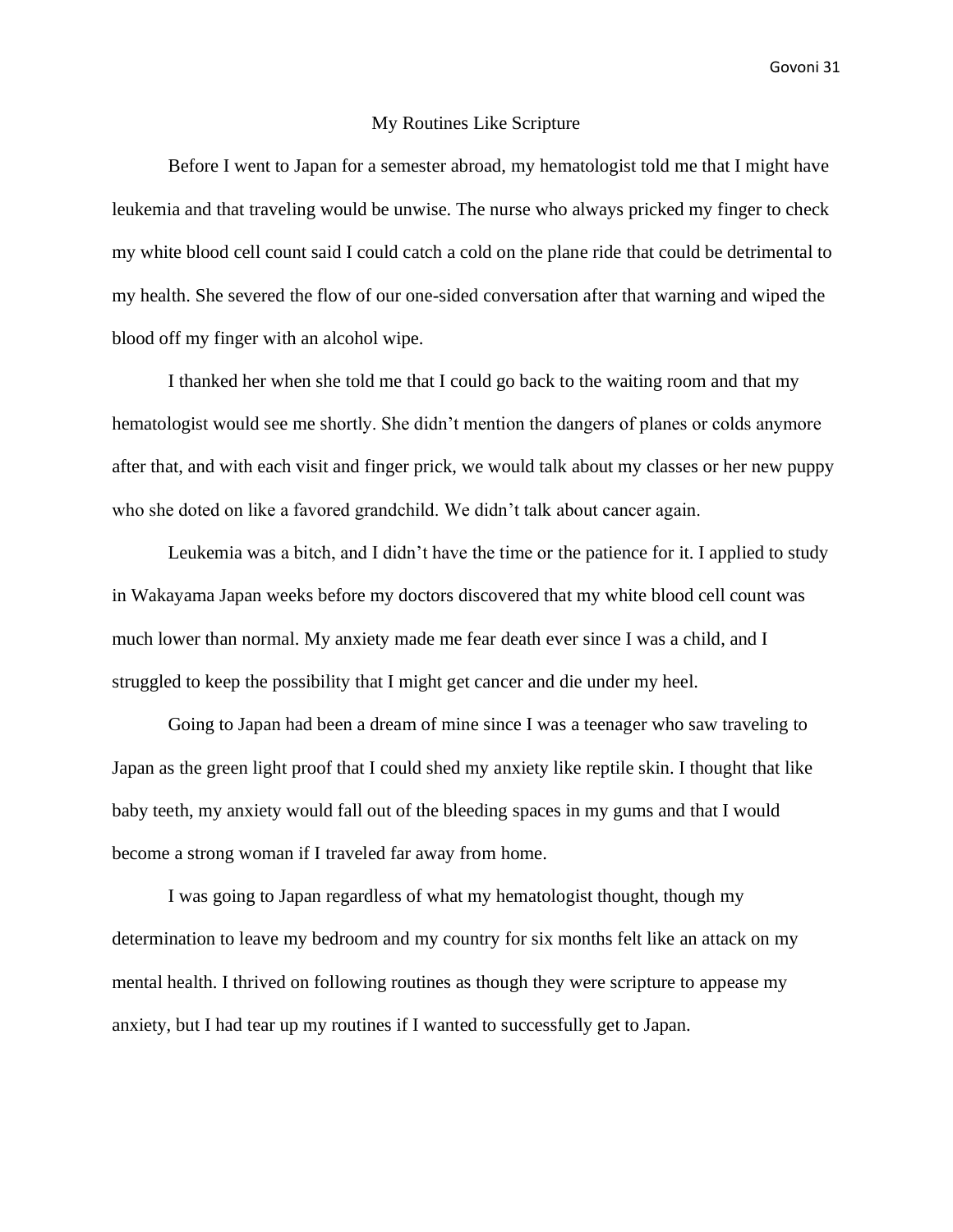I had a bone marrow biopsy before I left the country, but I wouldn't get the results until weeks after I settled down in Wakayama. I accepted that because I had to accept it. Cancerous cells found in my bone marrow could break me to dust, but I couldn't dwell on it obsessively. I had to focus only on Japan.

I put my medical records in a folder that I safely packed in my luggage, keeping them within reach but out of sight. When I finally rolled my luggage into Logan Airport in Boston and prepared to board my flight, I awakened to the sounds and smells around me—to the anxiety that lurked underneath the edge of the composure I convinced myself I wouldn't let go.

~

The first and only long-distance trip that I took by myself before going to Japan was when I went to the Japanese Embassy in Boston Massachusetts to pick up my visa. I went with a friend a few months prior to fill out the application, but I decided to retrieve it alone. If I couldn't accomplish a simple forty-five-minute trip to the capital of my own state, how could survive a semester in Japan without some divine intervention?

I packed Ritz crackers and Ginger Ale for the trip in case I got hungry or motion sick. I didn't get motion sick often as an adult, but I also wasn't used to being away from the driver's seat once I got my license, my stomach as stretchable as silly putty when I was in the back or passenger seat.

My dad dropped me off at the closest train station so that I could take a train to Boston. He couldn't drive into the city because he was elderly, and I couldn't drive because I was afraid: driving in major cities wasn't a part of my routine. The potentially dangerous and hazardous streets of the city were like radioactive warning signs flashing before my eyes.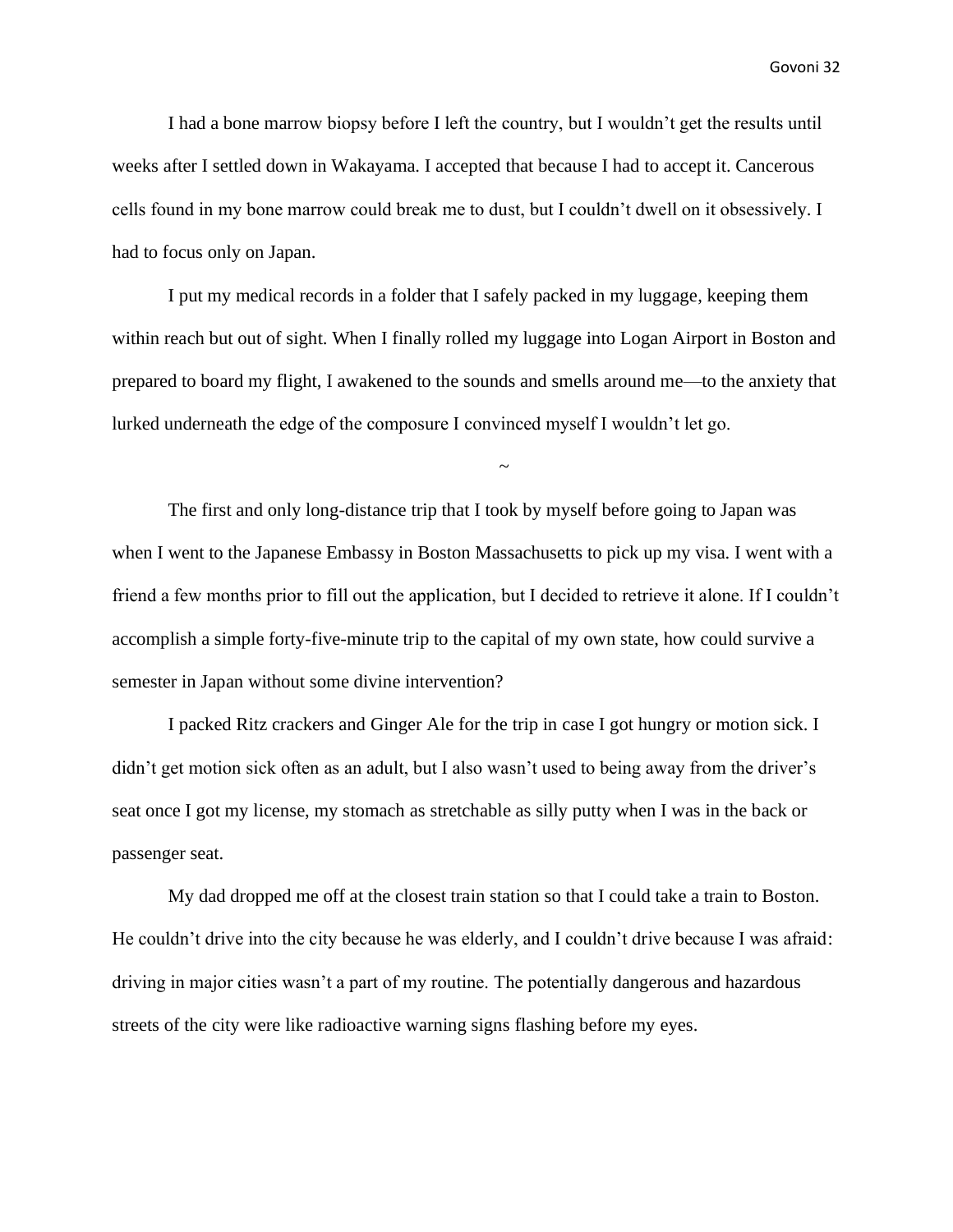My routines were simple and safe—come home immediately after school, eat the same meals every day with exceptions for fast food and extra dessert, work the same shifts at work but never on a day off because I needed at least twenty-four hours' notice to make changes in my routine. Planning things in advance was also important to me, but that didn't alleviate my anxiety at the prospect of driving in unknown areas.

My dad made me promise to call him when I reached Boston and waited in the car until my train came and took off with me on it. I was twenty-six years old then, but I was also my dad's youngest child, the one who from middle school to my late teenage years struggled to be a functioning human in society. I think he still saw me as that girl who always ran to her bedroom or the bathroom when the simple things in life chewed her to pieces.

Maybe he still saw me as the young girl who sat quietly in the passenger seat when he drove her to weekly counseling appointments or when he picked her up from school when the school bathroom didn't protect her enough anymore.

As an adult, I learned to drive myself from town to town and could take the highway and venture out to new areas if I studied the directions for at least a day or two beforehand. I could get places without my dad, but I didn't like worrying him. My dad thought that Boston was a dangerous city, and Japan was something else entirely.

Japan was as far away from home as it could be, and places far away always had dangerous edges if I went by myself. My family and I only ever traveled to Maine and New Hampshire, two neighboring states, to visit my dad's sister or to go to the amusement parks Story Land and Santa's Village when I was a child. We went to Disney World once, but my dad stayed home while his wife and children enjoyed teacup rides and roller coasters in Florida.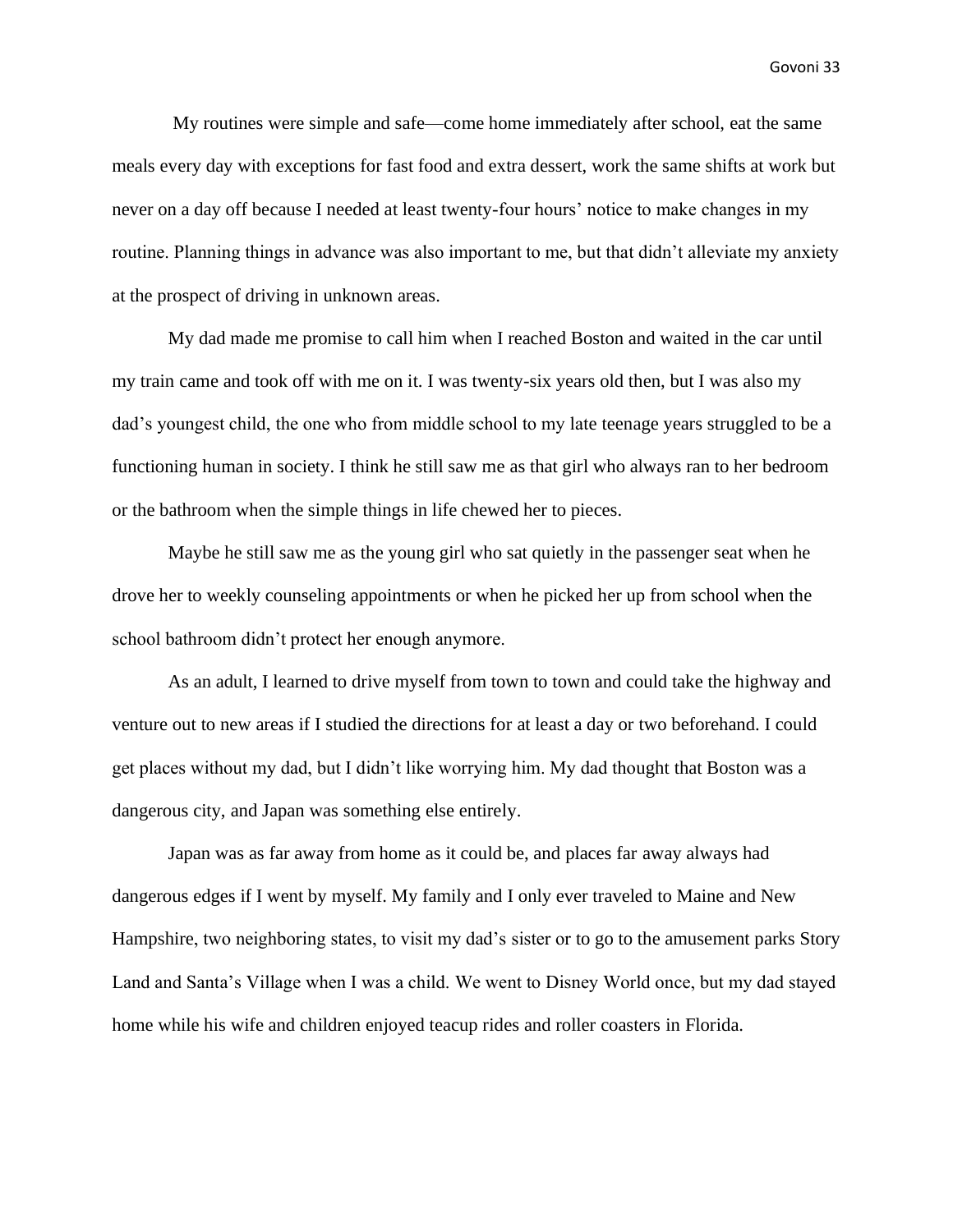We never traveled anywhere new or different, and going to a foreign country was as new and different as my parents could conceive. My dad didn't try to prevent me from going to Japan, but I knew he was going to worry until the moment I returned home safely. I didn't tell him this, but I worried too and quite a lot. I worried that my plane would crash into the ocean or that murderers and human traffickers would capture me in Japan.

I read too many horror stories about how black people were treated in Japan, and as much as I told myself that didn't happen to every black person in Japan, I still feared the heat of racism sticking to my back. I feared that my anxiety would lay eggs inside my brain and make my new life in Japan feel like a terrible parasite that I willingly gave to myself.

~

The plane rides went smoothly from Boston to Los Angeles and from Los Angeles to the Kansai International Airport in Osaka, Japan. There was no turbulence or nosedive descents into a saltwater grave, but I never left my seat on either flight even after having many cups of cranberry juice.

I originally thought of starving myself for the entire trip to prevent upset stomach and having to go to the bathroom. I eventually ate and drank, but I never moved from my seat to relieve myself. Going to the bathroom would require me to get up, walk down an aisle where people could stare at me, and go into a bathroom that might smell like diarrhea. I didn't want to get blamed for any lingering bad smells, so I stayed put and silent with the taste of cranberry juice on my tongue and with beef stew warming my stomach.

I arrived in Japan around nine at night and got on a bus that would take me to Wakayama. The bus seats were more comfortable than the plane seats, and I took comfort in the red stop buttons that glowed above my head. I looked out the window and at the shops and signs in large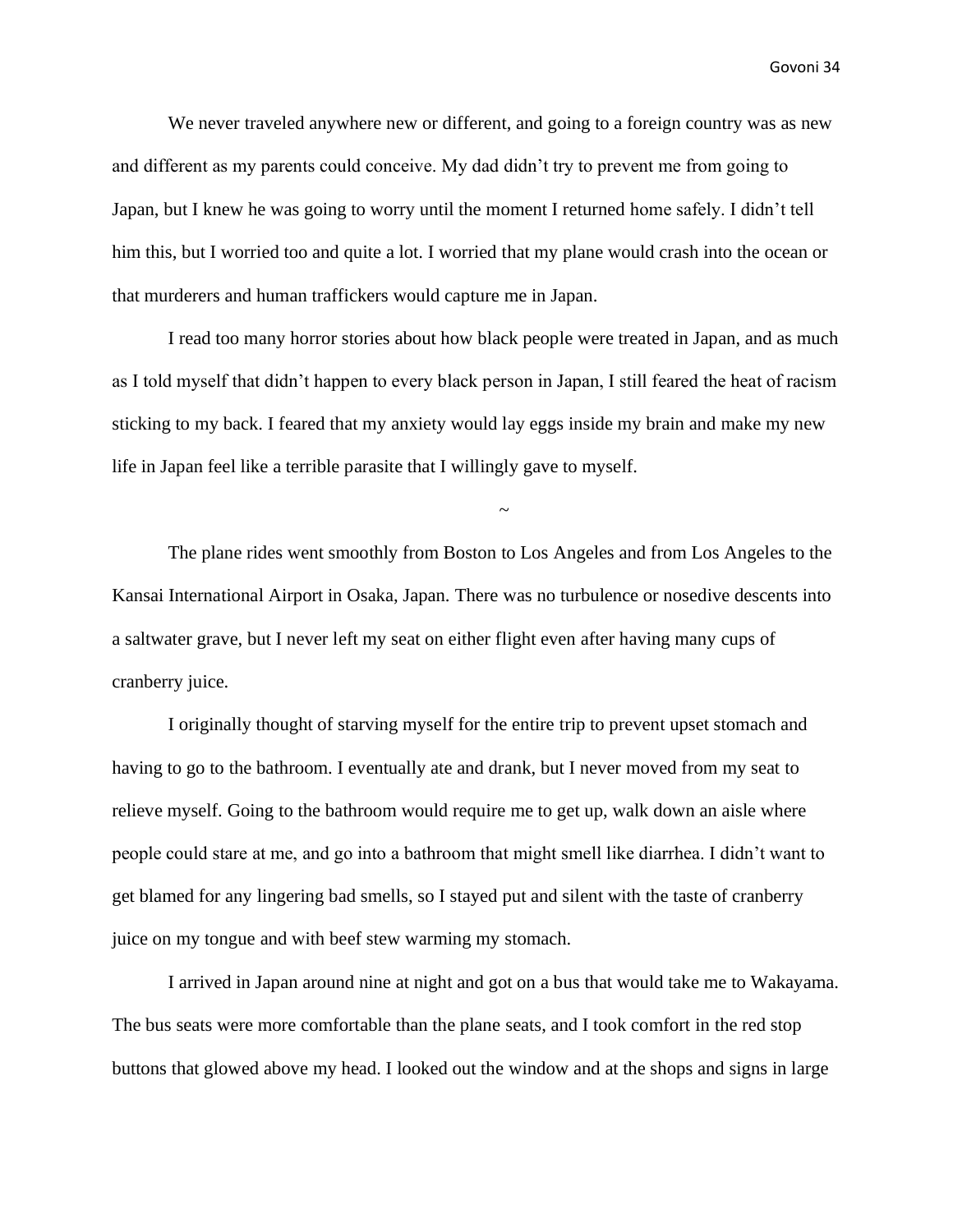Japanese characters that I hardly had the time to read as the bus zoomed past them. I wasn't in America anymore, but I didn't just acknowledge that I was truly in Japan as I looked out the window. I felt how Japan entered me and how I, in turn become a part of it.

Japan came to me at the right time when I was a teenager who had nothing to do but stay at home and eat and watch TV with my dogs when my anxiety kept me immobilized. Back then, I only had one friend who I barely spoke to and constant therapy sessions and meetings with the school board to discuss my frequent absences. Discovering Japan—the language, music, and TV, gave me something to look forward to, and I wouldn't let any of Japan's essence bleed out of my life.

The bus dropped me off at a bus stop in Wakayama city after eleven pm, and I had to cross a street alone with my luggage. I passed an open supermarket called Messa on the way, and Messa and one apartment building were the only things that stood between me and my dorm. My dorm looked like a giant white toaster, and I marveled that I wouldn't have to travel far to go grocery shopping. I didn't know it then, but I was already making plans and new routines follow.

I rang the bell of the international dorm and waited for the student who was supposed to let me in and show me to my room. A boy opened the door for me and helped me with my luggage. He was from China but gave himself a Japanese name and spoke to me in English. I was hot, sweaty, and my wrists hurt carrying my luggage, but I felt more calm than nervous meeting a new person. The boy stood so close to me that he could probably smell the airport, bus, and my stress sweat mixed into one, offensive odor.

I talked to the boy and somehow didn't feel like an outdated robot. I used to hate my voice as a kid and how my words sounded ugly coming out of my mouth. My voice too high, panicked, and noticeably anxious to anyone close enough to hear me try to speak. I still feel, at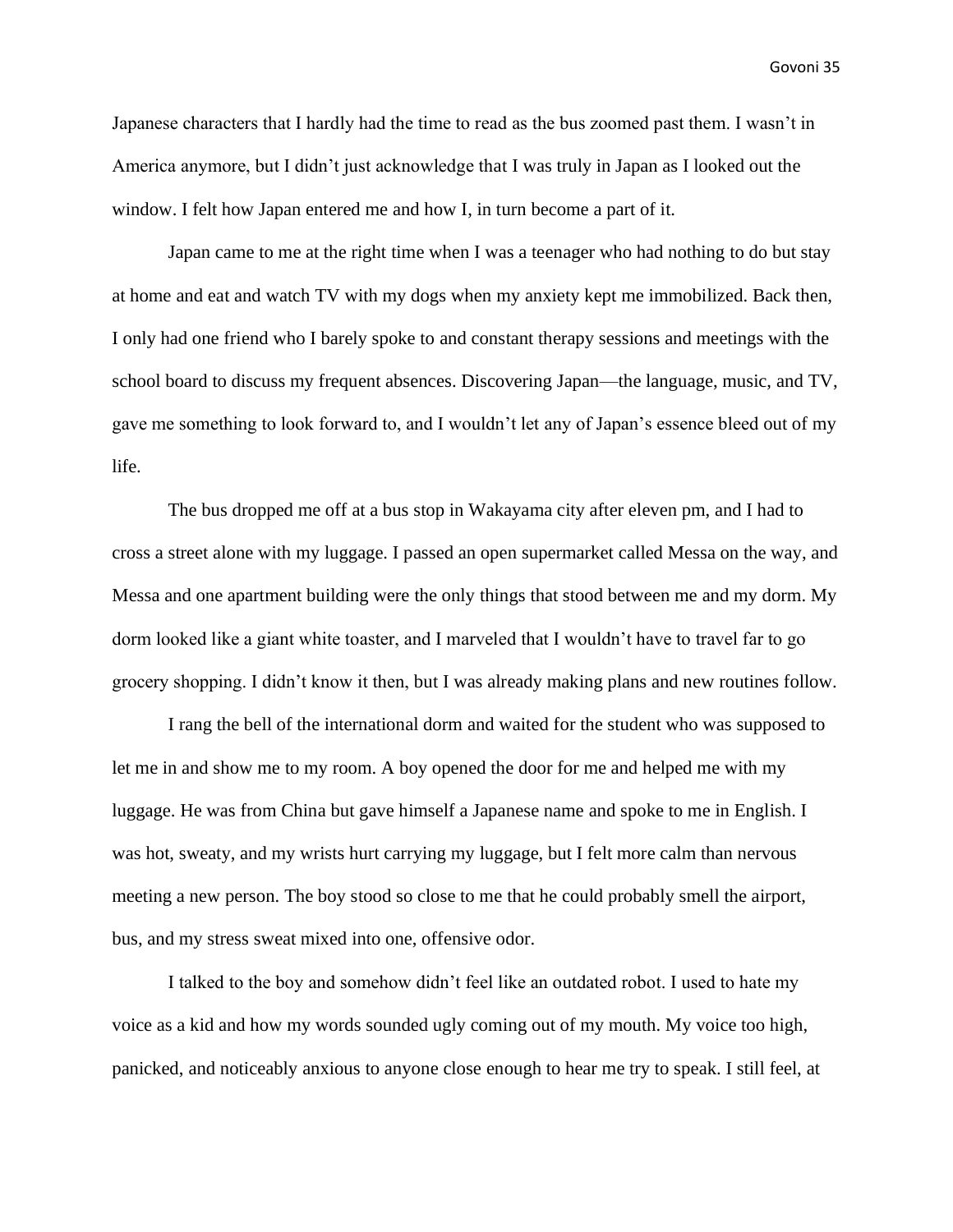times, that my voice gives away everything about me and that I'm better off letting others speak for me. But I didn't have the option to stay quiet on my first night in Japan or on the next days, weeks, and months to come. I had to speak for myself.

~

I didn't talk to my older siblings much about my plans because we barely talked, all of us living separate lives. My brother Aaron still lived with me and my parents, but he mostly stayed downstairs. I didn't speak with my sister Ella much since she moved out of the house with her boyfriend and two children a few years earlier.

Ella was a working mom, a girlfriend, and a woman in the beginning stages of a new life. I felt like I was only an anxious girl—a girl who was determined to make changes in her life but often got tangled up in fear and anxieties and let time pass her by. I felt like my sister was far ahead of me and that she carried on the traditions of the women in my family.

Looking back now, I think my desire to be just as good as my sisters also influenced my decision to go to Japan. All my sisters were in relationships and had children in their early twenties. My mom was married at eighteen and had three children in less than five years. I was twenty-six, single, and childless. Going to Japan would prove that I could do something extraordinary too, and that I didn't have to have children to be seen as a successful woman.

 My mom knew that going to Japan was one of my dreams, but I don't think that she believed that I would ever get there or that my anxiety would take a step back and let me pass. She worried about my safety being in a foreign country and tried to persuade me to stay home by reminding me that a Japanese soldier hurt her uncle in World War II. My mom Alzheimer's and dementia often made her say bizarre things, but she seemed so earnest and comfortable in her reality when she talked about my uncle.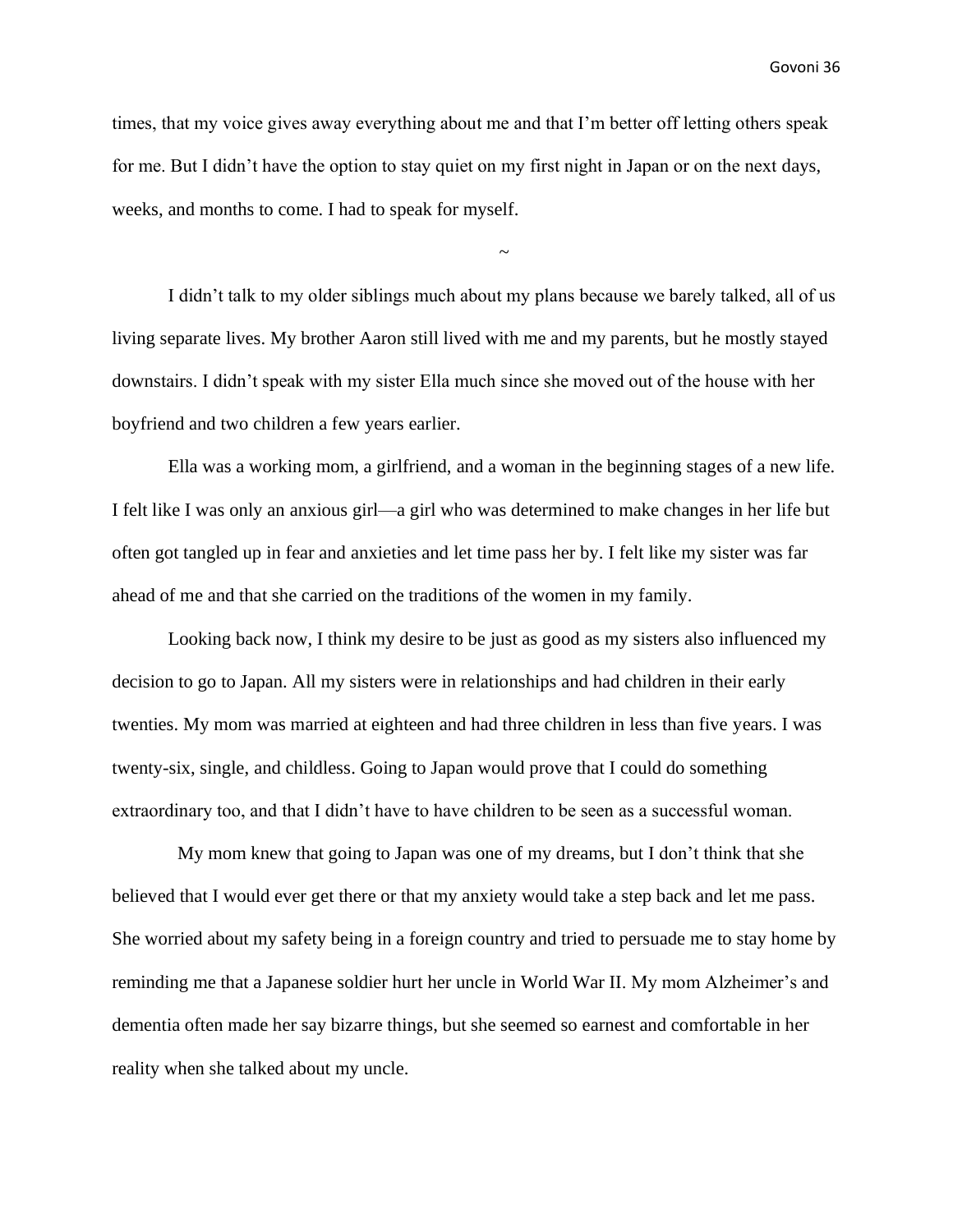She didn't get defensive or bewilderingly confused and heartbroken like when she claimed my dad slept next to women who only she could see. Or when she said we weren't living in our home anymore and that nobody could stop her from going home. I could try to reason with her about her other delusions, but her uncle was not a delusion. Maybe that's why my mom wasn't defensive when she warned me about Japan, and I told her that she was overreacting.

I needed to go to Japan because we were both sick in different ways. I was sick pretending that I wasn't worried about cancer or that I could deteriorate on the inside like my mom seemed to be doing—sick with worry that my time was running out, and that if cancer didn't get me, my incessant anxiety and my mom's impending death would skin me raw and kill me.

My dad would later get the results of my bone marrow biopsy and tell me over the phone that I didn't have leukemia, and I would feel a strange mixture of nonchalance, relief, and anger. I tried to reassure myself that I didn't have cancer as I went about my life in Japan because I felt alright. That's how I always lived. I needed proof that I could see with my eyes or feel with my fingers to believe in something terrible and unavoidable.

I didn't have leukemia, but that fear of depleting time, falling behind, and my almost frantic need to banish my anxiety and prove that I could do things would stay with me while I was in Japan. I pushed myself but to a degree that I could handle. I took public transportation and went to my classes every day. I signed up for trips that I wouldn't have signed up for back home, hung out with friends, and called home once a week. I didn't worry about constantly checking in with my family because I didn't want to. Japan wasn't meant to be stressful. It was supposed to be relief.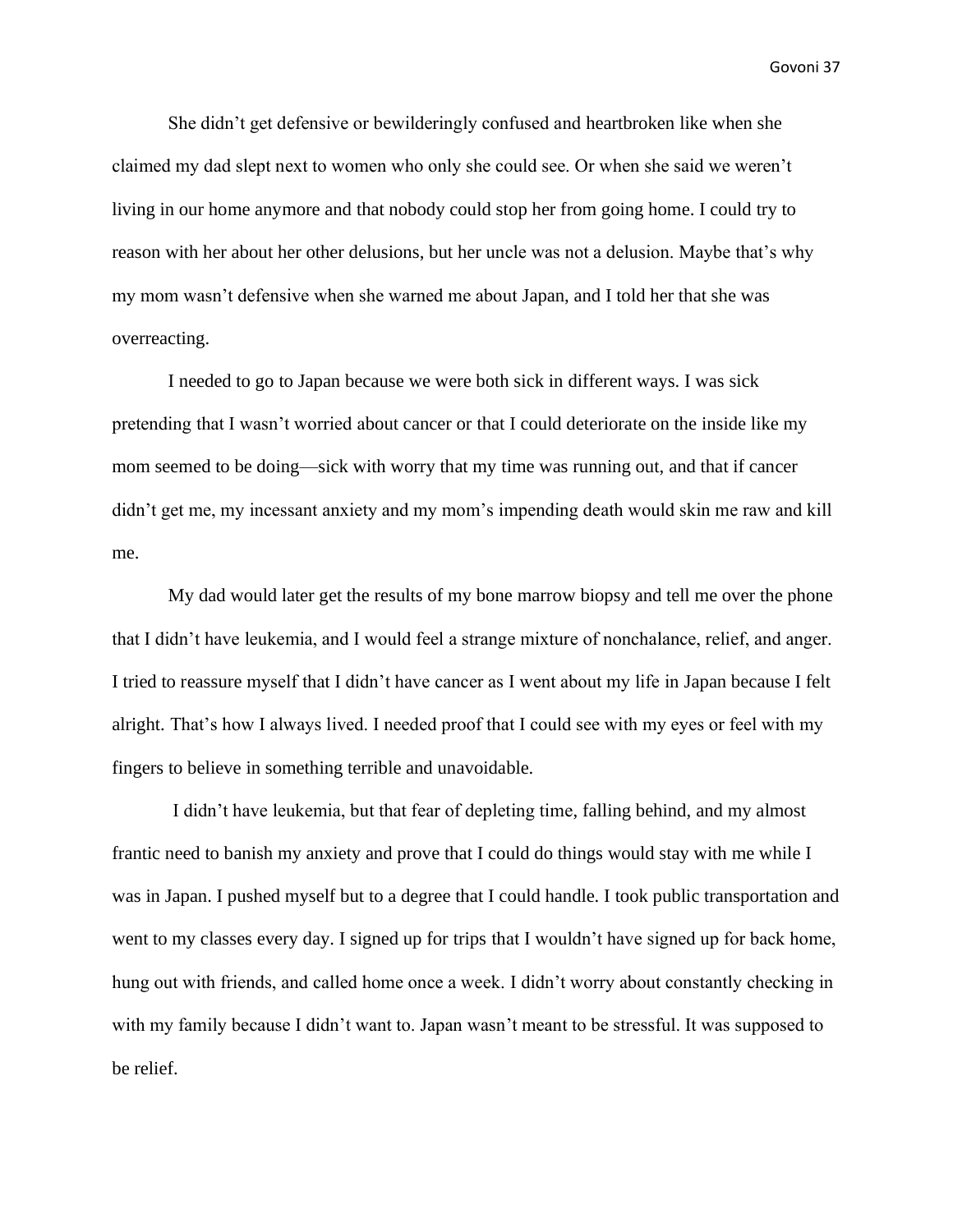Having my own space away from family gave me more responsibilities and confidence, and I hoped that my family could see a change in me and how I let my body speak for me. I Skyped with my parents, my dogs, and my brother Aaron every Sunday, telling them about my days and how I was surviving just fine.

Nobody tried to hurt or kill me, and I wasn't a victim of a hate crime in Japan. People stared at me, but they also talked to me, greeted me, and no one ran away from the sight of me or refused to sit next to me on the subway. I hoped that my parents' fears for me dwindled not just every Sunday, but every moment that I was away from them—just like my own fears continued to shrink to crumbs in my hands each morning that I opened my eyes in Japan.

~

Wakayama was America or America was Wakayama. In many ways, that was true, and in many more, it was not. Wakayama smelled like fresh air and nature trails though there were more buildings and concrete where I lived in Wakayama City. It reminded me of my hometown back in America, the town of cranberry bogs, where people held doors open for strangers and smiled. Very few people rode bikes back home, but there were a lot of people in Wakayama who rode their bikes no matter the weather.

Buses were relatively cheap and convenient, and I rode a bus to school every day in Wakayama. I didn't think that I would like to take public transportation in Japan because I would be the passenger, the one dependent on the bus driver to keep me safe and bring me where I needed to go. But I grew to love how being quiet on the bus was required and how not sitting in the driver's seat allowed for a different form of comfort.

The bus trips were nothing like when I was a kid taking a bus to and from school. I hated the steel walls, bumpy roads, and endless stops where I couldn't get off if I needed to catch a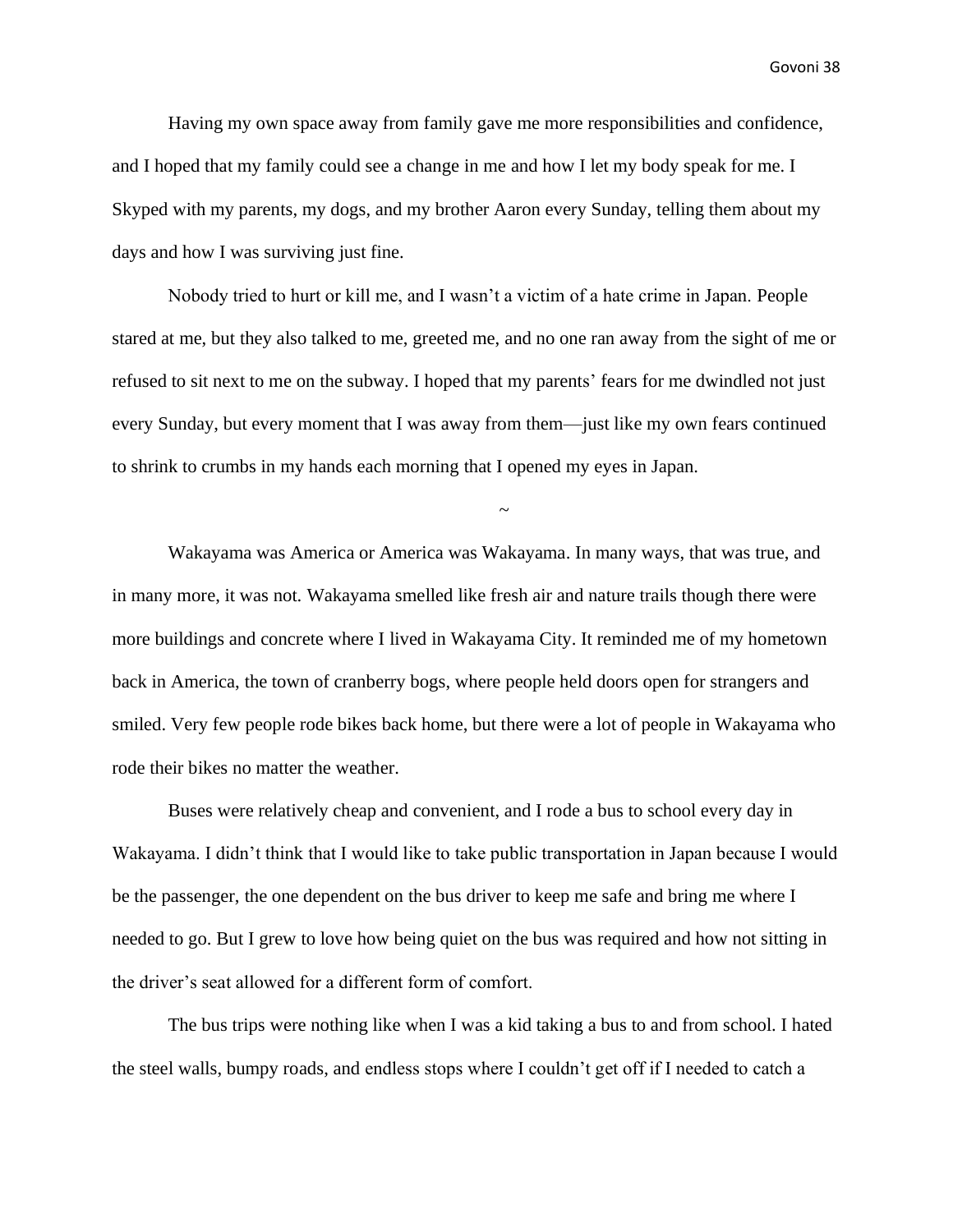breath. But I never needed to press the red stop button in Japan and dash off to breathe. People stared at me every time I got on the bus, but it didn't affect me as much as I thought it would.

I didn't like the stares but reasoned with myself that it was normal and that my European friends in Wakayama also got stared at every time they left the dorm. I continued to leave my room and walk the streets of Wakayama, ride on buses and trains, and walk into stores and expose myself to looks every day. I thought that, with each outing, I handled it well because I had no choice. But I handled it not only because I had to, but because I could.

I did make new and comforting routines in Japan. I went to Messa, the grocery store, every afternoon and night for my meals. I went Lawsons convenience store as soon as I got my electricity and water bill and stood in line with other Japanese men and women to pay it. I went to class every day and took a bus to the train station and then walked for twenty minutes from the station to my university.

I always had lunch with two British girls and an Australian girl. I hung out with them outside of class at least a few times a month by going to the mall or museums, and I Skyped with my best friend in America every Saturday night. I met up with Japanese students once a week for a cultural exchange program and worked at a small English school five minutes away from my dorm. I helped adults practice their English, and I made the equivalent of almost twenty US dollars an hour.

I see now what I couldn't see in those months of tutoring. Those sessions that I thought were merely a way to earn money awakened something in my voice box. Helping someone express themselves strengthened my own words and gave me confidence.

Trips to world heritage sights, temples, and traditional dinners were always available, and I made them a less frequent part of my routine. I went on a bus survey trip once with three men I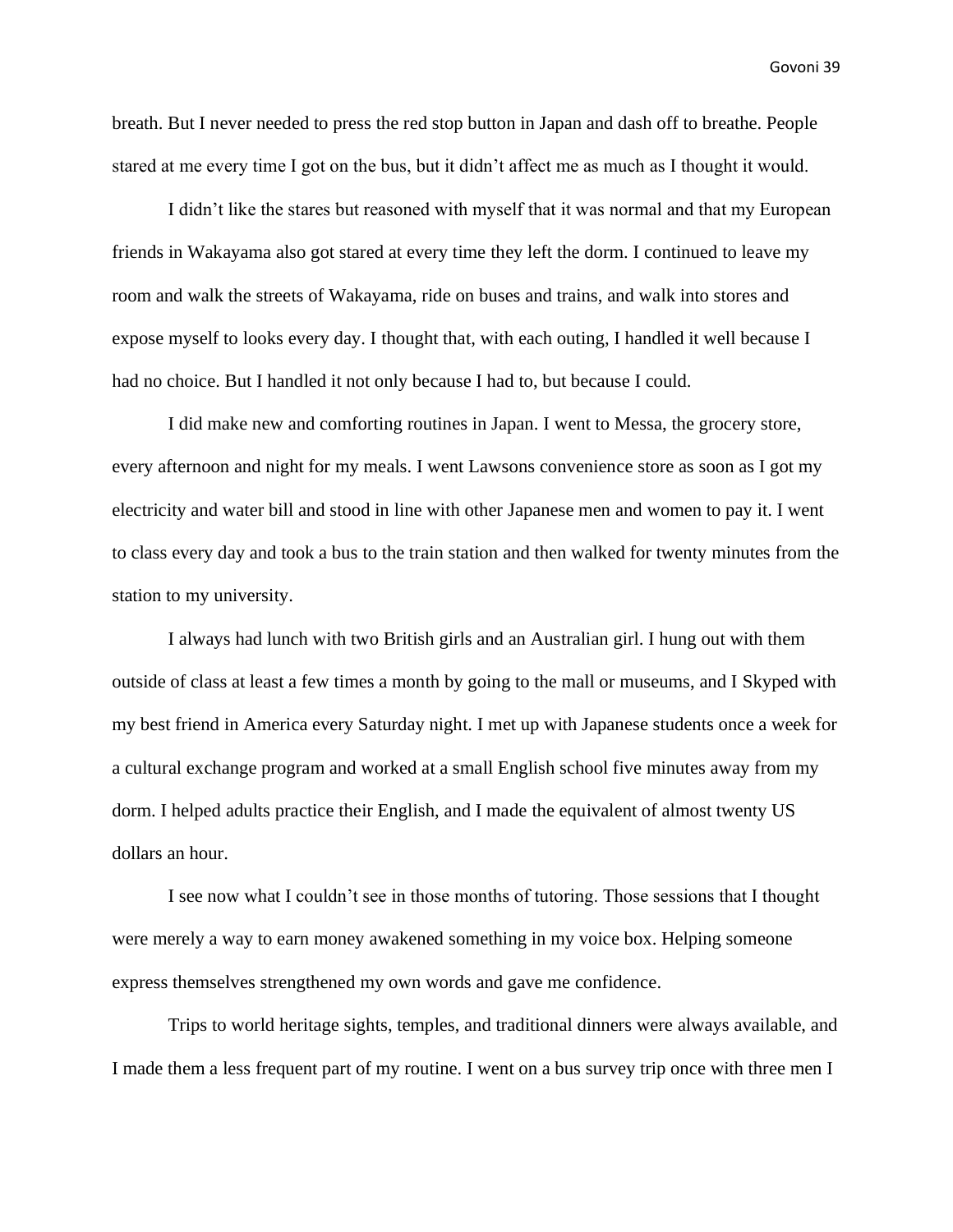never met before. My university asked if I would be willing to go on an overnight trip to help evaluate the ease with which English speakers could read directions in English.

Two men who worked for the city of Wakayama drove me and a Chinese male student all around Wakayama for an entire day. We went to temples, tourist attractions, rural towns, and world heritage sights. We went to dinner at the end of the day, stayed overnight at a hotel, and took a bullet train back to Wakayama city in the morning. I want to say that my decision to go on the trip alone was made possible only by my courage, bravery, or stupidity, but that would be disingenuous.

I already backed out of one trip to stay with a host family for a weekend because I feared bugs and unfamiliar bedrooms. If I didn't go on another trip that I promised to take, I would look terrible. Unreliable. The one American, making lies and not keeping her word. I packed my backpack, took a bus to a convenience store in another part of Wakayama, and met up with the three men.

When I think of that trip now, I think of my dad. He didn't want me to go on the trip with three strangers, and I wonder how he felt when I was journeying so far up the mountains in Wakayama that my ears rung. My sister Sam once told me that when she was younger, my parents used to scare her about the dangers of faulty seatbelts and getting into terrible crashes. Would my dad have worried about my seatbelt snapping apart or wrapping around me like a boa constrictor while the car crashed or fell over the mountain top?

I hope he didn't feel that way because whenever I look back on that trip, I remember how even motion sickness and popping ears didn't diminish the wonder I felt when I left imprints of my footsteps across rural Wakayama—the joy I inhaled when I got back into the car and traveled to more destinations to view, discover, and leave more proof of my existence behind.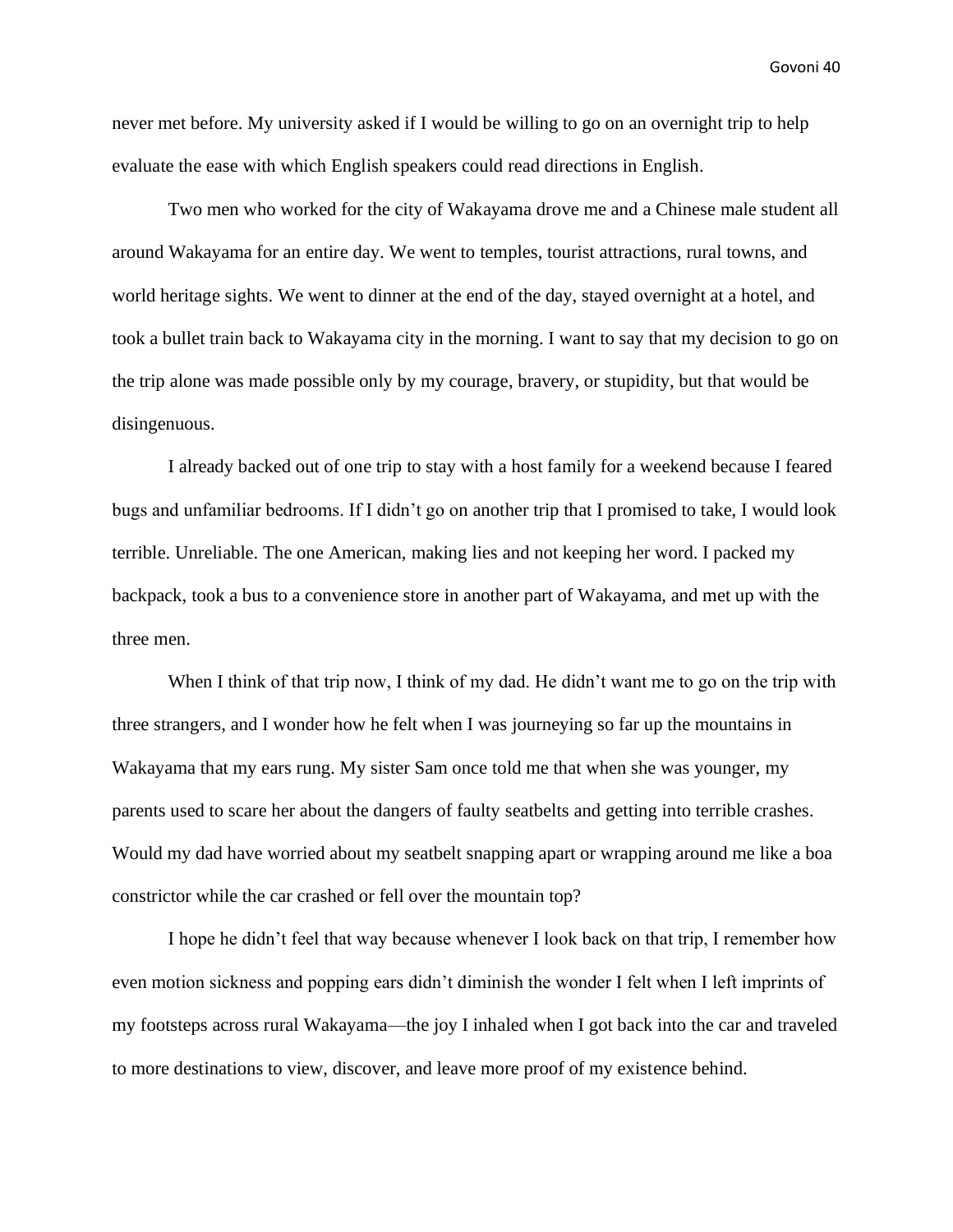I was unhappy during the final hours of my time in Japan. I didn't want to go home, and I almost cried. I loved my family and missed my dogs, but I feared returning to them. I would return to aging dogs who could die faster than I could blink, and my mom's Alzheimer's and dementia wouldn't be the only thing that would great me at the front door.

My mom would be almost completely deaf then, falling all the time, combative, and so consumed with her beliefs and her delusions that she wouldn't just feel like a woman who wasn't my mother. She would feel like a stranger who scared me and made me yearn for the freedom of Japan where I lived alone.

I didn't know what coming home would mean for me or how I would relearn to live with my family again. I was leaving behind the proof that I could overcome my anxiety and accomplish something new and outside of my comfort zone. I shed my skin in Japan in a way, and I feared my old skin regenerating and stretching over my bones.

The plane rides home were long, and I drank a lot of cranberry juice again. I scrolled through my phone and looked over a picture of me standing before a shrine and a waterfall at Kumano-Kodo, a Japanese world heritage site. One of the men I went on the bus survey trip with took the picture for me.

Looking at it now, I see myself as I was. I am wearing the outfit I wear almost every day in Japan—a white hat, a black and purple jacket, and a white scarf. My hands are safely tucked in my pockets. My smile isn't overly large, but it is content and genuine.

I feel many things when I look at the picture now. I mourn, but I also feel happy. I feel hope.

 $\sim$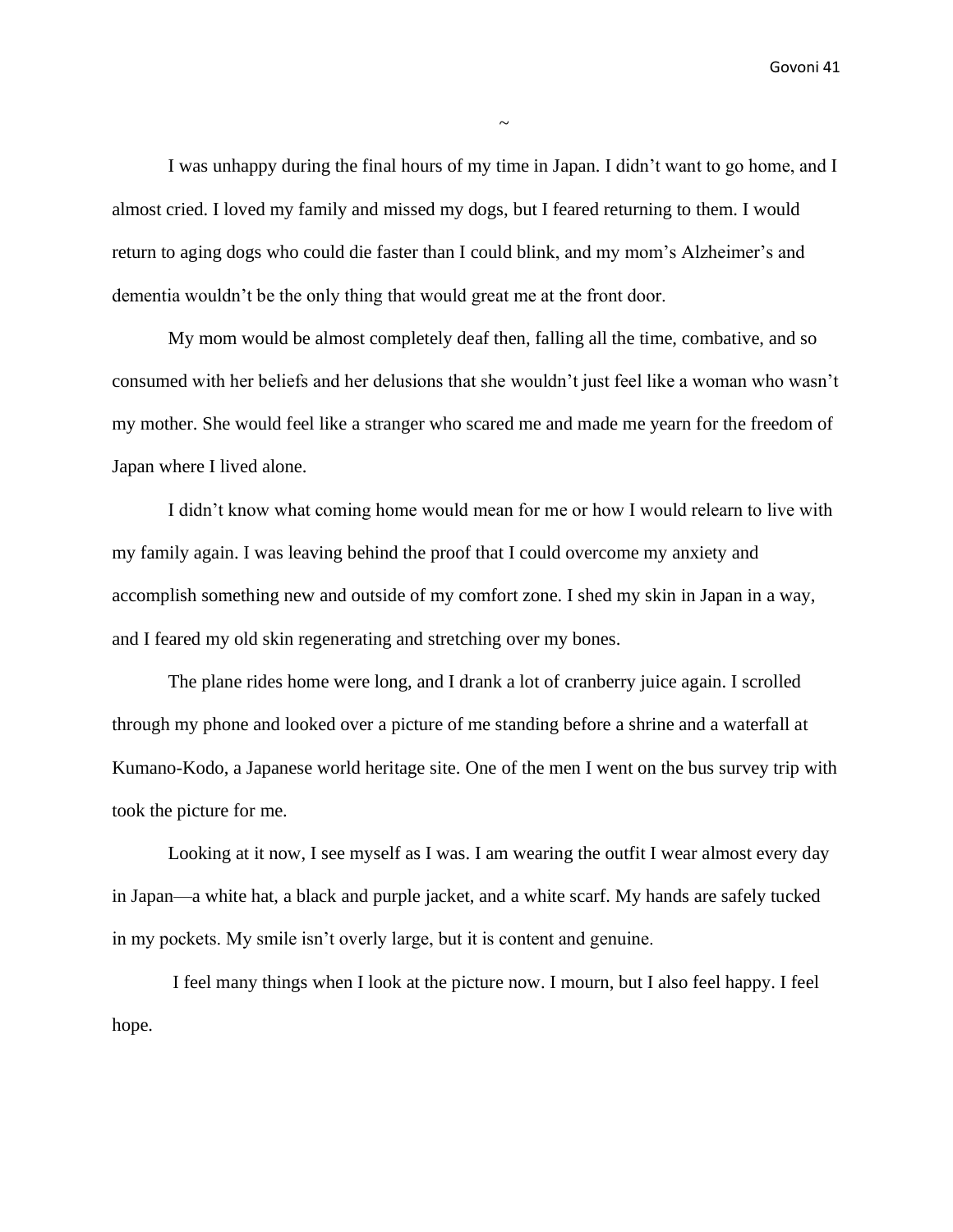#### Anxiety Is in My Bloodstream

Eight months have passed, and I still haven't visited my mom's grave. She died in a hospital, in a bed of white blankets that kept her warm as roasting marshmallows when she was alive. Dead, the blankets covered her and held her down like a rusty anchor, fusing her into the last bed she would ever feel beneath her failing body. She wore a clean hospital gown that protected her modesty when she passed away.

When she was alive, she liked to wear ratty nightgowns that showed the outline of her breasts, her brittle ankles and weak calves exposed to the heated bedrooms and chilly hallways in our home—nightgowns stained with dinner, secret dessert, diet soda, and blood—blood from the thousands of times she pricked her fingers to test her sugar levels.

I immortalized two of her nightgowns and wore the purple one as a second layer of skin to keep me warm in my grief during the one time I allowed myself to cry for her. I wore my mom and myself as one grieving person, her nightgown protecting me from my anger and remorse, my guilt that she's not here with me anymore. My guilt that I wasn't there when her heart stopped, when she took her last breath, or when her face was still soft and white with wisps of facial hair that I loved to pull on as a child.

Her face was frozen in a waxy, yellow photo of death when my dad and I went to tell her our goodbyes. The false teeth that she took such care in fitting into her mouth were missing and her mouth was wide open in accusation as if to question the fairness of her mortality and why I wasn't there with her in the end.

I promised her that I would visit her again at her future gravestone, but I haven't. I lied to her like I found myself doing many times during the last few months of her life—during the last few years of her life if I'm being honest with myself. I still haven't visited her for many reasons.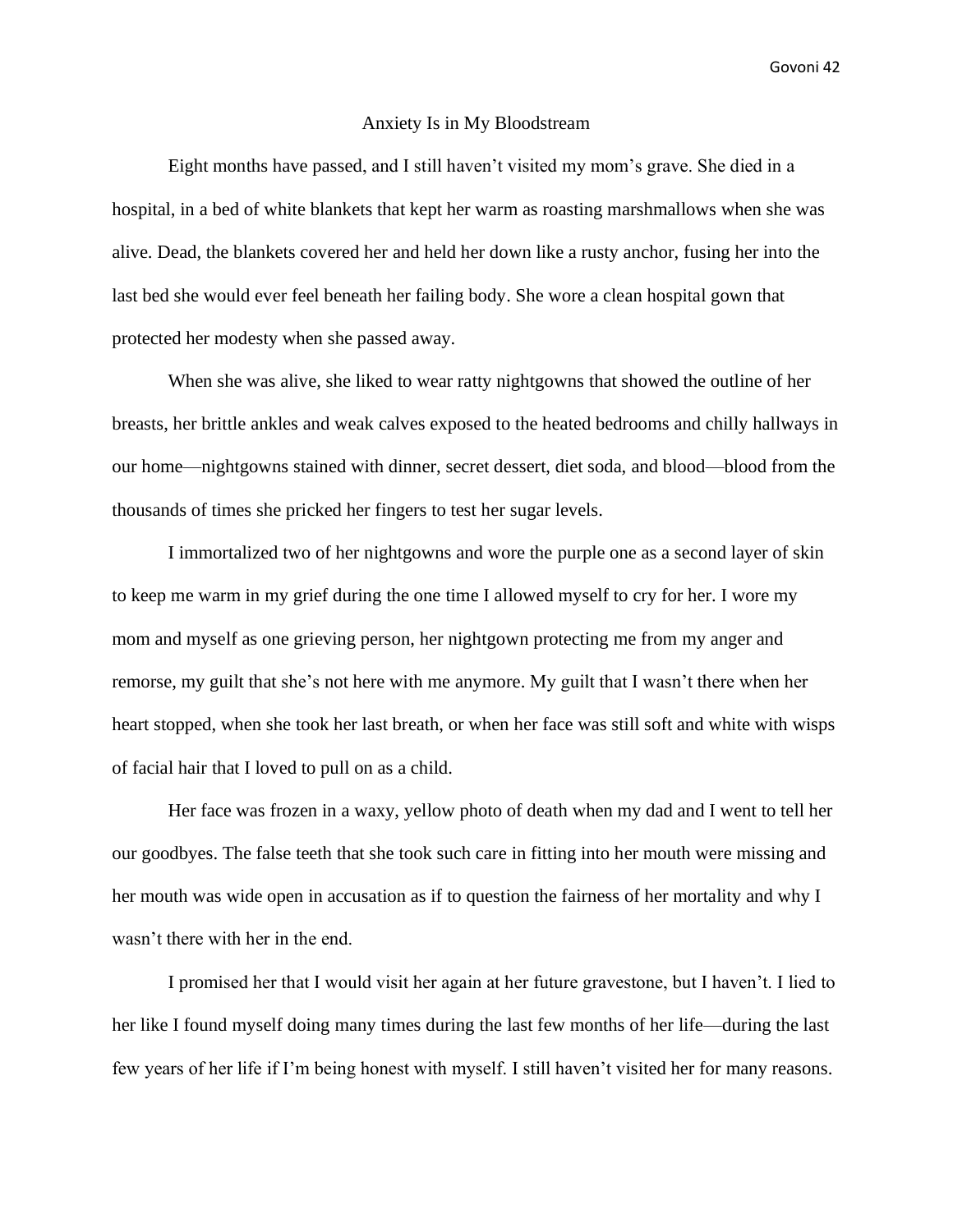I am anxious. I am guilty—guilty that I let excuses and anxiety keep me away from my mom before, during, and after her death.

 $\sim$ 

The hands of death have only brushed by me and grabbed someone connected to me, sparsely throughout the years. Both my grandmothers died when I was a teenager, and I only saw them occasionally. I'm not sure if I loved them. A friend's brother died in a car accident, and a girl I once knew hanged herself. I used to have her funeral card on my mirror, but I threw it away after a few years. It felt disrespectful to take it down, like I was throwing her away. But I couldn't bear to look at her every day any longer.

My biological mother died of a drug overdose when I was thirteen. I never met her, and I didn't mourn for her. I went to her grave because my mom wanted me to go, but my biological mother was just the stranger who gave birth to me. I used to cry in bed as a child just thinking about the horror of unavoidable death, of my parents leaving me so they could go to heaven.

My parents were in their fifties, and looked, to my young eyes, ready to die at any time. I didn't know how much time they had left with me, and I believed that I had to protect them from death. Child me would have killed me now, the twenty-eight-year-old failure, for how I wasn't there to pull our mom to the safety line separating the living from the dead. I know now that I can't vanquish death, but I still feel a hollow wound in my chest.

My mom was only seventy-six when she died, and I believed that the Alzheimer's, dementia, diabetes, liver problems, watermelon stomach, and all her other ailments could be managed. She was supposed to live until her late nineties, and I had promised to give her at least two grandchildren by the time I was thirty-five.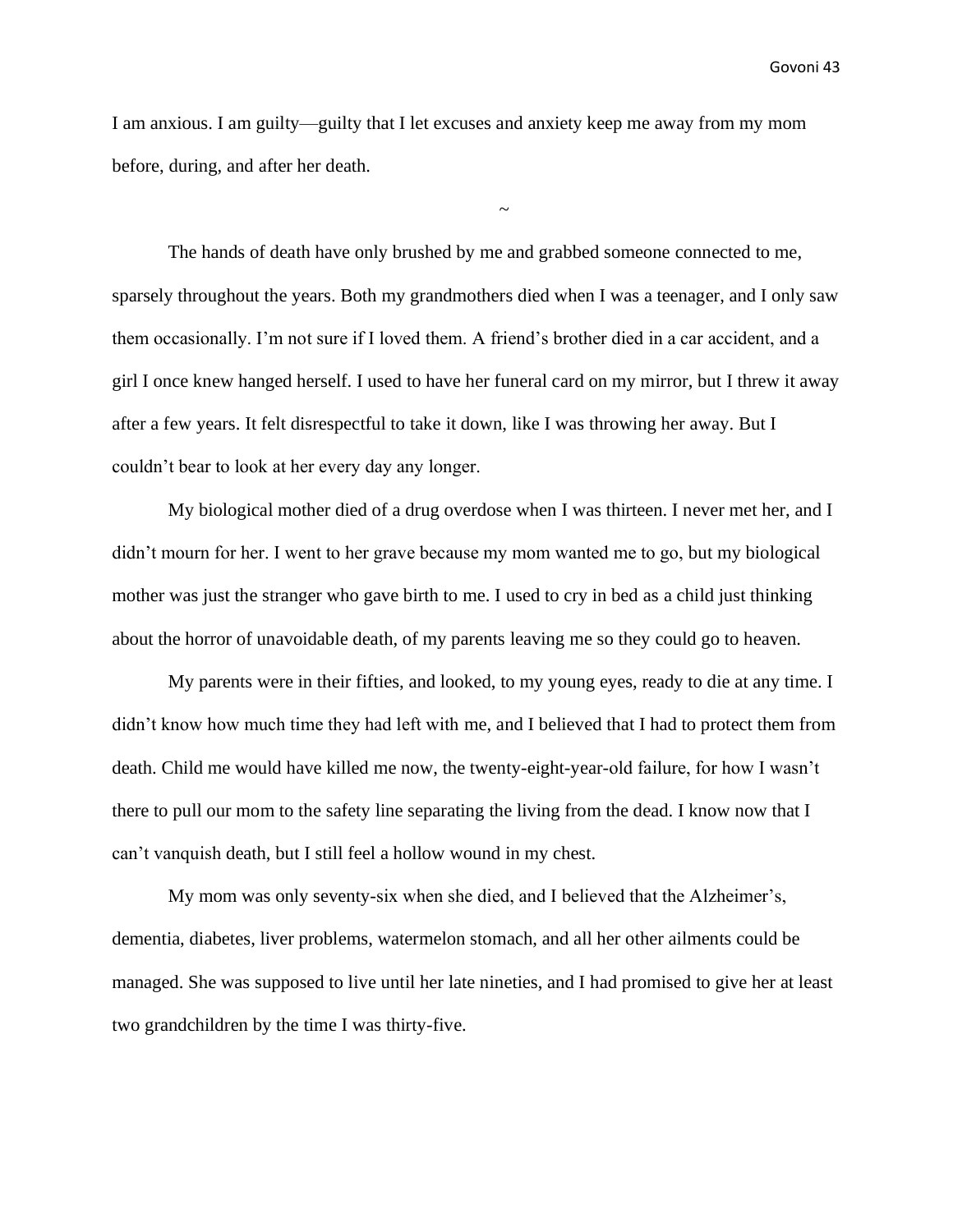When I was younger, I wanted to have a lot of kids. I'm not sure if I still want kids anymore as I enjoy having time to do what I want and prefer dogs over babies. But I still remember how I always pictured my mom being in the delivery room with me, holding my hand and helping me through the delivery like she couldn't with any of her other adopted and biological daughters.

My mom complained that her daughters denied her that gift, and I promised her that I wouldn't shut the door on her when I was ready to have a child. I don't know why my sisters didn't want her with them when they gave birth, but my mom would be with me where she belonged.

I also promised my mom that I would graduate from college soon and be the first one of her children to have a college degree—my degree a middle finger to the anxiety of my youth that tormented me until I dropped out of school at sixteen. My mom would share my success, and I would financially provide for her and my dad. She only had to do one thing in return for me. All she had to do was live.

~

I didn't fulfill my promises or keep my plans in line, but my mom did get something she desperately wanted before she died. The family who rarely visited her gathered around her bedside and took turns holding her hand and telling her that they loved her. We were like one, big family and mom would have smiled ear to ear seeing her immediate and extended family forming a protective circle around her, massaging her scalp, and rubbing her cold feet.

My two older brothers stayed in my mom's hospital room so long that I could smell them before I saw them. My four older sisters who I rarely saw stretched and contorted their bodies to get as close to my mom as they could. My aunts, uncles, nieces, and nephews were so present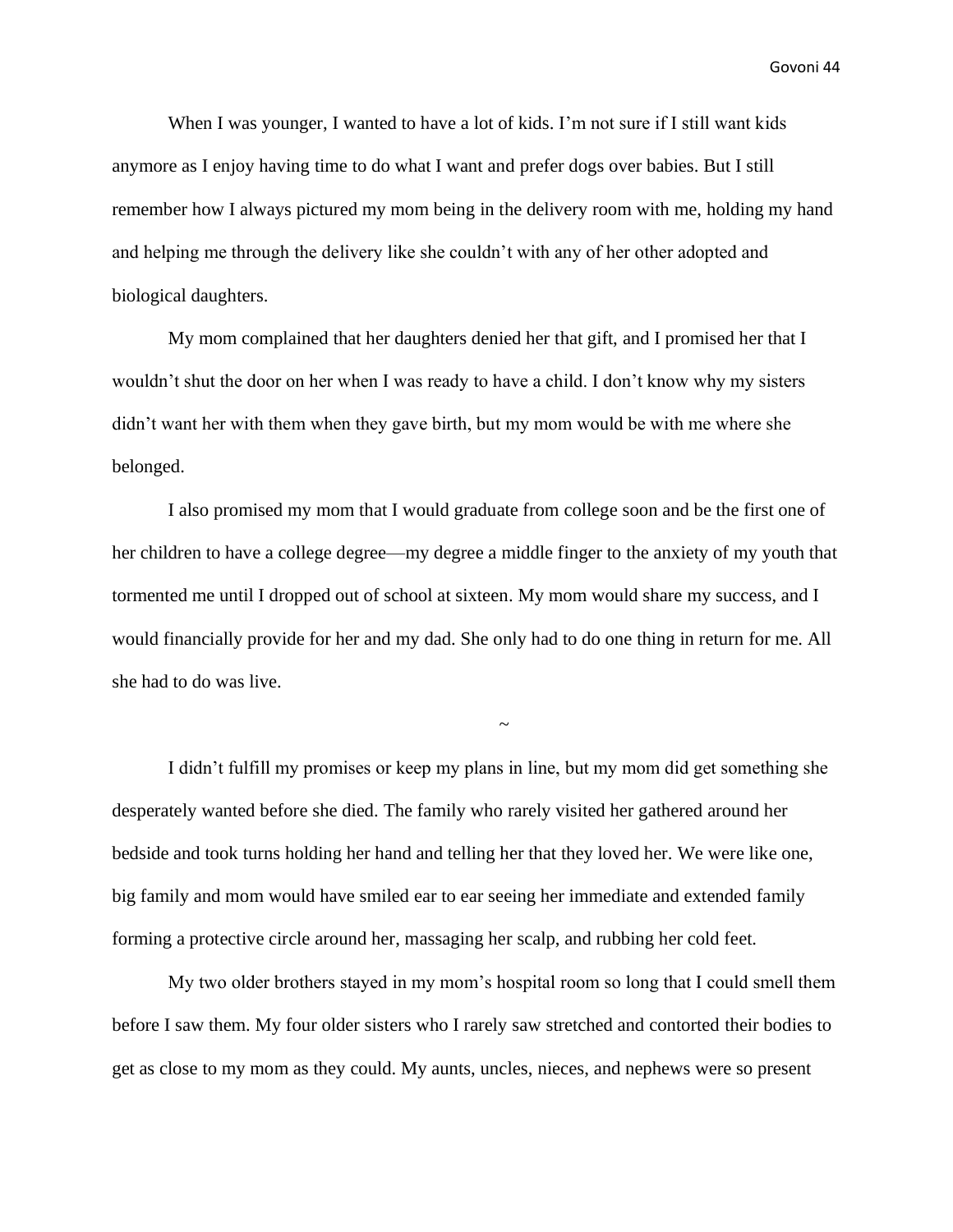that I could see them even with my eyes closed. I was surrounded by people, and even the air I breathed was too congested.

Everyone was kind and hopeful for my mom's recovery, but my anxiety woke with a roar, a shout of indignant rage, and I retreated to the far corner and bit my lips raw and silent. I was exposed but absent in the family's presence, and I let myself go quiet and invisible like I always felt during family gatherings when I was a child.

My symptoms burst open—aching pressure in my shoulders, in my throat, upset stomach, heartburn, tingling all over my body. The cold sensation of a dark shadow hovering over my head with monster claws pinching the back of my neck.

The warmth of adrenaline battled against the coldness in my bones, and I couldn't turn my back on my family. I didn't like people standing too close to me or unbreakable crowds, my brain setting off warnings to flee for survival. Anxiety tackled my drive, my logic, my tolerance. I wanted to tell my family to fuck off, to scream in their faces—*fuck you for invading and fuck you for showing me how my anxiety will never leave me alone when I'm around people*.

My mom was dying, but my anxiety took over my thoughts. It became my focus as family members crowded around my mom's hospital bed, and I was mad that my anxiety wouldn't leave me alone during this critical time. My family's presence shouldn't have even registered in my mind, but I couldn't ignore them or pretend that they didn't exist.

I wanted them to leave so that I could breathe easier and because they weren't a part of the pack anymore. My sisters didn't contact us much and everyone else were like old substitute teachers I vaguely remembered. They didn't support the pack structure, and they didn't belong anywhere near the dying matriarch or the grieving patriarch.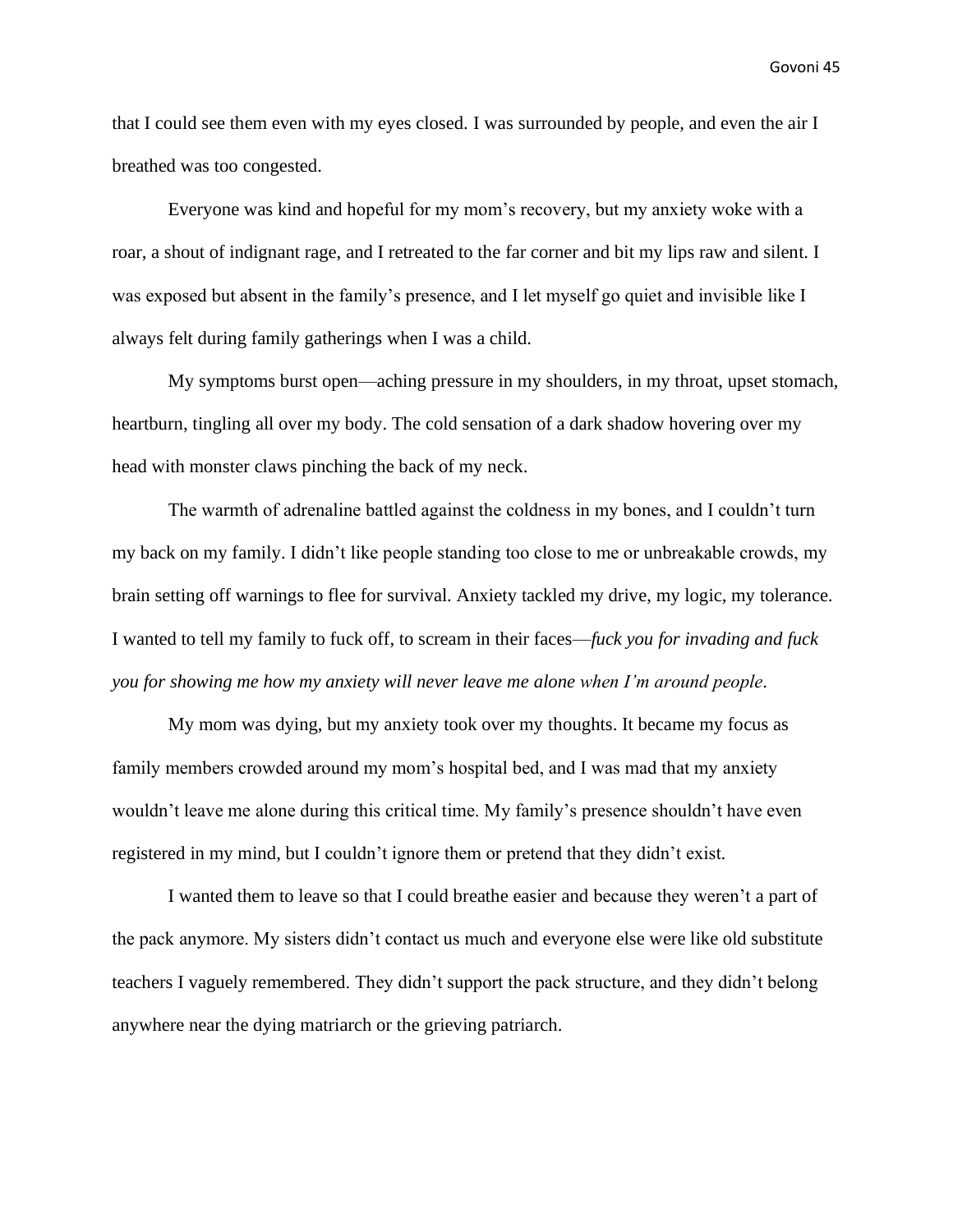My dad was the alpha who took on the burdens and heartbreak when taking care of my mom at home. He stayed silent when she accused him of forsaking their marriage and keeping her locked up in the house. He calmed my brother Aaron who paced around the kitchen with jerky movements, curses and acidic words bursting from his lips, distraught over the deterioration of our mom.

Aaron had better control over his anger problems in his thirties, but he couldn't keep quiet when my mom's delusions acted up. His anger didn't scare me like it did when I was a child or a teenager, but I retreated when he fought with my mom and even when he didn't. I immersed myself in studying, reading, writing, exercising to stay healthy, and anything that allowed me to be in my room for long periods of time.

I was convinced that I was doing what I had to do for the future I promised my mom, and the need to push forward and succeed kept my door sealed shut. I hated myself and my actions when my mom was in the hospital, and I tried to make up for lost time, making promises to bring her to Disneyland if she just opened her eyes.

I went once or twice to the hospital early in the morning to be alone with her. I could have kept my position during the day and late hours of the night, but my anxiety scoffed at that suggestion because my family was always there. I had to disperse to keep my feet moving one in front of the other, steady as my heartrate should have been.

My eldest sister Brie and her husband were there when my mom died around two or three in the morning—when my dad and I were home and in our beds, clinging to hope but not daring to stay with her in case our hopes were crushed.

~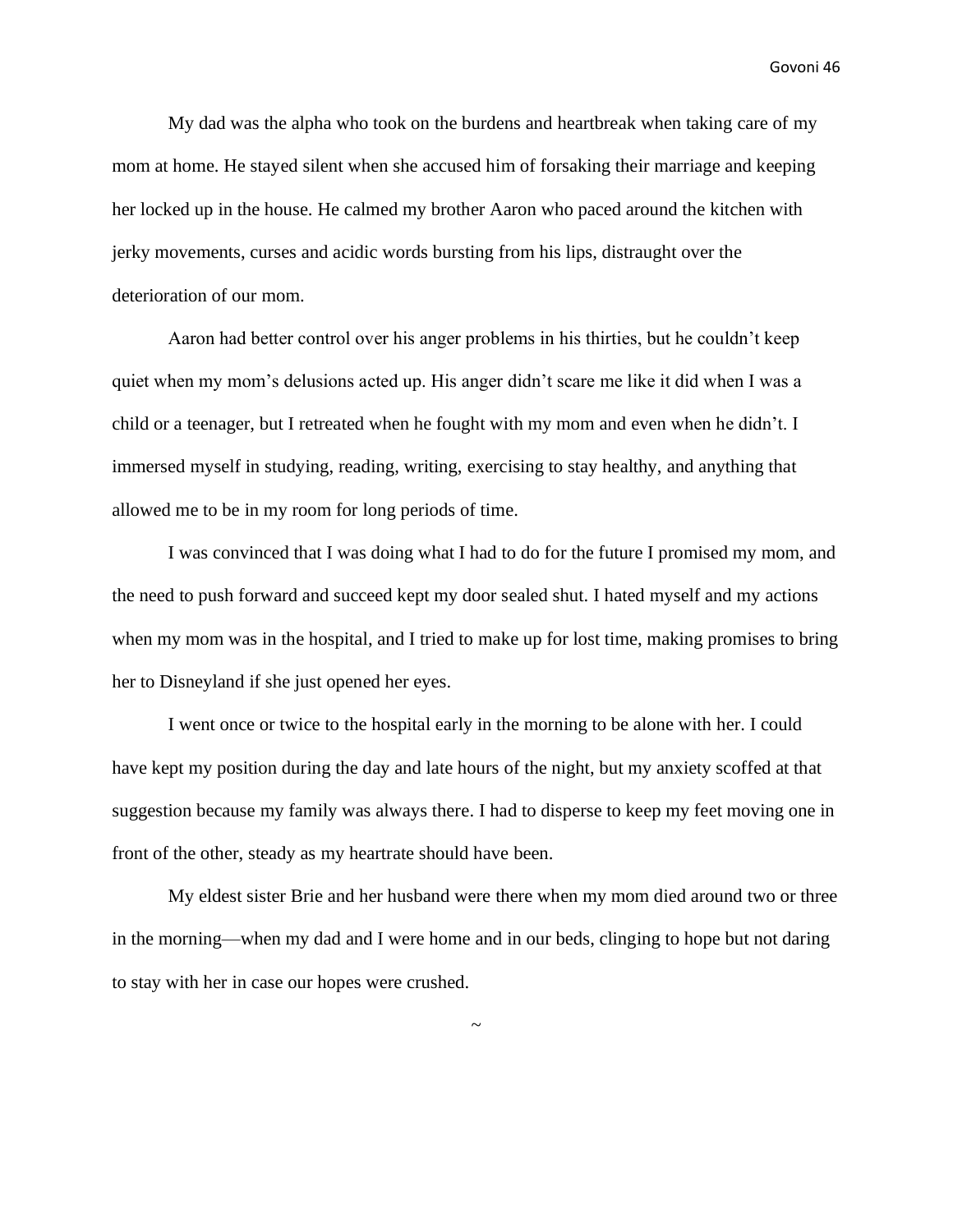I convinced myself that I was ready for my mom's death months before it happened. The mom I grew up with already died silently, and this new mom didn't smell, look, or act the same anymore. This mom was thin and as breakable as a porcelain doll, emotional like a child, and always complaining.

My mom was always a short woman, but she seemed even shorter and small, her face so thin and hollow with thinning black hair that she refused to stop dyeing. Her lips were always chapped, mouth always open to talk or complain. She complained that I didn't spend enough time with her and that I was taking too long to graduate—that nobody wanted to take her out and do things with her.

The mom who I slept next to every night for the first seven years of my life was gone, the mom who braided my hair and went to all my dance recitals and sports games without fail, dead. The mom who hated gory movies but spent my sixteenth birthday watching a cheesy slasher with me at the movie theatre was forever out of my reach.

I told myself that if I could handle the death of my dogs, I could handle hers. My dogs were my lifeline, and they let me be myself and were happy to be by my side. My mom was happy to be with me too, and maybe that was the problem. She always wanted to be with me when all I wanted to do was be alone and work for the successful life that I promised us.

I told her this every time I denied her a hug or a request to lie down together in bed. I was an anxious introvert, but she was an extrovert, and I deprived her of her needs with the excuse that I was always busy and always anxious. Always anxious—that is true. I've come to accept that I will never get rid of my anxiety. Anxiety is in my bloodstream. It keeps my heart beating and it keeps my thoughts moving in every foreseeable direction.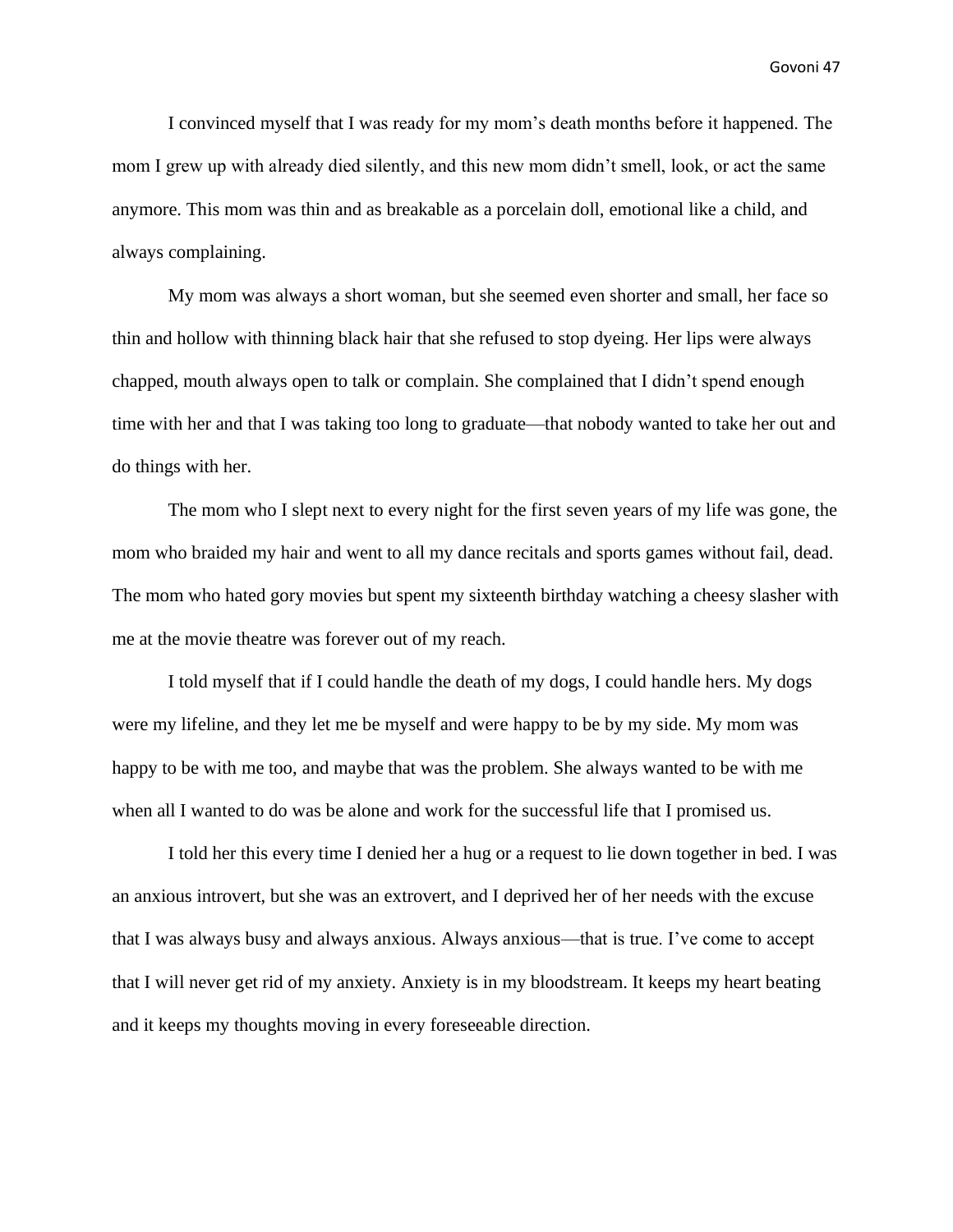I will never be without anxious thoughts or fears, fears that I'm going to fail at life, get cervical and breast cancer or leukemia. Fears that my throat will permanently close and that I'll choke to death on all the foods that tear apart my stomach. Fears that someone on the internet will find my address and murder me because predators can sense fear just by looking at a person's name on a screen.

I am always anxious about something, but I see now that I still could have shown her more of my love and given her more of my time in a way my anxiety could handle.

My mom started to calm down the last few months of her life. She no longer argued that we were living in the wrong house or that friends who had died were in the driveway, waiting to take her out. She seemed happier. Freer.

~

I came home from work one evening and was surprised to see an ambulance in the driveway. I looked in and saw my mom on a stretcher, talking to a first responder. She seemed alert and in good spirits, and my dad said that she wanted to go to the hospital because she wasn't feeling well.

My dad looked unconcerned as he said that to me, his back hunched over with the weight of years of blue-collar work and taking care of my mom wearing him down. He always went with my mom to every doctor's appointment and hospital visit, but he was tired that night and wanted to go to bed.

He planned on visiting my mom in the morning to talk to her, but he didn't know that she would be unconscious by then and would never wake up again. It bothers my dad that he didn't say goodbye to her when the ambulance took her away that night, and it bothers me that I don't remember the last thing that I said to my mom.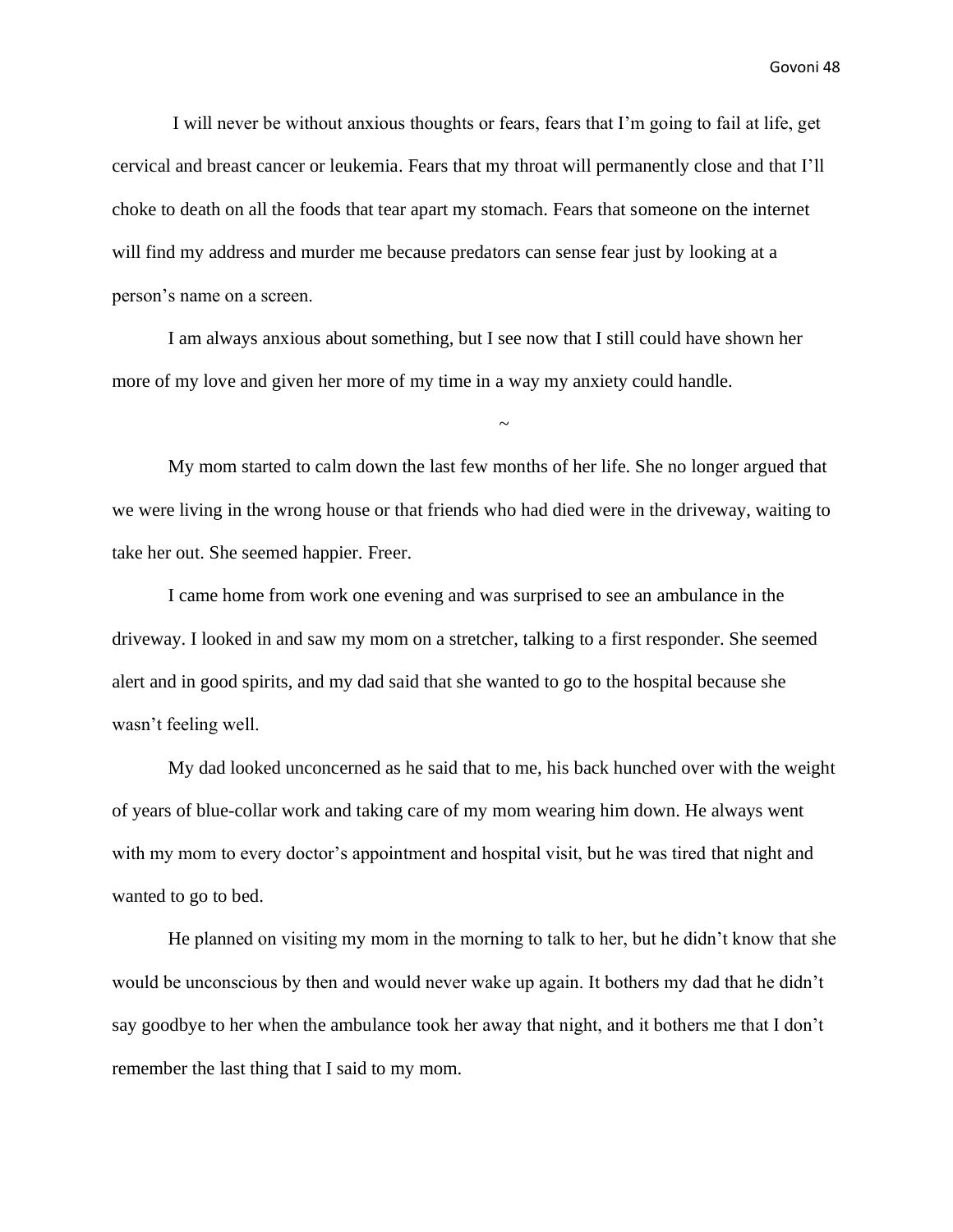I wrote my mom a poem and read it at her funeral. The poem was called *Waving Hello*, and my dad cried when I read it to him. That was the only time I saw him cry for her or anyone else. He was experienced in recovering from the deaths of the people he loved, and he always moved on and adapted.

He was calm and collected in the hospital while my mom was slipping away from us. He let family members bring him food while he sat rigid, tapping his feet, and looking like he wanted to flee. I know that he was happy that my mom was getting one of her wishes, even if it became a dying wish in the end.

The family stayed together in the hospital and then for the funeral preparations and the funeral service. My three oldest sisters flittered around the graveyard like hosts and talked to people I never met before. My dad's cousin who visited every few years without announcement came with her son. Her son told me that he liked my poem.

My Auntie Jana came with all her adult children. Her sons and grandsons reminded me of a high school gang—loitering, smoking in a group, and moving with casual swagger.

My mom's parents and other deceased relatives were buried near the spot where her gravestone would go, and one of my Auntie Jana's sons warned my sister Ella not to step on his father's grave. The other son stuck close to his children or walked off on his own, smoking, and wiping the tears from his eyes.

A hole was already dug for my mom, and I looked down into where her casket would be lowered as my sisters and my dad stood by me. We talked about our fear and our regrets, how I promised my mom so much but gave her so little. We talked about special memories of our mom that were so different because we had two separate moms. Mine was a loving but elderly woman